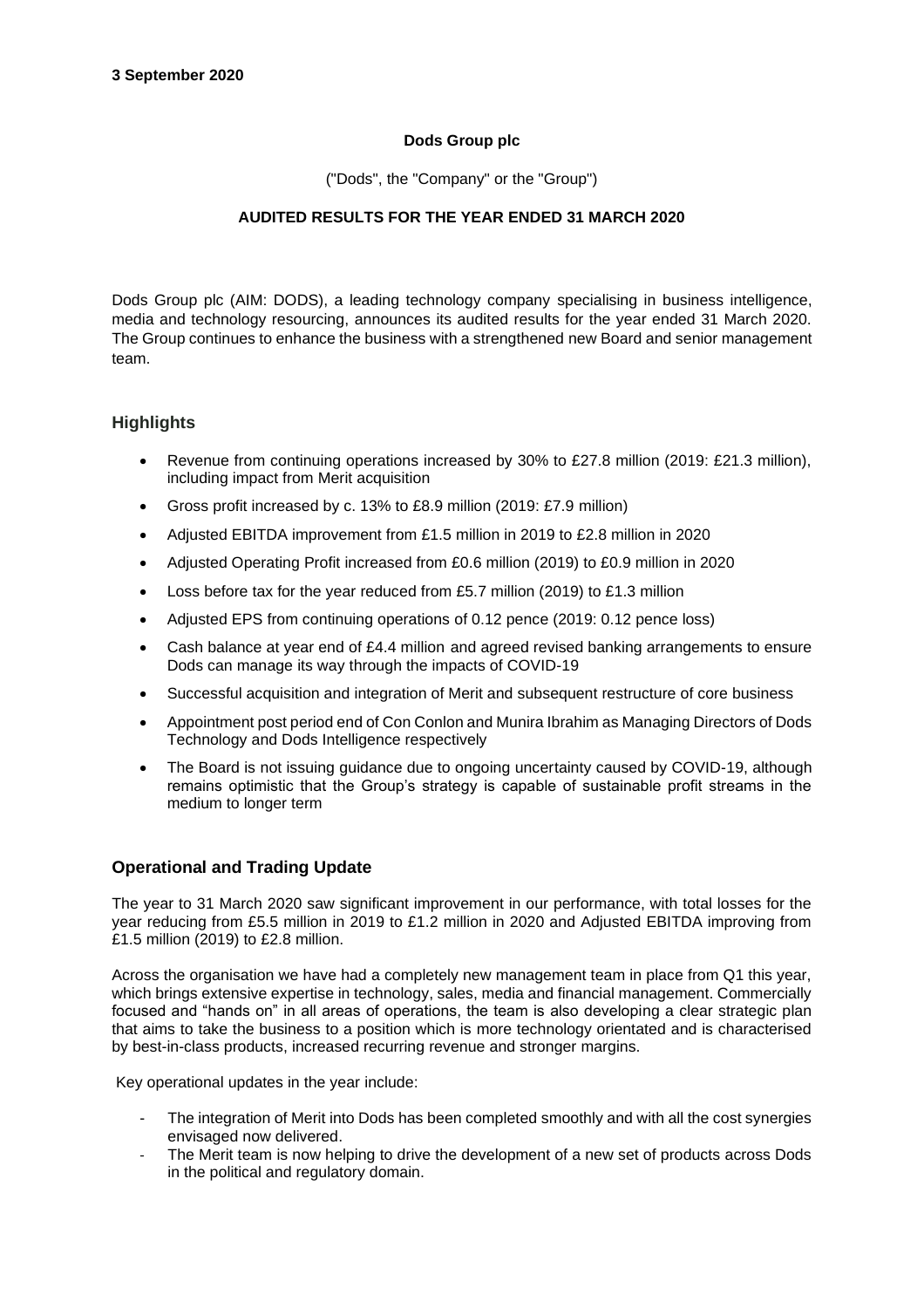- The original core business, Dods Intelligence, is being restructured to deliver revenue which is more likely to be of a recurring nature and deliver higher margins.
- Our political monitoring service is now seeing renewal rates of 95% and an increasing number of clients.
- We are successfully pivoting many of our live events to a virtual format.
- Merit revenue grew by over 15% in the year including double digit growth in technical resourcing services. 90% of Merit revenue was recurring.
- We continue to develop new tools and capabilities in all fields of data collection and data transformation using machine learning and AI tool sets. We are also negotiating several new channel partner deals across Europe to help distribute content and generate additional revenue.

COVID-19 will of course have an adverse impact on both revenue and profits in the year to 2021. Our events business will be particularly hard hit, but our strong recurring revenues in Political Business Intelligence and in Merit are proving to be very resilient. The new management team have been aggressively reducing our cost base to make the business much leaner, whilst we make modest, but important investments in marketing, product development and technology research. We are confident that these actions will drive strong growth and enhanced margins in subsequent years.

### **Going Concern**

The Directors have considered the implications for Going Concern for a period of at least twelve months from the signing of these accounts. The Board remains satisfied with the Company's funding and liquidity position as discussed further in note 1 of the group financial statements.

The Board remains mindful regarding the uncertainties inherent in the current economic conditions. The company's forecasts and projections, taking into account reasonable changes in trading performance given these uncertainties, show the Company operating within its current cash flow with headroom going forward.

On the basis of these forecasts, and given the level of cash available, the Board has concluded that the going concern basis of preparation continues to be appropriate.

For further information, please contact:

**Dods Group plc** Mark Smith - Interim Non-Executive Chairman www.dodsgroup.com

020 7593 5500

**Canaccord Genuity (Nomad and Broker)** Bobbie Hilliam Georgina McCooke

020 7523 8000

### **About Dods Group**

Dods is a leading technology company specialising in business intelligence, media and technology resourcing. With extensive capability in machine learning and AI, we manage and transform large volumes of data and information across multiple industries, for some of the UK's leading business intelligence providers. In the political and regulatory domains, we have built a reputation for high quality, unbiased content across all of our products and services in Westminster, Edinburgh, Paris and Brussels.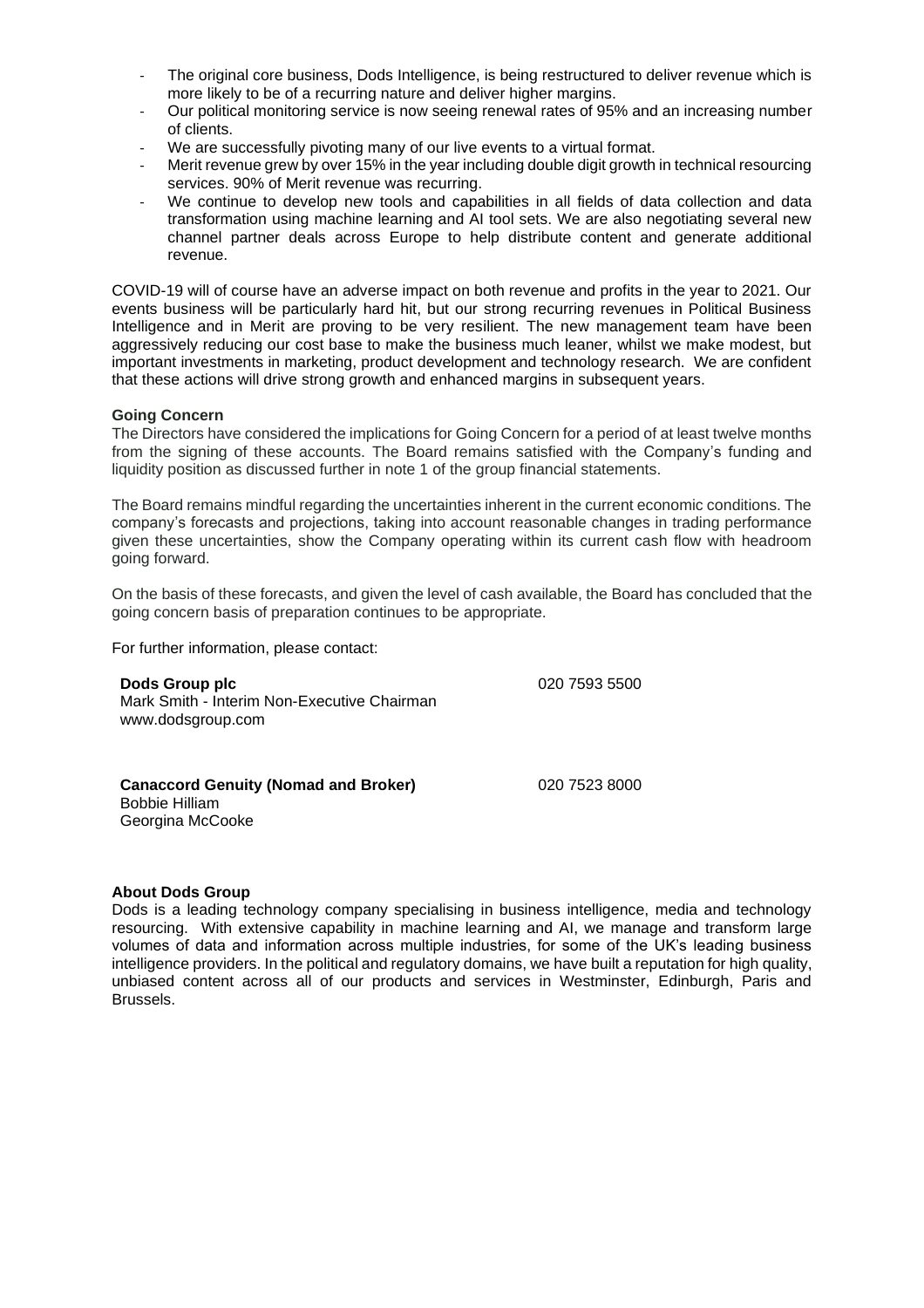## **Strategic report**

**For the year ended 31 March 2020**

### **Chairman's statement**

It is with great sadness that I report the passing of our former Chairman, David Hammond, on the 18 June 2020. David was appointed as Non-Executive Chairman on 1 August 2018 and then Executive Chairman on 22 January 2020. David was always extremely encouraging to other Board members, senior management and staff alike, with a great eye for detail and sharp intellect. His contribution to the Group has been significant, and he will be greatly missed. It was under these regrettable circumstances that I was appointed Interim Non-Executive Chairman of the Company.

### **2020 Financial Year**

With the inclusion of approximately 8.5 months' of Merit results, the Group's revenue from continuing operations increased by 30% to £27.8 million (2019: £21.3 million) and gross profit increased by 13% to £8.9 million (2019: £7.9 million).

The 2019 Chairman's statement outlined an ongoing strategic review of the business and a focus on a strategy that seeks to deliver growth by increasing average client spend, pivoting away from policy dependent products, raising operating margins through increased commercialisation of the Group's proprietary data and enhancing its existing portfolio. The Group continues to progress this strategy and continues to seek to simplify and strengthen its core business to deliver sustainable shareholder value in the long term.

During the year, the Group strengthened its leadership team, including the appointment of a Chief Information Officer, Chief Revenue Officer and a new Chief Financial Officer.

As outlined in the trading update issued on 22 January 2020, the uncertain political and economic environment during the 2020 financial year, which included a December General Election, adversely impacted the Group's publishing, events and training businesses. Further to this, the COVID-19 virus had a detrimental impact on the last month of Group results, particularly on the Group's events and training businesses.

### **Significant Acquisition**

On 18 July 2019, Dods successfully completed its acquisition of Meritgroup Limited ("Merit"). The Board believes that this acquisition will be a transformational deal for the Group and will enable it to diversify its service offering into faster growing, higher margin activities.

The addition of Merit brings a deep technical knowledge and expertise in the field of data engineering, machine learning and artificial intelligence to the Group, which when combined with Dods' considerable expertise in analysis and content creation, it will make the enlarged Group a leading business intelligence organisation.

Merit brings a highly educated, agile and diverse team with impressive technical capabilities based in Chennai, Mumbai and London which will enrich the existing operations of the Group in London, Edinburgh, Brussels and Paris. The addition of Merit will enable customers to rapidly test and adapt new technologies to transform their services. With an emphasis on remaining at the forefront of innovation in new technologies, Merit will leverage the significant resident domain knowledge across the Group to drive actionable business outcomes for its customers.

The integration of Merit was successfully completed during the 2020 financial year.

### **Board Changes**

Following the appointment of new senior management to the Group and the successful integration of Merit, Simon Presswell stepped down as Director and Group Chief Executive Officer on 22 January 2020.

On 24 February 2020, the Group's Chief Financial Officer, Nitil Patel, stepped down as Director of the Company. Subsequent to this, on 30 March 2020 Simon Bullock was appointed as Nitil Patel's replacement as Chief Financial Officer. Simon Bullock was appointed to the Dods Group plc Board on 1 June 2020.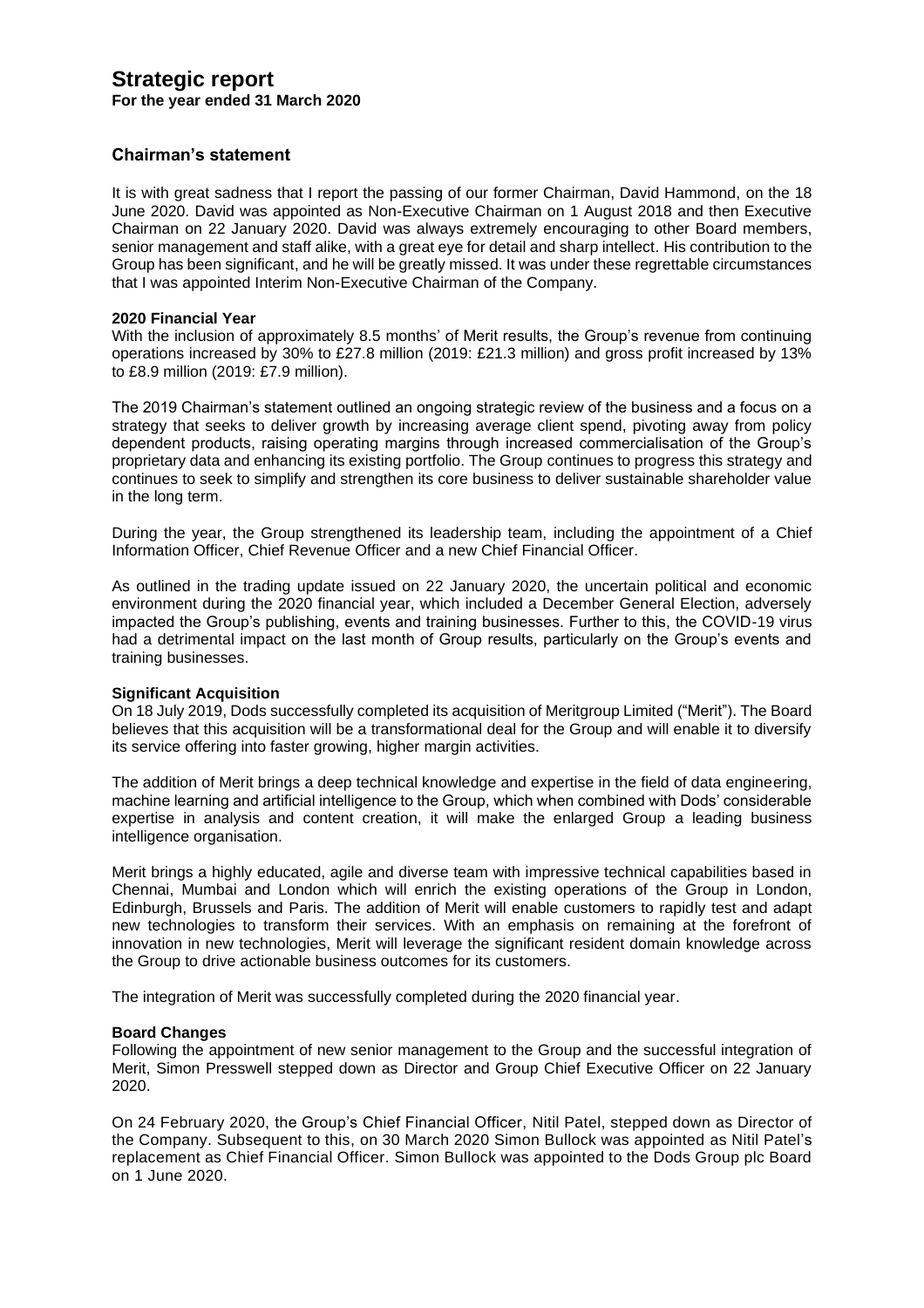On 1 June 2020, it was also announced that:

- Cornelius Conlon, the Group's Chief Technology Officer, would take up the position of Managing Director, Dods Technology
- Munira Ibrahim, the Group's Chief Revenue Officer, would take up the position of Managing Director, Dods Intelligence.

Both Cornelius Conlon and Munira Ibrahim were also appointed to the Dods Group plc Board on 1 July 2020.

### **Outlook**

The Group has made great progress in the year to 31 March 2020 in terms of its expanded revenues and reduced losses. We have successfully integrated an enormous amount of technology talent at Merit and the new management team put in place earlier this year are running the business successfully and implementing a strategy that will ensure the Group has sustainable revenue streams in the medium to long term.

Dods has leading experience, knowledge and understanding developed over the decades in the political, regulatory and civil service landscape of the UK and Europe. Merit is one of the UK's leading providers of data collection, curation and data transformation services for the business information industry.

We believe that this combination will make Dods an invaluable partner for global organisations who operate and trade under both UK and EU regulatory environments driving revenue growth and profits in the coming years.

The emergence of COVID-19 has lent uncertainty to our core markets and the Board at this stage cannot predict the medium to long-term effects of pandemic, and therefore does not expect to be able to issue any forward looking statements or guidance for the foreseeable future.

Our bank has been very supportive and agreement has been reached with them that provides us with the cash resources we need in the medium term.

I should acknowledge the dedication and commitment of our employees who have been fantastic in these difficult times, and with their continued help we will emerge stronger in the future. Finally, I would like to thank our shareholders and customers for their loyalty and continued support.

**Mark Smith** Interim Non-Executive Chairman

### **CFO Review**

Despite 2020 being a challenging year reflecting both the uncertain political and economic environment as well as the impact of COVID-19 in Q4, the successful acquisition of Merit in July 2019 resulted in an increase in Group revenue. In line with Board expectations, the Group was impacted by a decrease in Dods Intelligence business revenue, reflecting the conditions outlined above. However, as mentioned previously the Group is prioritising a strategy that seeks to deliver growth by increasing average client spend, pivoting away from policy dependent products, raising operating margins through increased commercialisation of the Group's proprietary data and enhancing its existing portfolio. As we continue to advise, inform and connect businesses in the political and policy environment, we will be looking to upgrade our digital offering in our Business Intelligence products. The Group continues to reduce its reliance on print and advertising as it replaces these revenue sources with more reliable, recurring revenue streams, including increasing our subscription-based revenues and multi-year contracts.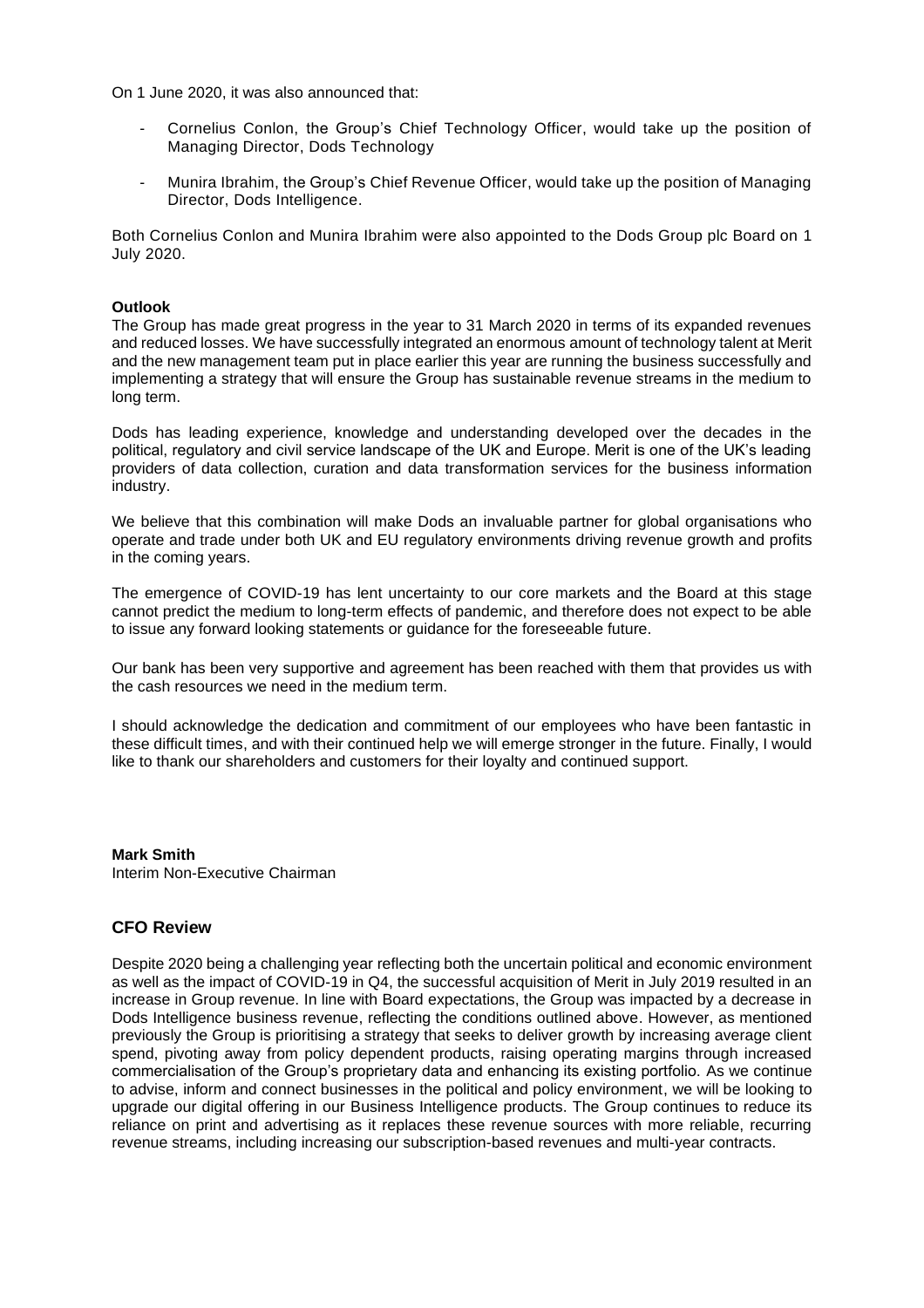On 18 July 2019, Dods successfully completed its acquisition of Merit. The acquisition was paid for through a mixture of cash and new ordinary shares in the Company. A capital fundraise of £13 million and a new £5 million debt facility were entered into to fund the cash component of the acquisition.

Adjusted results are prepared to provide a more comparable indication of the Group's core business performance by removing the impact of certain items including exceptional items (material and nonrecurring), and volatile items predominantly relating to investment activities and other separately reported items.

In addition, the Group also measures and presents performance in relation to various other non-GAAP measures including adjusted operating profit and adjusted EBITDA. Adjusted results are not intended to replace statutory results. These have been presented to provide users with additional information and analysis of the Group's performance, consistent with how the Board monitors results.

### **Adjusted operating profit**

|                                                                                                                     | 2020<br>£'000 | 2019<br>£'000 |
|---------------------------------------------------------------------------------------------------------------------|---------------|---------------|
| Operating loss before tax                                                                                           | (862)         | (5,776)       |
| Impairment expense – investment in equity accounted associate                                                       |               | 1,231         |
| Impairment expense – intangible assets                                                                              |               | 259           |
| Increased amortisation of software intangible assets<br>Amortisation of intangible assets acquired through business |               | 1,230         |
| combinations                                                                                                        | 711           | 351           |
| Non-recurring acquisition costs and professional fees                                                               | 171           | 2,239         |
| Other non-recurring items                                                                                           | 865           | 1.029         |
| <b>Adjusted Operating Profit</b>                                                                                    | 885           | 563           |

### **Revenue and operating results**

With the inclusion of approximately 8.5 months' of Merit results, the Group's revenue from continuing operations increased by 30% to £27.8 million (2019: £21.3 million) and gross profit increased by 13% to £8.9 million (2019: £7.9 million).

Gross margin decreased from 37% to 32% in the year. The decrease in gross margin was largely due to a change in product mix following the addition of Merit during the year. The Group has adopted IFRS 16 *Leases* effective 1 April 2019 and as a result, operating lease charges previously included within administrative costs are now included as right-of-use depreciation and lease interest charges. The impact of this has been a decrease of approximately £1.6 million to administrative costs.

Adjusted EBITDA increased to £2.8 million (2019: £1.5 million), largely impacted by the IFRS 16 changes outlined above. Operating loss was £0.9 million (2019: loss of £5.8 million), after non-cash items including an amortisation charge of £0.7 million (2019: £0.4 million) for business combinations and a charge of £0.2 million (2019: £1.8 million) for intangible software assets. The depreciation charge in the year increased slightly to £0.5 million (2019: £0.4 million) and a right-of-use depreciation charge of £1.2m (2019: £nil) was booked in relation to IFRS 16. For the prior year, the increased amortisation charge for software intangibles reflects the strategic review carried out by the new Board on the useful economic life of the software platform developed in-house by the Group. Non-recurring acquisition related costs, impairment expense, people-related costs and other costs were £1.0 million (2019: £4.8 million). This decrease is principally a result of the fact that the prior year included £2.3m of acquisition costs as well as £1.5 million of impairment charges.

The statutory loss before tax for the year was £1.3 million (2019: loss before tax of £5.7 million).

### **Taxation**

The Group has booked a tax credit of £0.1 million for the year (2019: credit of £0.2 million).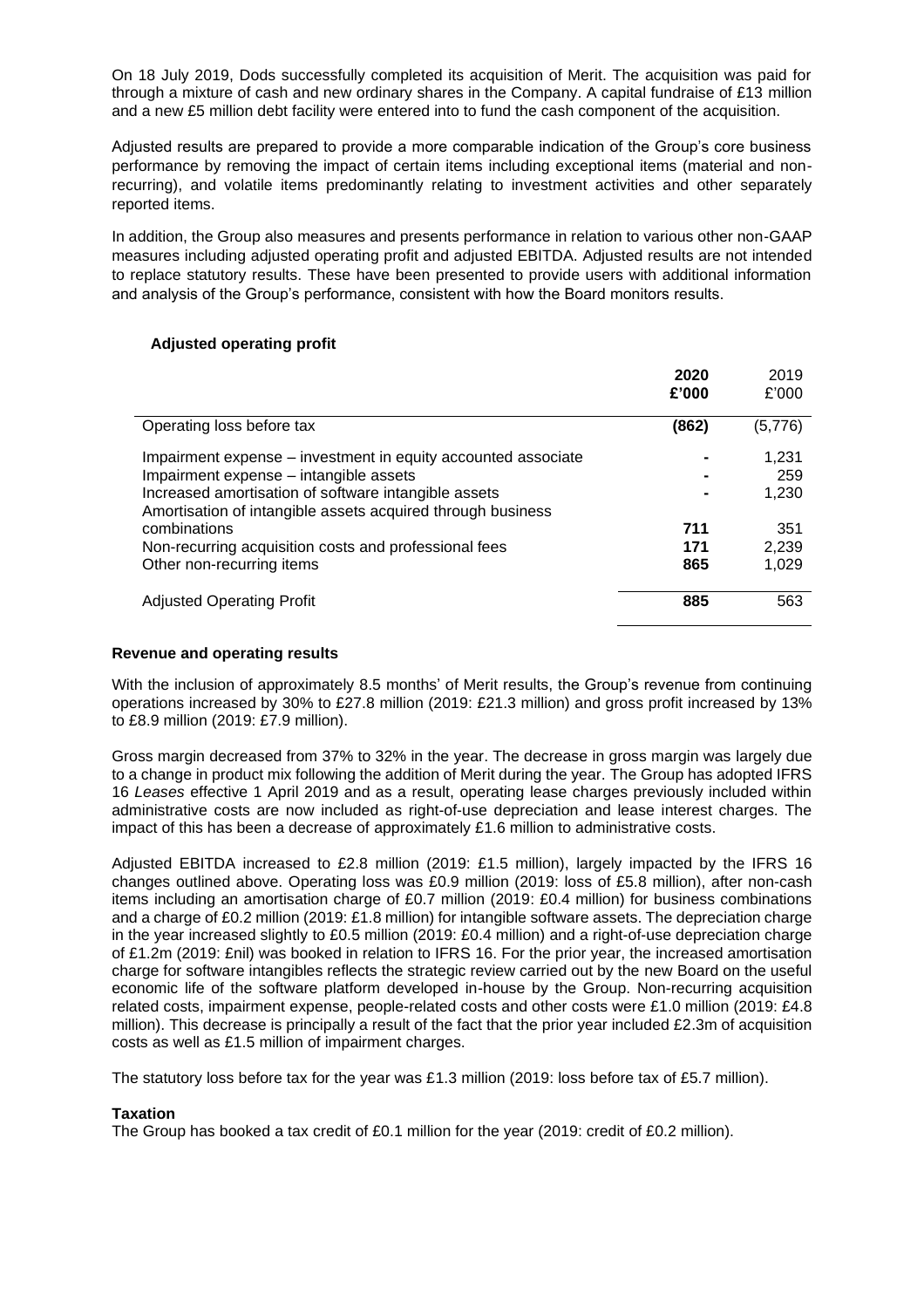### **Earnings per share**

Adjusted earnings per share, both basic and diluted, from continuing operations in the year were 0.12 pence (2019: loss of 0.12 pence) and were based on the adjusted profit for the year of £0.6 million (2019: loss of £0.4 million) with a basic weighted average number of shares in issue during the year of 492,696,964 (2019: 341,640,953).

Earnings per share, both basic and diluted, from continuing operations in the year were a loss of 0.24 pence (2019: loss of 1.62 pence) and were based on the net loss for the year of £1.2 million (2019: loss of £5.5 million).

### **Dividend**

The Board is not proposing a dividend at this time (2019: £nil).

### **Assets**

Non-current assets consisted of goodwill of £28.9 million (2019: £13.3 million), intangible assets of £11.2 million (2019: £6.4 million) and property, plant and equipment of £2.1 million (2019: £2.1 million). The increases to goodwill and intangible assets reflect the acquisition of Merit during the year. The Group, since February 2017, has held a 40% stake in the issued share capital of Sans Frontières Associates (SFA) and has loaned SFA £0.5 million (2019: £0.7 million) at the year end, the movement reflecting part-repayment during the year. The loan is unsecured and carries no interest charge. The carrying value of this investment increased to £0.2 million during the year (2019: £nil) reflecting the Group's share of profit for the year. Additionally, the Group has held a 30% stake in Social 360 since November 2017 which it carries at £0.5 million (2019: £0.5 million).

As mentioned previously, the Group has adopted IFRS 16 *Leases* effective 1 April 2019. As a result, operating leases have been recognised on balance sheet as right-of-use assets and lease liabilities. Under the modified retrospective approach the Group has not restated prior periods. The impact has been to increase non-current assets by £7.9 million (2019: £nil) at the balance sheet date.

Trade and other receivables increased by £4.2 million to £7.8 million (2019: £3.6 million) as a result of the Merit acquisition. Included in prepayments is an amount of £0.8 million due in cash to certain former shareholders of Merit. The corresponding amount is in current and non-current liabilities as other payables.

### **Liabilities**

Current liabilities increased by £6.5 million to £18.0 million (2019: £11.5 million) as a result of the Merit acquisition (including deferred consideration), the current component of the lease liability arising on the adoption of IFRS 16 and the impact of the current component of the bank loan. The increase is partly offset by the decrease in accruals relating to acquisition costs (2019: £1.5 million).

The £0.9 million (2019: £0.5 million) deferred tax liability balance reflects a £0.7 million increase arising from the acquisition of Merit, offset by a credit booked in the deferred tax liability of £0.3 million (2019: £0.3 million). In FY20, non-current liabilities also reflect the non-current component of the lease liability and amounts recognised in relation to the acquisition which are payable in both shares and cash to certain Merit vendors.

### **Capital and Reserves**

Total assets of the Group were £63.9 million (2019: £35.0 million) with the main movements being the additions to intangibles and other assets associated with the Merit acquisition. Total equity increased by £12.8 million to £35.8 million (2019: £23.0 million), largely reflecting issue of shares in July 2019, partly offset by the loss for the year.

### **Liquidity and capital resources**

During the year, the Group borrowed a term loan of £3.0 million (2019: £nil) over a 5-year period carrying a rate of 3.25% over LIBOR. The full amount outstanding at year end. In addition, the Group also drew down on a revolving credit facility (RCF) during the year of £2.0 million. This RCF balance was repaid subsequently and at balance sheet date the outstanding amount was £nil (2019: £nil).

The Group has a cash and cash equivalents balance of £4.4 million (2019: £8.4 million) and a net cash position of £1.4 million (2019: £8.4 million).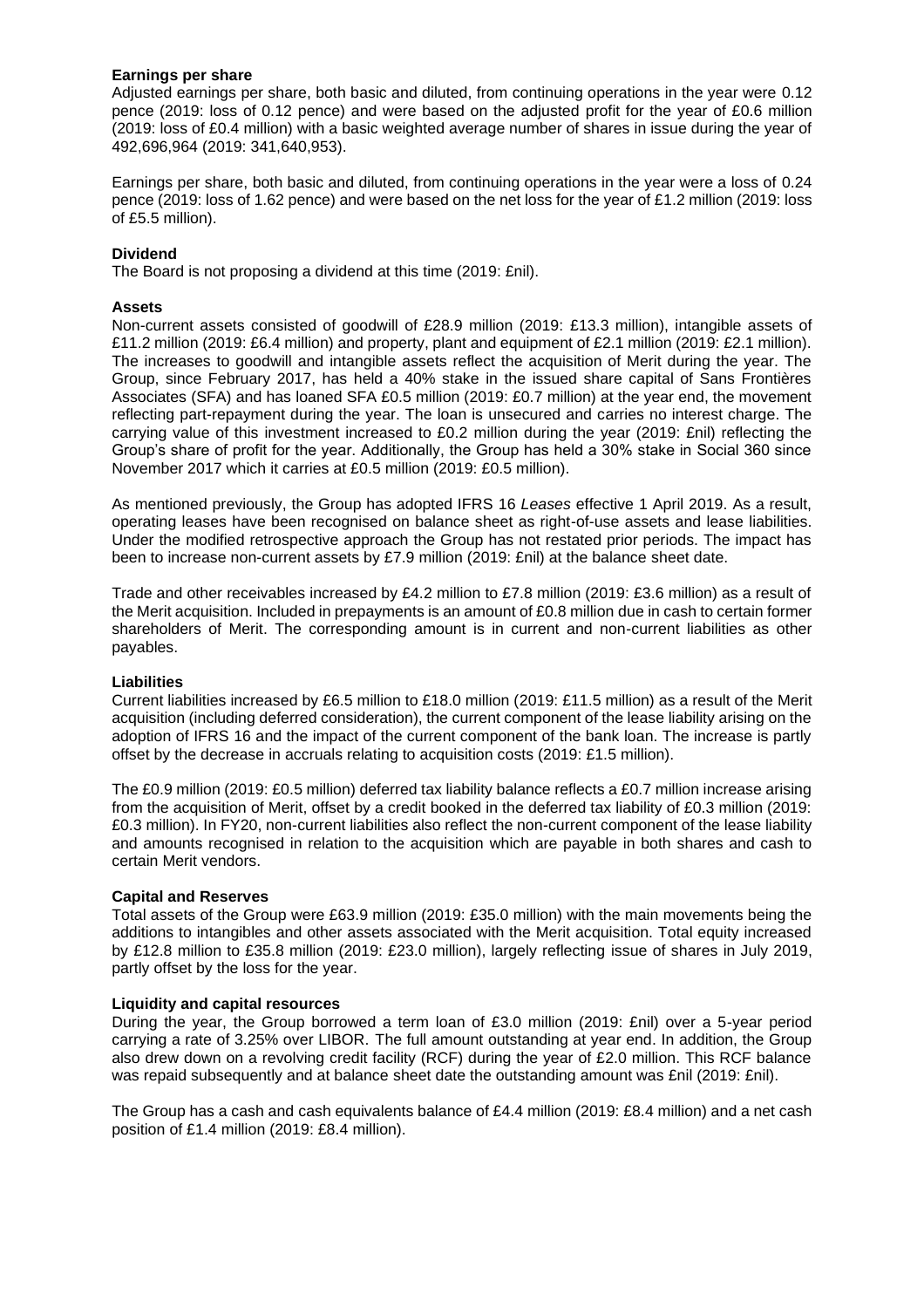### **Updated banking facilities and covenant waiver**

During the year end audit process, the Group became aware of a change in a contractual obligation that existed as at 31 March 2020 that caused it to be in breach of one of its three banking covenants.

The Group has secured a waiver from the bank for this breach; however, because the waiver was not in place as at the balance sheet date the entire £3 million loan balance has been classified as current in these financial statements. The Group expects the £3 million loan balance to be classified as a long term liability in its interim result balance sheet on 30 September 2020.

In the 12 month period from the balance sheet date capital repayments of £0.4 million will be repaid to the bank with the remaining £2.6 million due in subsequent periods. The group continues to enjoy the support of Barclays Bank plc and agreement has been reached on new covenants to support the Group in 2021.

| <b>Risks</b>                                                                                                                                                                  | <b>Mitigating Actions</b>                                                                                                                                                                                                                                                                                                                                                                                                | Opportunity                                                                                                                                                                          |
|-------------------------------------------------------------------------------------------------------------------------------------------------------------------------------|--------------------------------------------------------------------------------------------------------------------------------------------------------------------------------------------------------------------------------------------------------------------------------------------------------------------------------------------------------------------------------------------------------------------------|--------------------------------------------------------------------------------------------------------------------------------------------------------------------------------------|
| Geo-political<br>Brexit negotiations, global<br>political tensions and potential<br>trade issues with the major<br>trading blocs could cause<br>uncertain economic conditions | Dods continues to focus on growing a<br>diverse range of customers, in<br>different markets, which helps to<br>mitigate this risk.                                                                                                                                                                                                                                                                                       | To be well positioned with a<br>balanced portfolio of<br>customers and markets.                                                                                                      |
| Technology changes<br>The markets in which Dods<br>operates are constantly<br>changing due to rapid<br>technology advancements                                                | Constant focus on efficiency<br>programmes in service delivery<br>platforms and increasing the quality of<br>our content.                                                                                                                                                                                                                                                                                                | As volume of information<br>grows, and becomes more<br>readily available, there is a<br>greater need for users to<br>receive the type of curated<br>information provided by<br>Dods. |
| Further migration of print<br>advertising to online<br>An industry wide change                                                                                                | Dods continues to invest and develop<br>in digital expertise and platforms.                                                                                                                                                                                                                                                                                                                                              | Further capitalise on our<br>diverse brand portfolio.                                                                                                                                |
| People<br>Succession planning                                                                                                                                                 | Increased our talent and leadership<br>capacity with key hires.                                                                                                                                                                                                                                                                                                                                                          | We are implementing key<br>employee engagement<br>programmes.                                                                                                                        |
| Data storage/cyber attack<br>Loss, integrity and breach of<br>data                                                                                                            | Effective data management detailing<br>where all business data is stored and<br>how, together with ISO27001<br><b>Information Security Management</b><br>System containing these controls.<br>Intrusion detection monitoring<br>software exists on our network.                                                                                                                                                          | As part of implementing<br>GDPR we are reviewing data<br>stores, security, processes<br>and procedures and continue<br>to monitor on an ongoing<br>basis.                            |
| <b>GDPR</b><br>Stricter rules on how data is<br>handled                                                                                                                       | Delegated Limits of Authority, setting<br>out requirements for approval and<br>execution of legally binding<br>documents (limits set by value and<br>legal risk).                                                                                                                                                                                                                                                        | Cleansing of data, new<br>procedures and more<br>effective marketing should<br>benefit Dods in the long term.                                                                        |
| COVID-19 and other<br>pandemics<br>Impact on face-to-face events<br>and training business, as well<br>as more general<br>macroeconomic impacts.                               | Remote working for employees; deferral of statutory payments where<br>allowable; accessing the government furlough scheme; the agreement<br>of a covenant and loan repayment holiday with the Group's bankers; a<br>reduction in Board and senior management remuneration; a roll out of<br>online delivery capabilities for our training and events businesses; and<br>various other strategic and operational actions. |                                                                                                                                                                                      |
|                                                                                                                                                                               | It is not considered appropriate to comment on opportunities arising.                                                                                                                                                                                                                                                                                                                                                    |                                                                                                                                                                                      |

### **Principal risks and uncertainties**

**Simon Bullock** Chief Financial Officer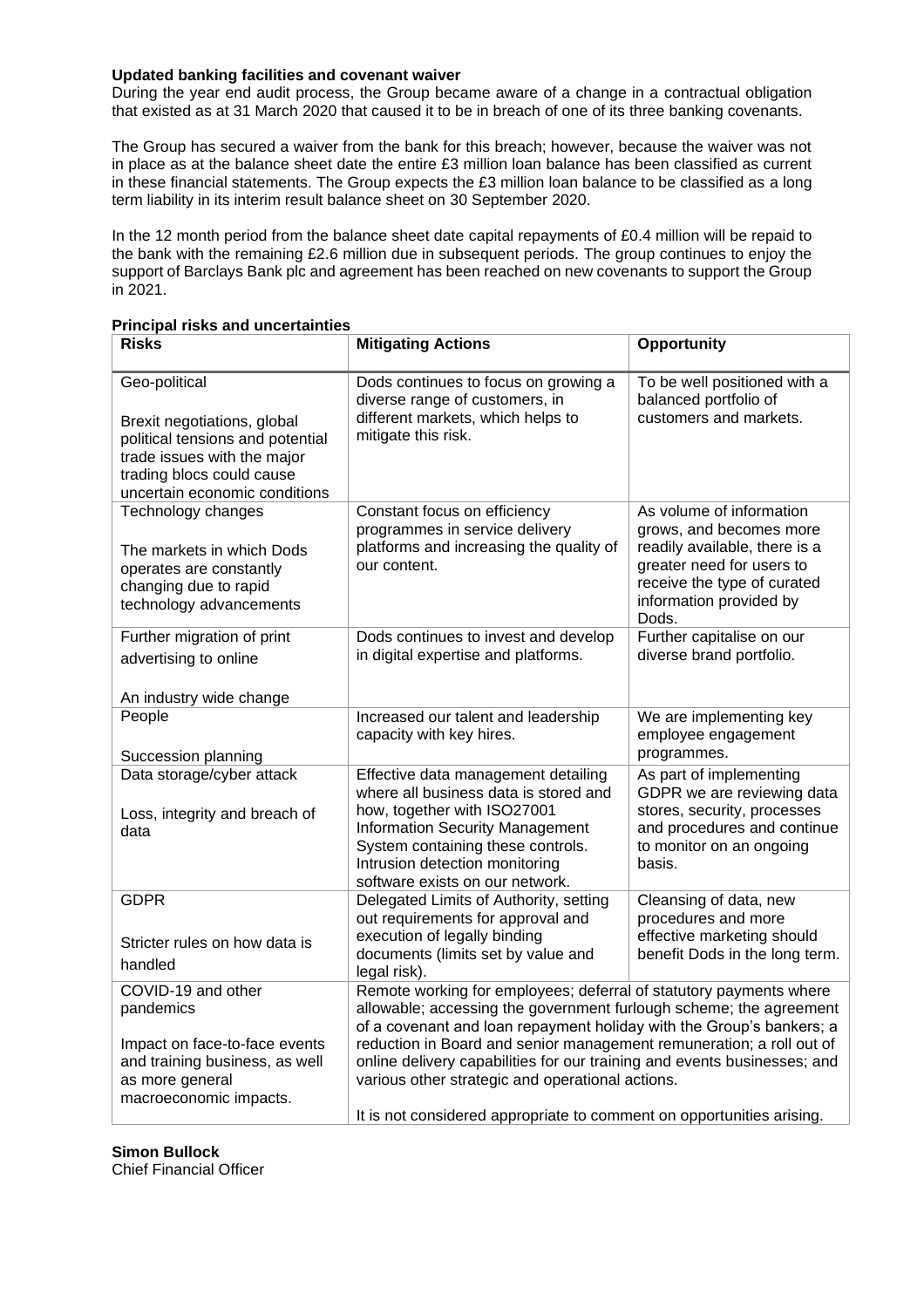### **Annual General Meeting**

The Annual General Meeting of the Company will be held on 29 September 2020 at the office of Dods Group plc in London, at which the directors will present their annual report together with the audited financial statements of Dods Group plc (the "Company") and its subsidiaries (together, the "Group") for the 12 months ended 31 March 2020. The Notice of Meeting and Explanation of Special Business will be provided in the annual report and accounts.

## **Financial statements**

### **Basis of Preparation**

The financial information, which comprises the consolidated income statement, consolidated statement of comprehensive income, consolidated balance sheet, consolidated cash flow statement, consolidated statement of changes in equity and related notes, does not constitute full accounts within the meaning of s435 (1) and (2) of the Companies Act 2006. The auditors have reported on the Group's statutory accounts for the each of the years ended 31 March 2020 and 2019 which do not contain any statement under s498 of the Companies Act 2006 and are unqualified. The statutory accounts for the year ended 31 March 2019 have been delivered to the Registrar of Companies and the statutory accounts for the year ended 31 March 2020 will be filed with the registrar in due course.

## **Consolidated income statement**

**For the year ended 31 March 2020**

|                                                                          | <b>Note</b> | 2020<br>£'000 | 2019<br>£'000 |
|--------------------------------------------------------------------------|-------------|---------------|---------------|
| <b>Revenue</b>                                                           | 3           | 27,796        | 21,301        |
| Cost of sales                                                            |             | (18, 852)     | (13, 419)     |
| <b>Gross profit</b>                                                      |             | 8,944         | 7,882         |
| Administrative expenses                                                  |             | (6, 154)      | (6, 381)      |
| Other operating income                                                   | 4           |               |               |
| <b>Adjusted EBITDA</b>                                                   |             | 2,790         | 1,501         |
| Depreciation of tangible fixed assets                                    | 15          | (537)         | (379)         |
| Depreciation of right-of-use assets                                      | 25          | (1, 210)      |               |
| Amortisation of intangible assets acquired through business combinations | 14          | (711)         | (351)         |
| Amortisation of software intangible assets                               | 14          | (158)         | (1,789)       |
| Non-recurring items                                                      | 5           |               |               |
| Non-recurring acquisition costs and professional fees                    |             | (171)         | (2, 239)      |
| Impairment expense - investment in equity accounted associate            |             |               | (1,231)       |
| Impairment expense - intangible assets                                   |             |               | (259)         |
| People-related costs                                                     |             | (785)         | (332)         |
| Other non-recurring items                                                |             | (80)          | (697)         |
| <b>Operating loss</b>                                                    |             | (862)         | (5,776)       |
| Net finance costs                                                        | 9,10        | (555)         |               |
| Share of profit of associate                                             | 17          | 158           | 50            |
| Loss before tax                                                          | 6           | (1,259)       | (5,726)       |
| Income tax credit                                                        | 11          | 76            | 197           |
| Loss for the year                                                        |             | (1, 183)      | (5, 529)      |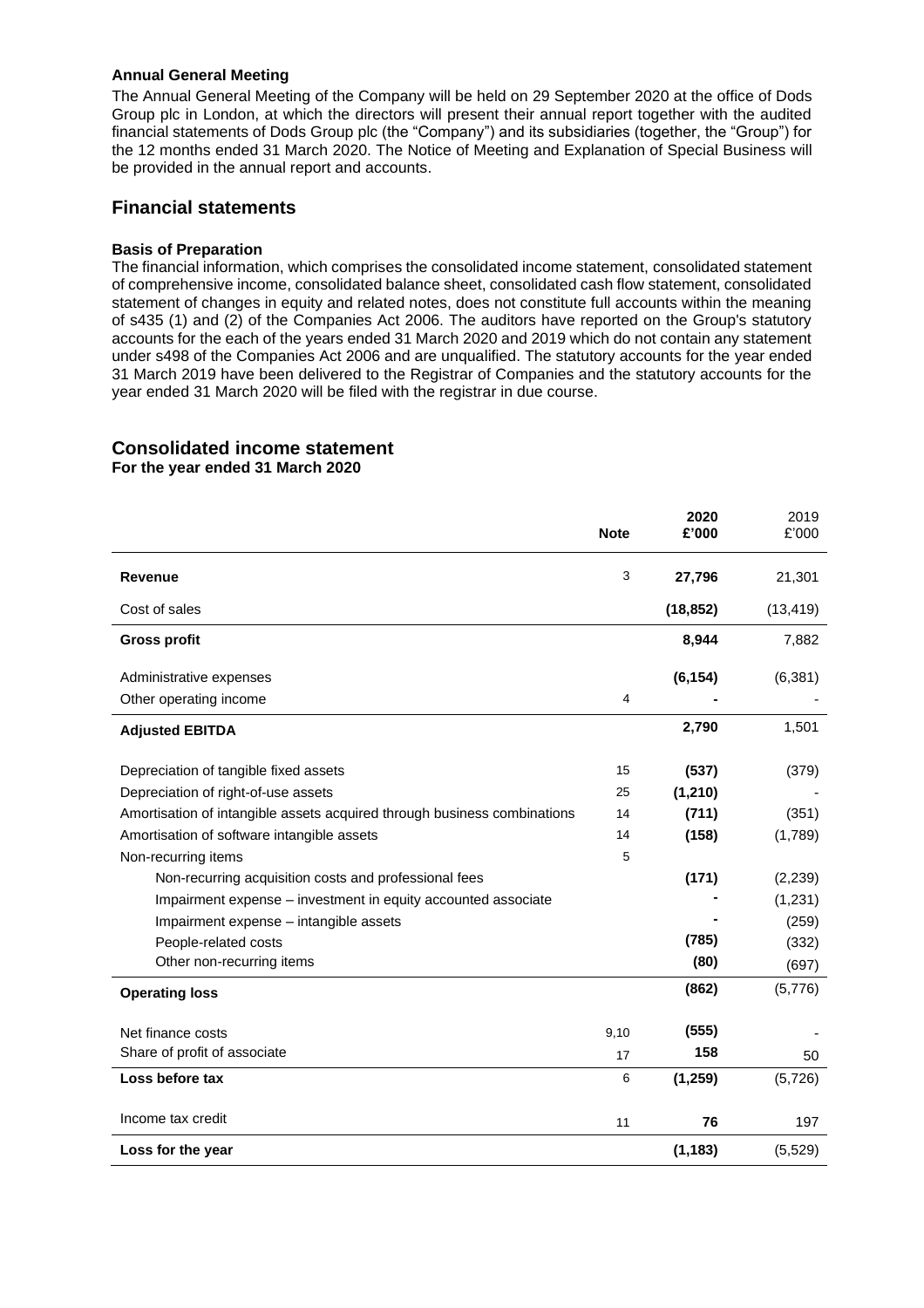| Loss per share (pence) |    |         |         |
|------------------------|----|---------|---------|
| Basic                  | 12 | (0.24p) | (1.62p) |
| <b>Diluted</b>         | 12 | (0.24p) | (1.62p) |

# **Consolidated statement of comprehensive income**

**For the year ended 31 March 2020**

|                                                                                     | 2020<br>£'000 | 2019<br>£'000 |
|-------------------------------------------------------------------------------------|---------------|---------------|
| Loss for the year<br>Items that may be subsequently reclassified to Profit and loss | (1, 183)      | (5, 529)      |
| Exchange differences on translation of foreign operations                           | 6             | (8)           |
| Other comprehensive income / (loss) for the year                                    | 6             | (8)           |
| Total comprehensive loss for the year                                               | (1, 177)      | (5,537)       |

# **Consolidated statement of financial position**

**As at 31 March 2020**

|                                         | <b>Note</b> | 2020<br>£'000 | 2019<br>£'000 |
|-----------------------------------------|-------------|---------------|---------------|
| <b>Non-current assets</b>               |             |               |               |
| Goodwill                                | 13          | 28,911        | 13,282        |
| Intangible assets                       | 14          | 11,238        | 6,421         |
| Property, plant and equipment           | 15          | 2,134         | 2,063         |
| Right-of-use asset                      | 25          | 7,926         |               |
| Investment in associates                | 17          | 661           | 503           |
| Long-term loan receivable               | 17          | 560           | 700           |
| <b>Total non-current assets</b>         |             | 51,430        | 22,969        |
|                                         |             |               |               |
| <b>Current assets</b>                   |             |               |               |
| Work in progress and inventories        | 18          | 273           | 16            |
| Trade and other receivables             | 20          | 7,819         | 3,584         |
| Cash and cash equivalents               | 20          | 4,368         | 7,160         |
| Restricted cash held in deposit account | 20          |               | 1,266         |
| <b>Total current assets</b>             |             | 12,460        | 12,026        |
|                                         |             |               |               |
| <b>Total assets</b>                     |             | 63,890        | 34,995        |
| <b>Capital and reserves</b>             |             |               |               |
| Issued capital                          | 24          | 19,239        | 17,096        |
| Share premium                           |             | 20,082        | 8,142         |
| Other reserves                          |             | 409           | 409           |
| <b>Retained loss</b>                    |             | (3,991)       | (2,616)       |
| Share option reserve                    |             | 75            | 55            |
| <b>Translation reserve</b>              |             | (61)          | (67)          |
| <b>Total equity</b>                     |             | 35,753        | 23,019        |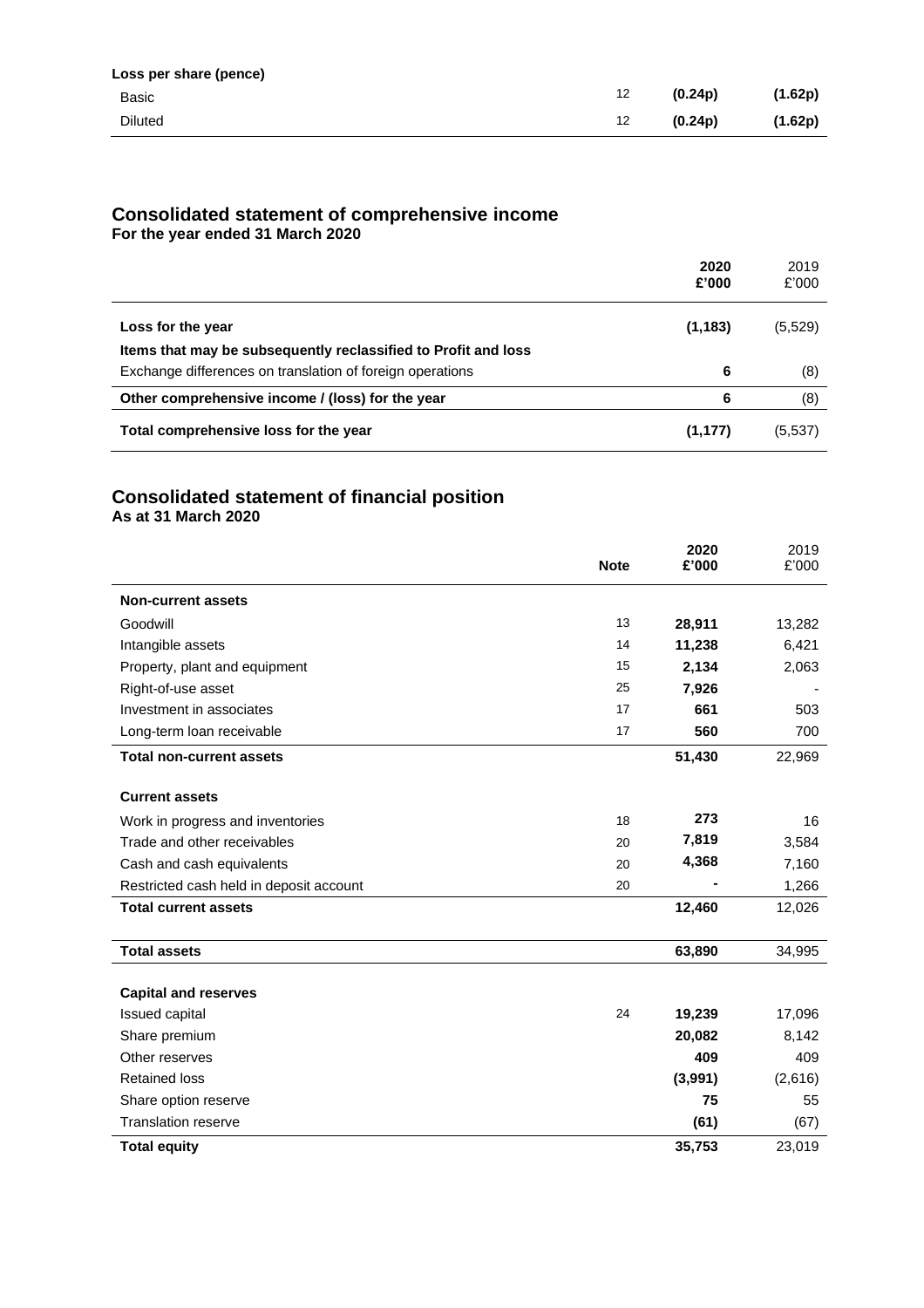| <b>Current liabilities</b>           |    |        |        |
|--------------------------------------|----|--------|--------|
| Trade and other payables             | 21 | 12,423 | 11,489 |
| Deferred consideration               | 16 | 1,046  | ۰      |
| Bank loan                            | 22 | 3,000  | ۰      |
| Lease liability                      | 25 | 1,515  |        |
| <b>Total current liabilities</b>     |    | 17,984 | 11,489 |
|                                      |    |        |        |
| <b>Non-current liabilities</b>       |    |        |        |
| Deferred tax liability               | 23 | 862    | 487    |
| Deferred consideration               | 16 | 1,045  | -      |
| Other payables                       | 21 | 545    | -      |
| Lease liability                      | 25 | 7,701  | ۰      |
| <b>Total non-current liabilities</b> |    | 10,153 | 487    |
| <b>Total equity and liabilities</b>  |    | 63,890 | 34,995 |

These financial statements were approved by the Board of Directors and were signed on its behalf by:

**Simon Bullock** Chief Financial Officer 2 September 2020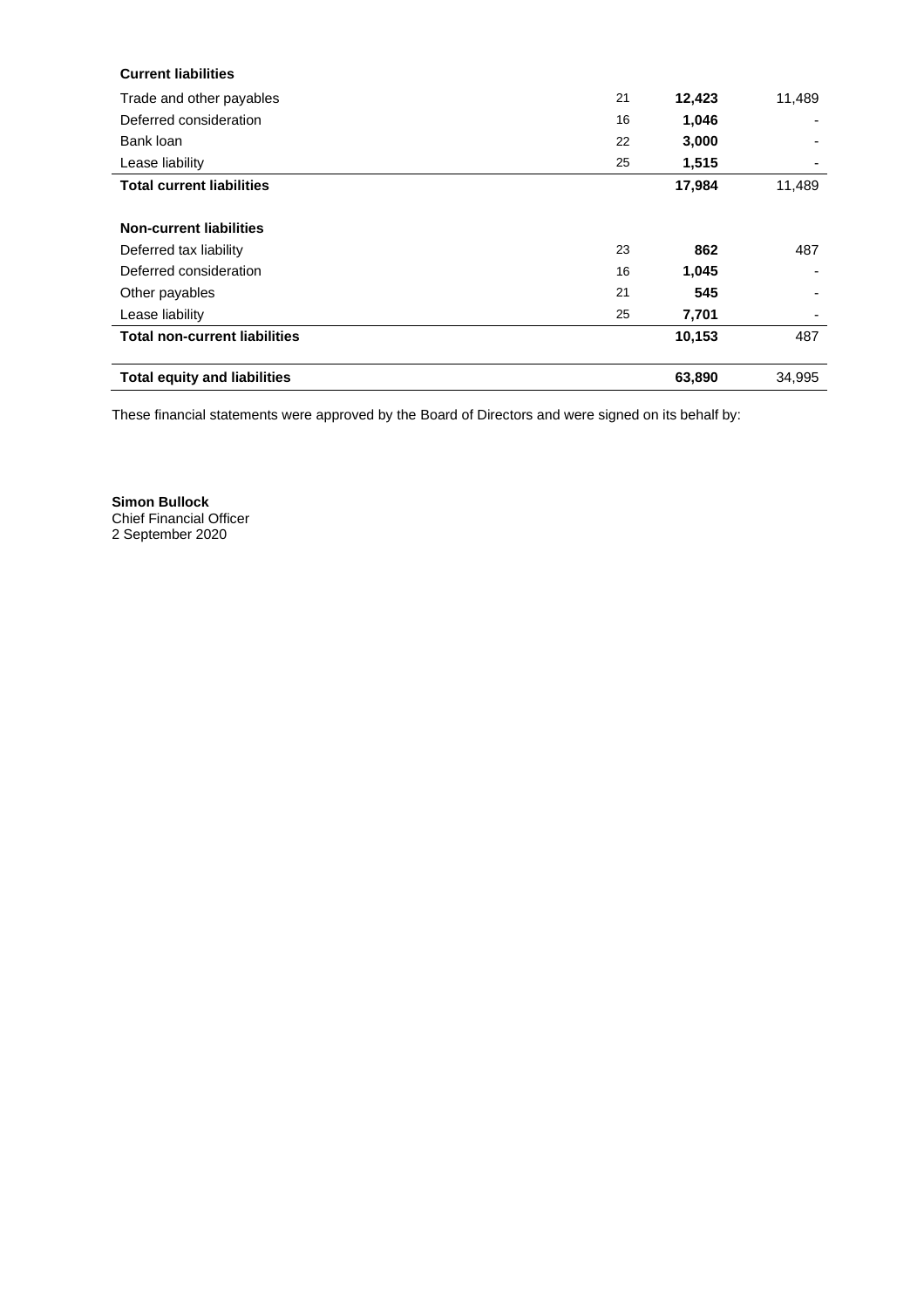## **Consolidated statement of changes in equity For the year ended 31 March 2020**

|                                                       | Share<br>capital<br>£'000 | Share<br>premium<br>reserve <sup>1</sup><br>£'000 | Merger<br>reserve <sup>2</sup><br>£'000 | Retained<br>earnings<br>£'000 | Translation<br>reserve <sup>3</sup><br>£'000 | Share<br>option<br>$r$ eserve $4$<br>£'000 | <b>Total</b><br>shareholders'<br>funds<br>£'000 |
|-------------------------------------------------------|---------------------------|---------------------------------------------------|-----------------------------------------|-------------------------------|----------------------------------------------|--------------------------------------------|-------------------------------------------------|
| At 1 April 2018                                       | 17,096                    | 8,142                                             | 409                                     | 2,913                         | (59)                                         | 44                                         | 28,545                                          |
| Total comprehensive income                            |                           |                                                   |                                         |                               |                                              |                                            |                                                 |
| Loss for the year                                     |                           |                                                   |                                         | (5, 529)                      |                                              |                                            | (5, 529)                                        |
| Other comprehensive income                            |                           |                                                   |                                         |                               |                                              |                                            |                                                 |
| Currency translation                                  |                           |                                                   |                                         |                               | (8)                                          |                                            | (8)                                             |
| differences<br>Share-based payment                    |                           |                                                   |                                         |                               |                                              | 11                                         | 11                                              |
| At 31 March 2019                                      | 17,096                    | 8,142                                             | 409                                     | (2,616)                       | (67)                                         | 55                                         | 23,019                                          |
| Effect of adoption of IFRS 16<br>Leases (see note 25) |                           |                                                   |                                         | (192)                         |                                              |                                            | (192)                                           |
| At 1 April 2019 (adjusted)                            | 17,096                    | 8,142                                             | 409                                     | (2,808)                       | (67)                                         | 55                                         | 22,827                                          |
| Total comprehensive income                            |                           |                                                   |                                         |                               |                                              |                                            |                                                 |
| Loss for the year                                     |                           |                                                   | $\blacksquare$                          | (1, 183)                      |                                              |                                            | (1, 183)                                        |
| Other comprehensive loss                              |                           |                                                   |                                         |                               |                                              |                                            |                                                 |
| Currency translation                                  |                           |                                                   |                                         |                               | 6                                            |                                            | 6                                               |
| differences<br>Share-based payment                    |                           |                                                   |                                         |                               |                                              | 20                                         | 20                                              |
| Transactions with owners                              |                           |                                                   |                                         |                               |                                              |                                            |                                                 |
| Issue of ordinary shares                              | 2,143                     | 11,940                                            |                                         |                               |                                              |                                            | 14,083                                          |
| At 31 March 2020                                      | 19,239                    | 20,082                                            | 409                                     | (3,991)                       | (61)                                         | 75                                         | 35,753                                          |

1 The share premium reserve represents the amount paid to the Company by shareholders above the nominal value of shares issued.

2 The merger reserve represents accounting treatment in relation to historical business combinations.

3 The translation reserve comprises foreign currency translation differences arising from the translation of financial statements of the Group's

foreign entities into sterling. 4 The share option reserve represents the cumulative expense recognised in relation to equity-settled share-based payments.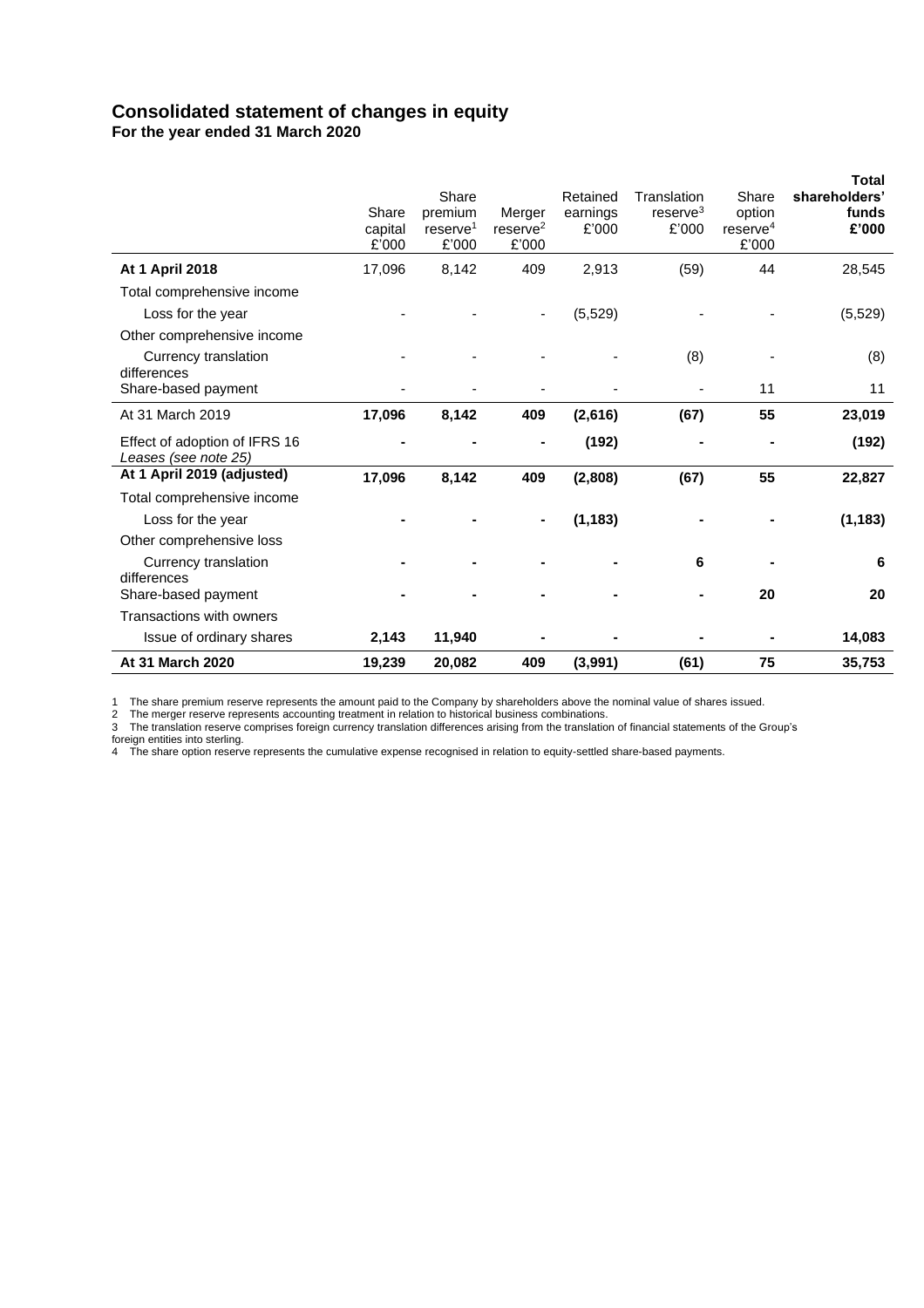## **Consolidated statement of cash flows**

**For the year ended 31 March 2020**

|                                                                          | <b>Note</b> | 2020<br>£'000 | 2019<br>£'000 |
|--------------------------------------------------------------------------|-------------|---------------|---------------|
| Cash flows from operating activities                                     |             |               |               |
| Loss for the year                                                        |             | (1, 183)      | (5,529)       |
| Depreciation of property, plant and equipment                            | 15          | 537           | 379           |
| Depreciation of right-of-use assets                                      | 25          | 1,210         |               |
| Amortisation of intangible assets acquired through business combinations | 14          | 711           | 351           |
| Amortisation of other intangible assets                                  | 14          | 158           | 1,789         |
| Impairment charges                                                       | 5           |               | 1,490         |
| Share-based payments charge                                              | 26          | 20            | 11            |
| Share of profit of associate                                             | 17          | (158)         | (50)          |
| Lease interest expense                                                   | 25          | 420           |               |
| Net finance costs                                                        | 9,10        | 135           |               |
| Non-recurring acquisition costs and professional fees                    |             | 2,010         | 400           |
| Income tax credit                                                        | 11          | (76)          | (197)         |
| Operating cash flows before movement in working capital                  |             | 3,784         | (1,356)       |
| Change in inventories                                                    | 18          | (257)         | (4)           |
| Change in trade and other receivables                                    |             | (1, 013)      | (114)         |
| Change in trade and other payables                                       |             | (282)         | 2,337         |
| Cash generated by operations                                             |             | 2,232         | 863           |
| <b>Taxation paid</b>                                                     |             | (193)         | (166)         |
| Net cash from operating activities                                       |             | 2,039         | 697           |
|                                                                          |             |               |               |
| Cash flows from investing activities                                     |             |               |               |
| Interest and similar income received                                     | 9           | 5             | 12            |
| Non-recurring acquisition costs and professional fees                    |             | (2,010)       | (400)         |
| Additions to property, plant and equipment                               | 15          | (187)         | (115)         |
| Additions to intangible assets                                           | 14          | (1,400)       | (512)         |
| Investment in subsidiaries (net of cash acquired)                        | 16          | (17, 055)     |               |
| Net proceeds from bank loan                                              | 22          | 3,000         |               |
| Repayment of long-term loan by associate                                 | 17          | 140           |               |
| Net cash used in investing activities                                    |             | (17, 507)     | (1,015)       |
|                                                                          |             |               |               |
| Cash flows from financing activities                                     |             |               |               |
| Proceeds from issue of share capital                                     |             | 13,037        |               |
| Interest and similar expenses paid                                       | 10          | (140)         | (12)          |
| Payment of lease liabilities                                             |             | (1, 487)      |               |
| Net cash used in financing activities                                    |             | 11,410        | (12)          |
| Net decrease in cash and cash equivalents                                |             | (4,058)       | (330)         |
| Opening cash and cash equivalents                                        |             | 8,426         | 8,757         |
| Effect of exchange rate fluctuations on cash held                        |             |               | (1)           |
| <b>Closing cash at bank</b>                                              |             | 4,368         | 8,426         |
| <b>Comprised of:</b>                                                     |             |               |               |
| Cash and cash equivalents                                                |             | 4,368         | 7,160         |
| Restricted cash held in deposit account                                  |             |               | 1,266         |
| <b>Closing cash at bank</b>                                              | 20          | 4,368         | 8,426         |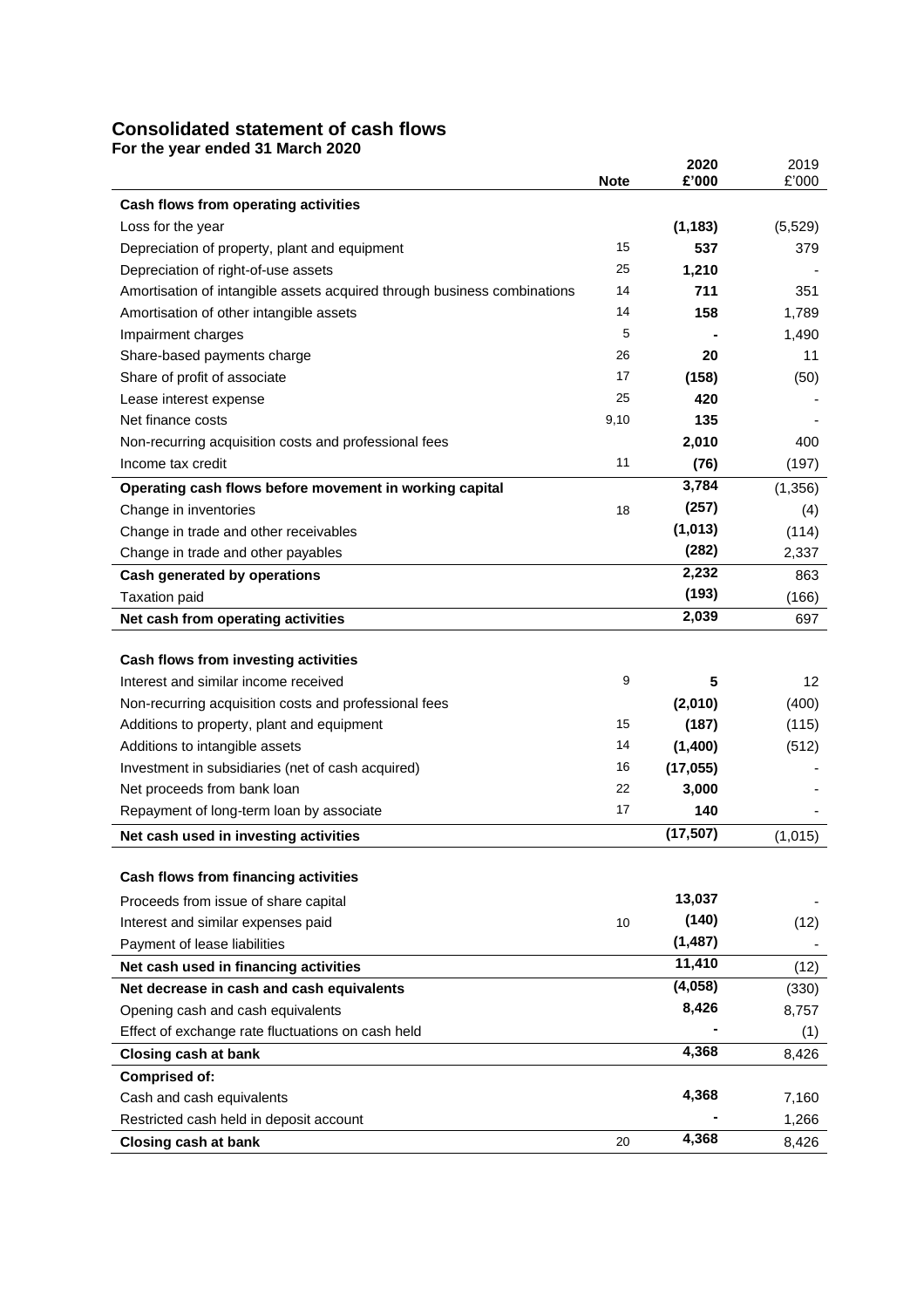### **Notes to the consolidated financial statements For the year ended 31 March 2020**

## **1. Statement of significant accounting policies and judgements**

Dods Group plc is a Company incorporated in England and Wales.

The consolidated financial statements of Dods Group plc have been prepared and approved by the directors in accordance with International Financial Reporting Standards as endorsed by the International Accounting Standards Board and as adopted by the EU ("adopted IFRS"). The Company has elected to prepare its parent company financial statements in accordance with FRS 102; these are presented after the notes to the consolidated financial statements.

The consolidated financial statements consolidate those of the Company and its subsidiaries (together referred to as the "Group"). The parent company financial statements present information about the Company as a separate entity and not about its group.

The accounting policies set out below have, unless otherwise stated, or as outlined in the 'Standards adopted' section below, been applied consistently to all periods presented in these Group financial statements.

Judgements made by the directors in the application of these accounting policies that have a significant effect on the financial statements and estimates with a significant risk of material adjustment in the next year are discussed in note 2.

### **Standards adopted**

There are no IFRS or IFRIC interpretations that are effective for the first time for the financial year beginning on or after 1 April 2019 that have had a material impact on the Group, with the exception of IFRS 16 *Leases*, which was adopted by the Group for the year.

• IFRS 16 *Leases* (effective periods beginning on or after 1 January 2019); IFRS 16 replaces IAS 17 *Leases* and eliminates the classification of operating and finance leases. Under the standard a contract is, or contains, a lease if it conveys the right to control the use of an identified asset for a period of time in exchange for consideration. The Group has elected to apply the practical expedient not to reassess whether a contract is, or contains, a lease for all lease contracts in place prior to 1 April 2019. The Group has applied the definition of a lease and related guidance as stated in IFRS 16 to all lease contracts entered in to or modified after 1 April 2019.

Contracts may contain both lease and non-lease components. The Group allocates the consideration in the contract to the lease and non-lease component based on their relative stand-alone prices. The Group has elected to account for leases of real estate as a single lease component.

Leases under the new standard are recognised in the Statement of financial position as right-of-use assets with a corresponding lease liability. The lease liability is initially measured at the present value of the remaining lease payments, discounted using the discount rate implicit to the lease. If this rate cannot be readily determined, the Group's incremental borrowing rate will be used. The lease liability is subsequently increased by the related interest expense and decreased by the lease payments made. The lease liability can be remeasured to reflect changes in the lease term or change in future lease payments. The lease liability includes the following payments, when applicable:

- Fixed lease payments;
- Variable lease payments based on an index or rate;
- Amounts to be paid under residual value guarantees;
- The exercise price of a purchase option, if the Group is reasonably certain to exercise the option; and
- Payments of penalties for terminating the lease, if the Group is reasonably certain to exercise the option

Right-of-use assets are measured at the value of the associated lease liability plus any initial direct costs incurred, adjusted for any prepaid or accrued lease payments. The right-of-use asset is initially recognised at cost, and subsequently measured at cost less accumulated depreciation and impairment losses. Right-of-use assets comprise the following, when applicable:

- The amount of the initial measurement of the lease liability;
- Any lease payments made at or before the commencement date;
- Any initial direct costs; and
- Restoration costs

Leases which meet the criteria of "short-term" or "low-value assets" are exempt and continue to be recognised under IAS 17 *Leases*. The new standard does not substantially change how a lessor accounts for leases.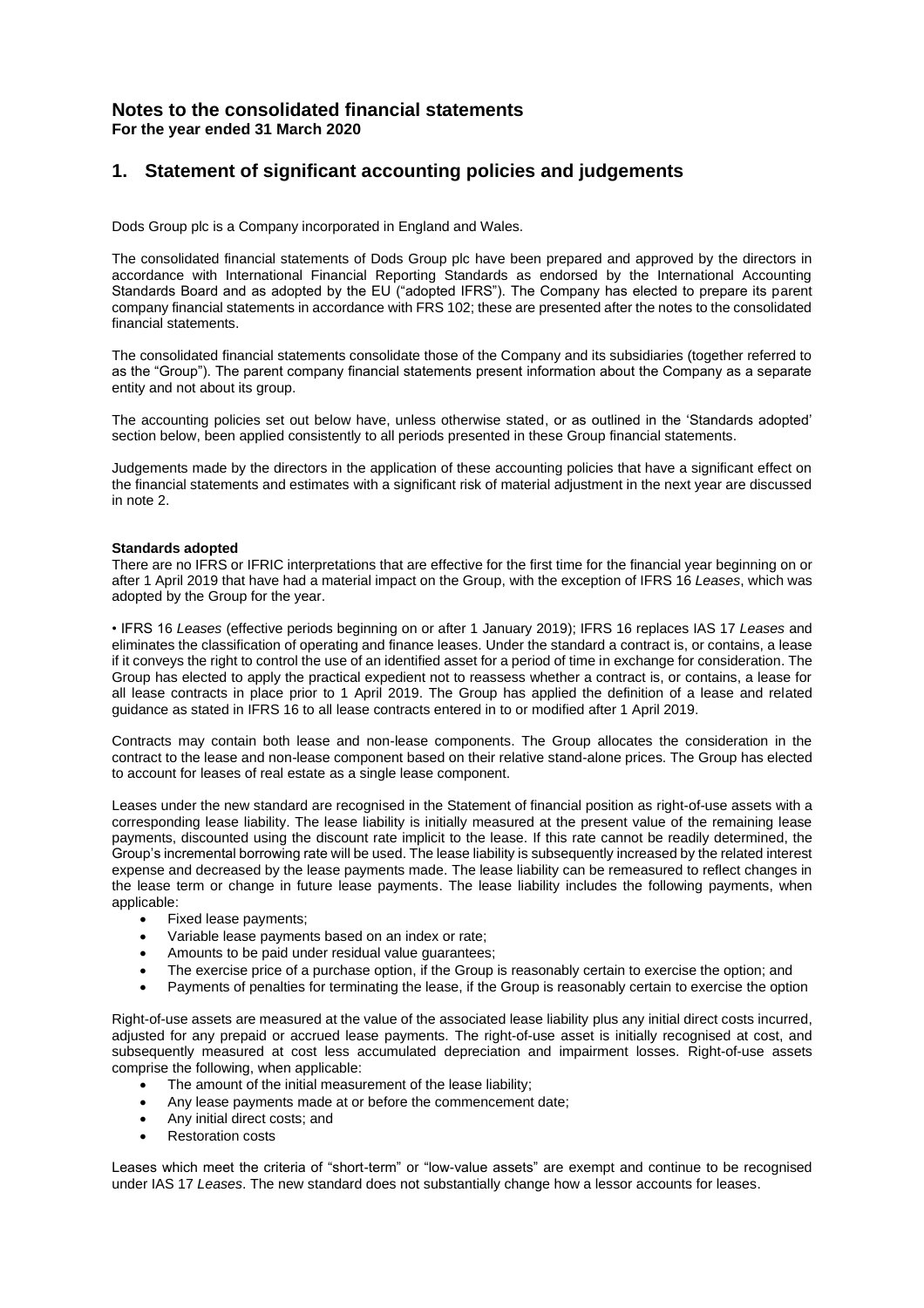The Group has elected to apply the modified retrospective approach, with the cumulative effect of adopting the standard being recognised as an opening balance adjustment to retained earnings as at 1 April 2019. There have been no changes to prior year figures as a result of adoption. See note 25 for further information on the adoption of IFRS 16.

#### **Basis of preparation**

The financial statements have been prepared in accordance with applicable accounting standards, and under the historical cost accounting rules, except for goodwill which is stated at the lower of previous carrying value and fair value less costs to sell.

The following Group entities are exempt from audit by virtue of Section 479A of the Companies Act 2006. Dods Group plc has provided statutory guarantees to the following entities in accordance with Section 479C of the Companies Act 2006:

Fenman Limited Total Politics Limited Holyrood Communications Ltd

#### **Going Concern**

The Group had net current liabilities as at 31 March 2020 of £5.5 million (2019: net current assets of £0.5 million). The Directors have considered the implications for going concern below, for a period of at least twelve months from the signing of these accounts.

During the year end audit process, the Group became aware of a change in a contractual obligation that existed as at 31 March 2020 that meant that it was in breach of one of its three banking covenants.

The Group has secured a waiver from the bank for this breach; however, because the waiver was not in place as at the balance sheet date the entire £3 million loan balance has been classified as current in these financial statements. The Group expects the £3 million loan balance to be classified as long term liability in its interim result balance sheet on 30 September 2020.

In the 12 month period from the balance sheet date capital repayments of £0.4 million will be repaid to the bank with the remaining £2.6 million due in subsequent periods.

The Group continues to enjoy the support of Barclays Bank plc and agreement has been reached on new covenants to support the Group in 2021.

The Directors had approved the budget for the year ending 31 March 2021, under which they had assessed the future funding requirements of the Group and compared them with the level of available borrowing facilities and had assessed the impact of them on the Group's cash flow, facilities and headroom within its future banking covenants. Subsequent to this, the impact of COVID-19 became apparent and as a result, the Group prepared an updated 3 year forecast, which has been adjusted to take account of the current trading environment. The Directors consider the forecasts to be reasonable. Based on this work, and in light of the mitigating actions undertaken by the Group to respond to the impact of COVID-19, the Directors are satisfied that the Group has adequate resources to continue in operational existence for the foreseeable future. For this reason, they continue to adopt the going concern basis in preparing the financial statements.

### **Basis of consolidation**

Subsidiaries are entities controlled by the Group. Control is achieved where the Group is exposed to, or has rights to, variable returns and has the ability to affect those returns. The results of subsidiaries acquired or sold are included in the consolidated financial statements from the date control commences to the date control ceases. Where necessary, adjustments are made to the results of the acquired subsidiaries to align their accounting policies with those of the Group. All intra-group transactions, balances, income and expenditure are eliminated on consolidation.

#### **Business combinations**

Business combinations are accounted for using the acquisition method at the acquisition date, which is the date on which control is transferred to the Group. In assessing control, the Group takes into consideration potential voting rights that currently are exercisable.

The Group measures goodwill as the fair value of the consideration transferred (including the fair value of any previously-held equity interest in the acquiree) and the recognised amount of any non-controlling interest in the acquiree, less the net recognised amount (generally fair value) of the identifiable assets acquired and liabilities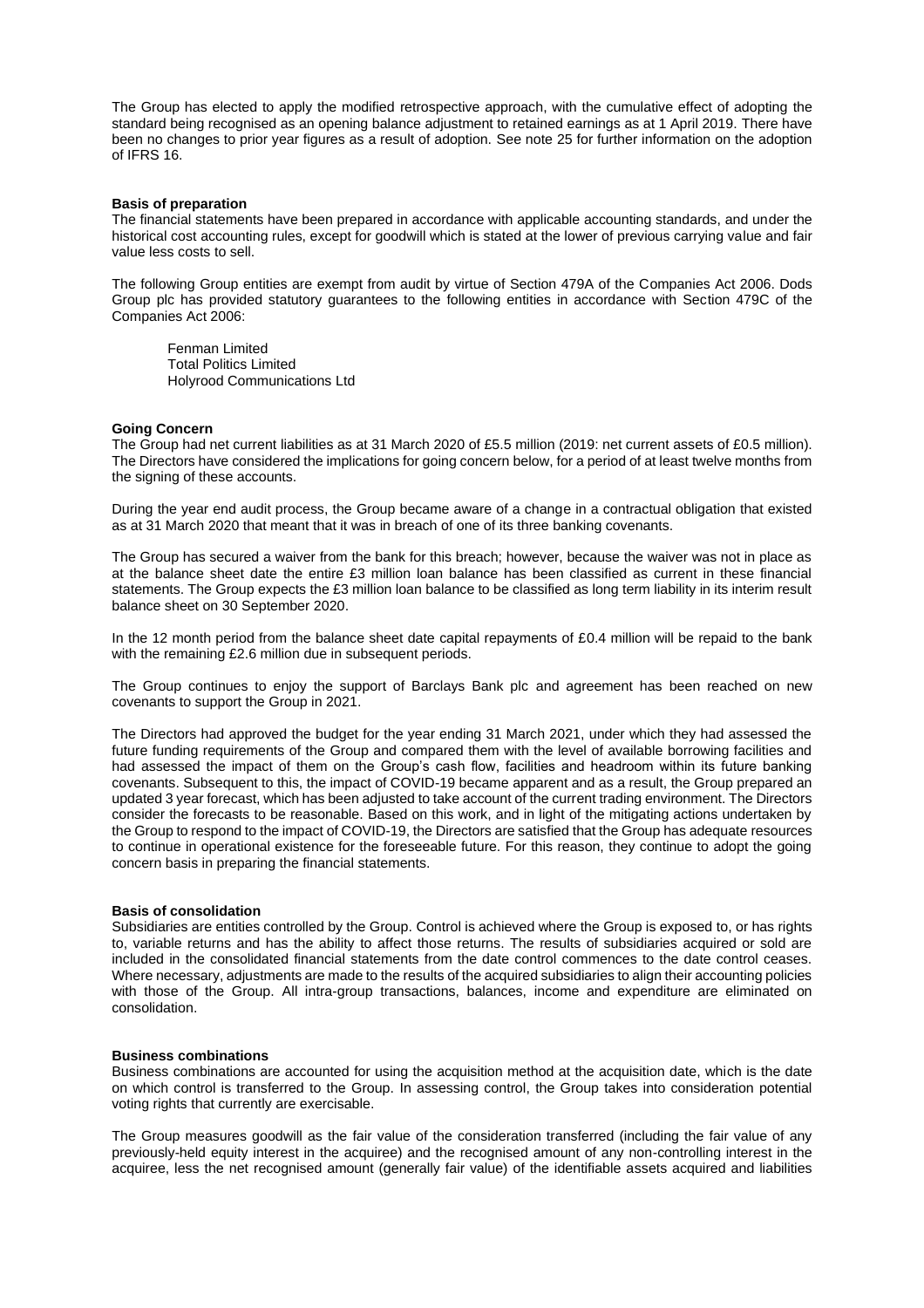assumed, all measured as at the acquisition date. When the excess is negative, a bargain purchase gain is recognised immediately in profit or loss.

Any contingent consideration payable is recognised at fair value at the acquisition date. If the contingent consideration is classified as equity, it is not remeasured and settlement is accounted for within equity. Otherwise, subsequent changes to the fair value of the contingent consideration are recognised in profit or loss.

#### **Revenue recognition - sale of goods**

Revenue is measured at the fair value of consideration received or receivable and represents amounts receivable for goods provided in the normal course of business, net of discounts, VAT and other sales-related taxes, and provisions for returns and cancellations.

Revenue on books or magazines provided for clients is recognised when the performance obligation has been satisfied, at the point of delivery, and the amount of revenue can be measured reliably.

### **Revenue recognition - sale of services**

Revenue in respect of subscription-based services, including online services and licensing, is recognised on a straight-line basis over the period of subscription or licence. The unrecognised element is carried within creditors as deferred revenue.

Revenue in respect of advertising services is recognised on publication, being the performance obligation. Where publications are printed and distributed in more than one volume, the fair value of the revenue attributable to each volume is recognised as it is distributed.

When long term training programmes are designed on a client's behalf, revenue relating to the conception, set-up and design of the programme is recognised when the first event occurs. Revenue in relation to the organisation and administration of the programme is recognised over the programme's life.

Revenue on all one-off events and conferences is recognised as they occur. Cash received in advance and directly attributable costs relating to future events are deferred. Losses anticipated at the balance sheet date are provided in full.

### **Leases**

A contract contains a lease if the contract gives a right to control the use of an asset for a period of time in exchange for consideration. Leases which meet the criteria of "short-term," for which the lease term is less than 12 months, or "low-value assets" are exempt from IFRS 16. Lease payments associated with "short-term" and "low-value assets" are expensed on a straight-line basis over the life of the lease.

For all other leases, at the lease commencement date, a right-of-use asset and corresponding lease liability are recognised in the Statement of financial position. The lease liability is initially measured at the present value of the remaining lease payments, discounted using the Group's incremental borrowing rate. Right-of-use assets are measured at the value of the associated lease liability plus any initial direct costs incurred, adjusted for any prepaid or accrued lease payments. The right-of-use asset is initially recognised at cost, and subsequently measured at cost less accumulated depreciation and impairment losses. Right-of-use assets are depreciated over the shorter of the asset's useful life and the lease term on a straight-line basis. The lease liability is increased by the interest cost and decreased by the lease payments made.

### **Post-retirement benefits - defined contribution**

The Group contributes to independent defined contribution pension schemes. The assets of the schemes are held separately from those of the Group in independently administered funds. The amount charged to the profit and loss account represents the contributions payable to the schemes in respect of the accounting period.

#### **Share-based payment**

The Group operates a number of equity-settled, share-based compensation plans. The fair value of the employee services received in exchange for the grant of the options is recognised as an expense with a corresponding increase in equity. The total amount to be expensed over the vesting period is determined by reference to the fair value of the options granted, but excluding the impact of any non-market related vesting conditions. Non-market related vesting conditions are included in assumptions about the number of options that are expected to vest. At each balance sheet date, the Group revises its estimates of the number of options that are expected to vest. It recognises the impact of the revision to original estimates, if any, in the income statement, with a corresponding adjustment to equity.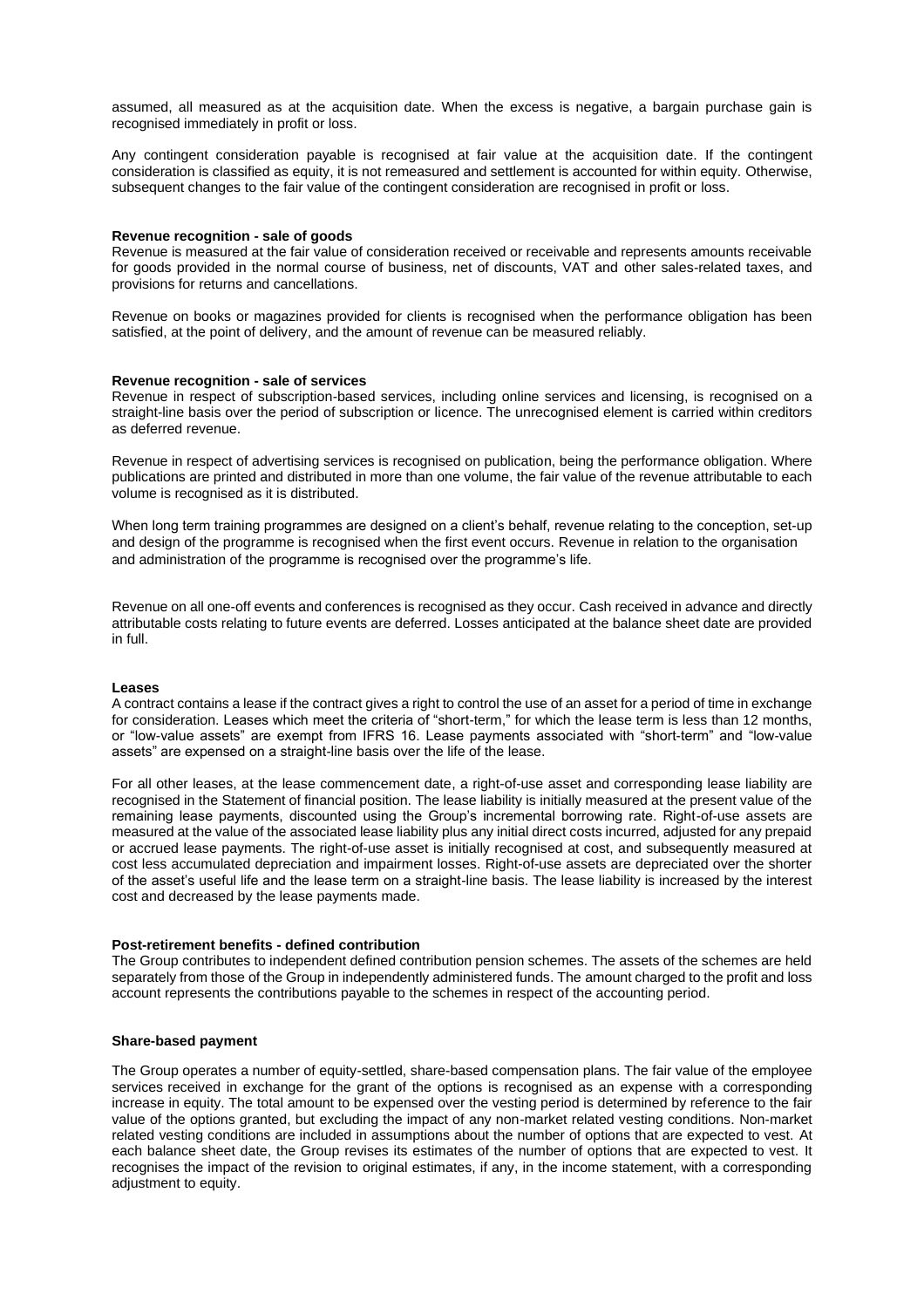Deferred tax is recognised where it is probable that tax relief will be available on the difference between exercise price and market price at the balance sheet date.

#### **Non-recurring items**

Non-recurring items are items which in management's judgement need to be disclosed by virtue of their size, incidence or nature. Such items are included within the income statement line item to which they relate and are separately disclosed either in the notes to the consolidated financial statements or on the face of the consolidated income statement.

Non-recurring items are not in accordance with any specific IFRS definition and therefore may be different to other companies' definition of non-recurring items.

### **Taxation**

The tax expense represents the sum of the tax currently payable and deferred tax.

Current tax is based on taxable profit for the year and any adjustment to tax payable in respect of previous years. Taxable profit differs from net profit as reported in the income statement because it excludes items of income or expense that are taxable or deductible in other years and it further excludes items that are never taxable or deductible.

The Group's assets and liabilities for current tax are calculated using tax rates that have been enacted or substantively enacted by the balance sheet date.

Deferred tax is tax expected to be payable or recoverable on differences between the carrying amounts of assets and liabilities in the financial statements and the corresponding tax bases used in the computation of taxable profit, and is accounted for using the balance sheet liability method. Deferred tax liabilities are generally recognised for all taxable temporary differences and deferred tax assets are recognised to the extent that it is probable that taxable profit will be available against which temporary differences can be utilised. Such assets and liabilities are not recognised if the temporary difference arises from the initial recognition of goodwill or from the initial recognition of other assets and liabilities in a transaction that affects neither the tax nor the accounting profit other than in a business combination.

Deferred tax liabilities are recognised for taxable temporary differences arising on investments in subsidiaries except where the Group is able to control the reversal of the temporary difference and it is probable that the temporary difference will not reverse in the foreseeable future.

The carrying amount of the deferred tax asset is reviewed at each balance sheet date and reduced to the extent that it is no longer probable that sufficient taxable profits will be available to allow all or part of the asset to be recovered.

Deferred tax is calculated at the tax rates enacted or that are expected to apply (substantively enacted) at the balance sheet dated when the liability is settled or the asset is realised. Deferred tax is charged or credited to the income statement, except when it relates to items charged or credited directly to equity, in which case the deferred tax is also dealt with in equity.

#### **Goodwill**

Goodwill represents the difference between the cost of acquisition of a business and the fair value of identifiable assets, liabilities and contingent liabilities acquired. Identifiable intangibles are those which can be sold separately or which arise from legal rights regardless of whether those rights are separable. Goodwill is stated at cost less any accumulated impairment losses. Goodwill is allocated to cash generating units and is tested annually for impairment. Any impairment is recognised immediately in profit or loss.

### **Intangible assets**

Intangible assets acquired by the Group are stated at cost less accumulated amortisation and impairment losses, if any. Intangible assets are amortised on a straight-line basis over their useful lives in accordance with IAS 38 Intangible Assets. Assets are not revalued. The amortisation period and method are reviewed at each financial year end and are changed in accordance with IAS 8 Accounting Policies, "Changes in Accounting Estimates and Errors" if this is considered necessary. The estimated useful lives are as follows:

Publishing rights 20-75 years (one specific right is deemed to have a useful economic life of 75 years) Brand names 15-20 years Customer relationships 1-8 years Customer list 4-8 years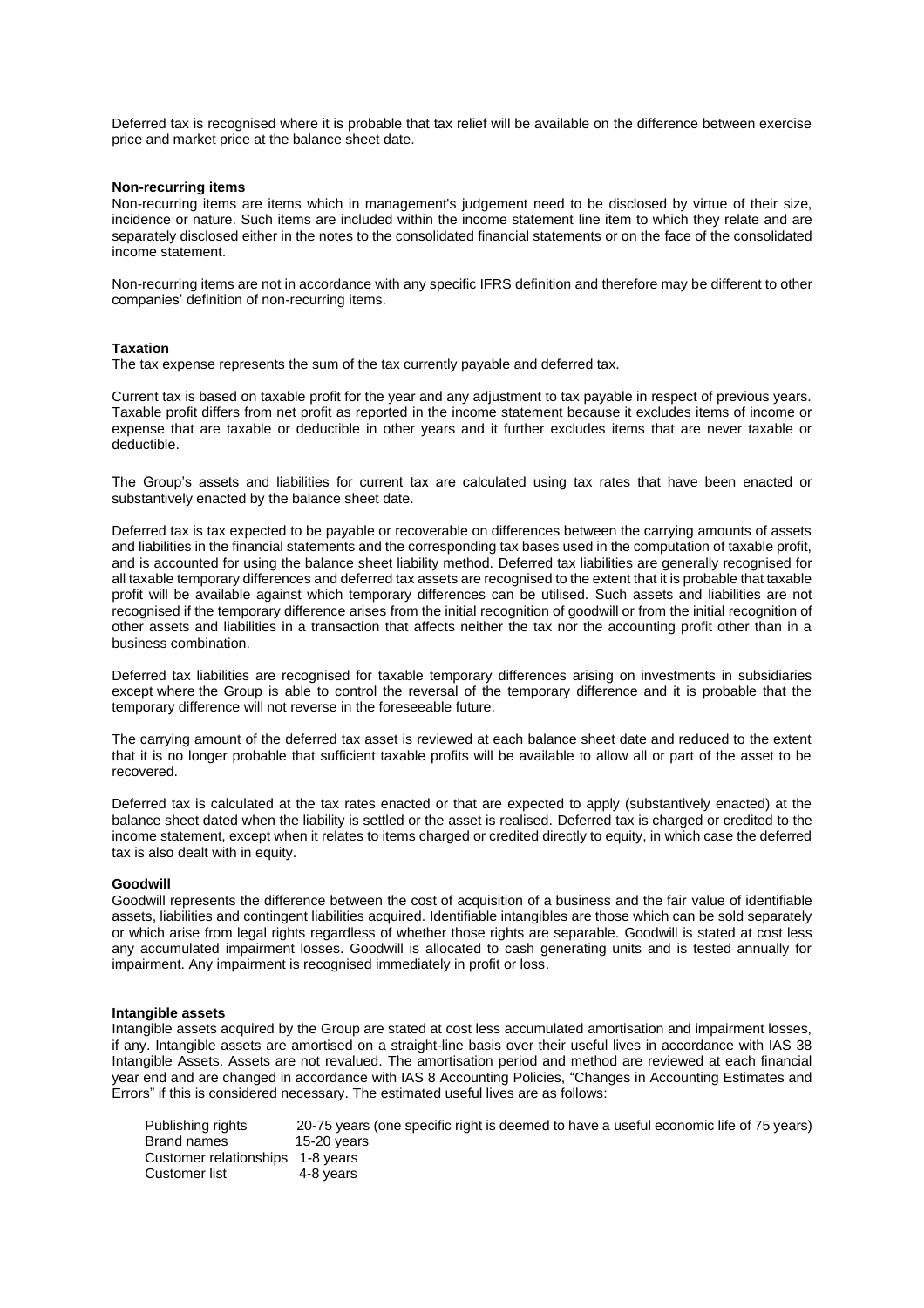| Order books  | 1 year |
|--------------|--------|
| Other assets | 1 year |

Software which is not integral to a related item of hardware is included in intangible assets and amortised over its estimated useful lives of between 3-6 years. The salaries of staff employed in the development of new software relating to the Group's information services products, and salaries of staff employed in building our digital platform architecture within the Group are capitalised into software.

#### **Impairment**

The carrying amounts of the Group's intangible assets are reviewed at each reporting date to determine whether there is any indication of impairment. If any such indication exists, then the asset's recoverable amount is estimated. For goodwill the recoverable amount is estimated each year at each balance sheet date.

The recoverable amount of an asset or cash-generating unit is the greater of its value in use and its fair value less costs to sell.

In assessing value in use, the estimated future cash flows are discounted to their present value using a pre-tax discount rate that reflects current market assessments of the time value of money and the risks specific to the asset.

For the purpose of impairment testing, assets are grouped together into the smallest group of assets that generates cash inflows from continuing use that are largely independent of the cash inflows of other assets or groups of assets (the cash-generating unit). The goodwill acquired in a business combination, for the purpose of impairment testing, is allocated to cash-generating units that are expected to benefit from the synergies of the combination.

An impairment loss is recognised whenever the carrying amount of an asset or its cash-generating unit exceeds its estimated recoverable amount. Impairment losses are recognised in profit or loss. Impairment losses recognised in respect of cash-generating units are allocated first to reduce the carrying amount of any goodwill allocated to the units and then to reduce the carrying amounts of the other assets in the unit (group of units) on a pro rata basis.

An impairment loss in respect of goodwill is not reversed. In respect of other assets, impairment losses recognised in prior periods are assessed at each reporting date for any indications that the loss has decreased or no longer exists. An impairment loss is reversed if there has been a change in the estimates used to determine the recoverable amount.

An impairment loss is reversed only to the extent that the asset's carrying amount does not exceed the carrying amount that would have been determined, net of depreciation or amortisation, if no impairment loss had been recognised.

### **Property, plant and equipment**

Property, plant and equipment is stated at cost less accumulated depreciation and impairment losses, if any.

Depreciation is provided to write off the cost less estimated residual value of property, plant and equipment by equal instalments over their estimated useful economic lives as follows:

Leasehold improvements Cover the shorter of the life of the asset or lease period<br>Equipment, fixtures and fittings 3-7 years Equipment, fixtures and fittings

Depreciation methods, useful lives and residual values are reviewed at each balance sheet date.

### **Inventories**

Inventories are stated at the lower of cost and net realisable value.

#### **Cash**

Cash includes cash on hand and in banks.

Restricted cash deposits amount to £nil (2019: £1,266,000). For the comparative, this balance related to a rental deposit held in the Group's name which was subject to a guarantee in favour of the landlord of the London premises of the Group.

#### **Provisions**

A provision is recognised on the balance sheet when the Group has a present legal or constructive obligation as a result of a past event, and it is probable that an outflow of economic benefits will be required to settle the obligation.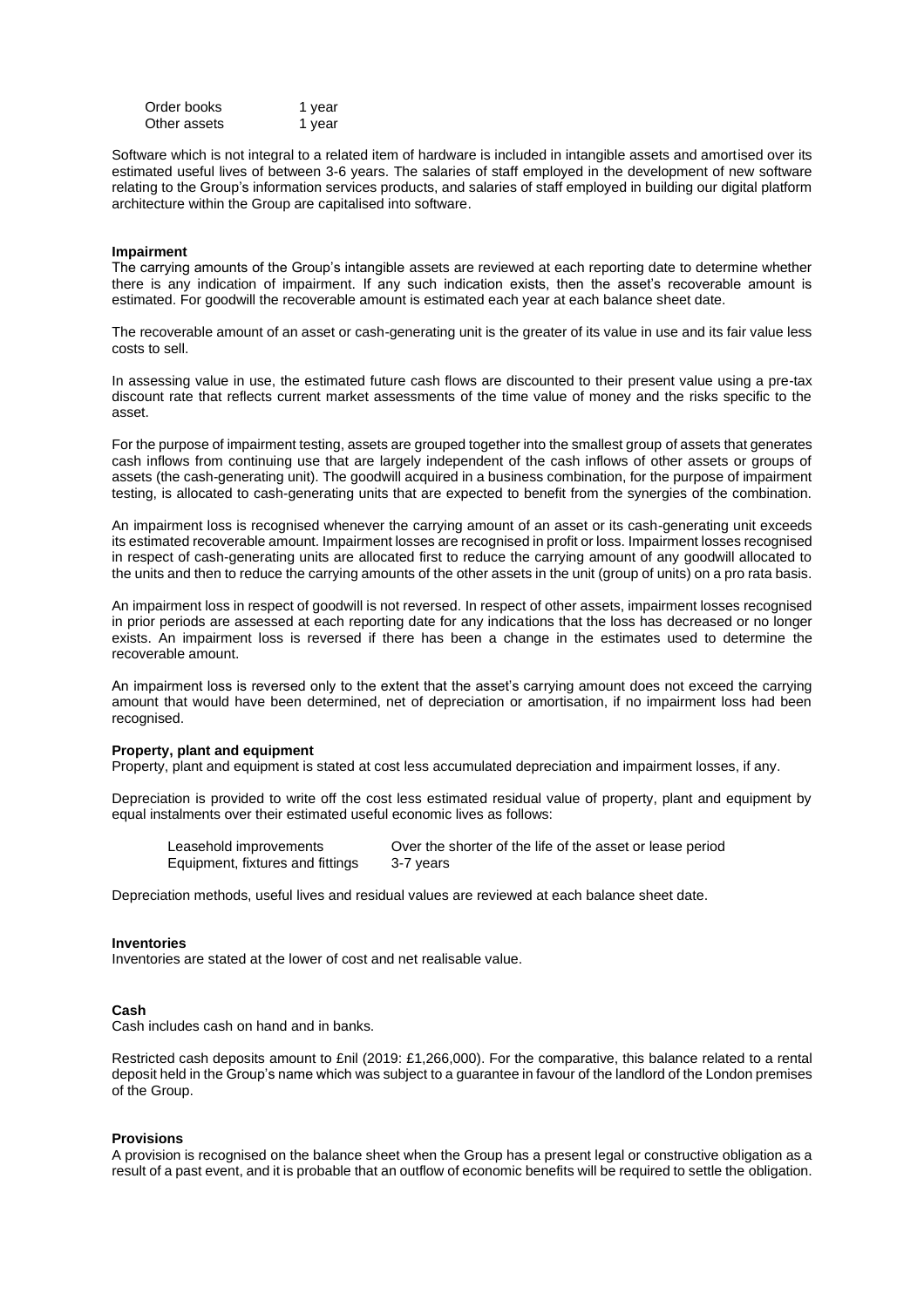#### **Financial assets, financial liabilities and equity instruments**

Financial assets and financial transactions are recognised on the Group's balance sheet when the Group becomes a party to the contractual provisions of the instrument.

Financial liabilities and equity instruments are classified according to the substance of the contractual arrangements entered into. Equity instruments issued by the Company are recorded at the proceeds received, net of direct issue costs.

#### **Foreign currencies**

The individual financial statements of each Group company are presented in the currency of the primary economic environment in which it operates (its functional currency). For the purpose of the consolidated financial statements, the results and financial position of each Group company are expressed in pounds sterling, which is the presentation currency of the Group.

In preparing the financial statements of the individual companies, transactions in currencies other than the entity's functional currency (foreign currencies) are recorded at the rates of exchange prevailing on the dates of the transactions. At each balance sheet date, monetary assets and liabilities that are denominated in foreign currencies are retranslated at the rates prevailing on the balance sheet date.

Non-monetary items that are measured in terms of historical cost in a foreign currency are not retranslated but remain at the exchange rate at the date of the transaction.

Exchange differences arising on the settlement of monetary items, and on the retranslation of monetary items, are included in profit or loss for the period. Exchange differences arising on the retranslation of non-monetary items carried at fair value are included in the income statement for the period except for differences arising on the retranslation of non-monetary items in respect of which gains and losses are recognised directly in equity. For such non-monetary items, any exchange component of that gain or loss is also recognised directly in equity.

For the purpose of presenting consolidated financial statements, the assets and liabilities of the Group's foreign operations are translated at exchange rates prevailing on the balance sheet date. Income and expense items are translated at the average exchange rates for the period ended on the balance sheet date. Exchange rate differences arising, if any, are recognised directly in equity in the Group's translation reserve. Such translation differences are recognised as income or as expense in the income statement in the period in which the operation is disposed of.

### **Derivative financial instruments**

All of the Group's derivatives are measured at their fair value at the end of each period. Derivatives that mature within one year are classified as current.

### **Associated companies**

Associated companies are entities over which the Group has significant influence, but not control, generally accompanied by a shareholding giving rise to voting rights of 20% and above but not exceeding 50%. Investments in associated companies are accounted for in the consolidated financial statements using the equity method of accounting less impairment losses.

Investments in associated companies are initially recognised at cost. The cost of an acquisition is measured at the fair value of the assets given, equity instruments issued or liabilities incurred or assumed at the date of exchange, plus costs directly attributable to the acquisition.

In applying the equity method of accounting, the Group's share of its associated companies' post-acquisition profits or losses are recognised in profit or loss and its share of post-acquisition other comprehensive income is recognised in other comprehensive income. These post-acquisition movements and distributions received from the associated companies are adjusted against the carrying amount of the investment. When the Group's share of losses in an associated company equals or exceeds its interest in the associated company, including any other unsecured non-current receivables, the Group does not recognise further losses, unless it has obligations or has made payments on behalf of the associated company.

Unrealised gains on transactions between the Group and its associated companies are eliminated to the extent of the Group's interest in the associated companies. Unrealised losses are also eliminated unless the transaction provides evidence of an impairment of the asset transferred.

Gains and losses arising from partial disposals or dilutions in investments in associated companies are recognised in profit or loss. Investments in associated companies are derecognised when the Group loses significant influence.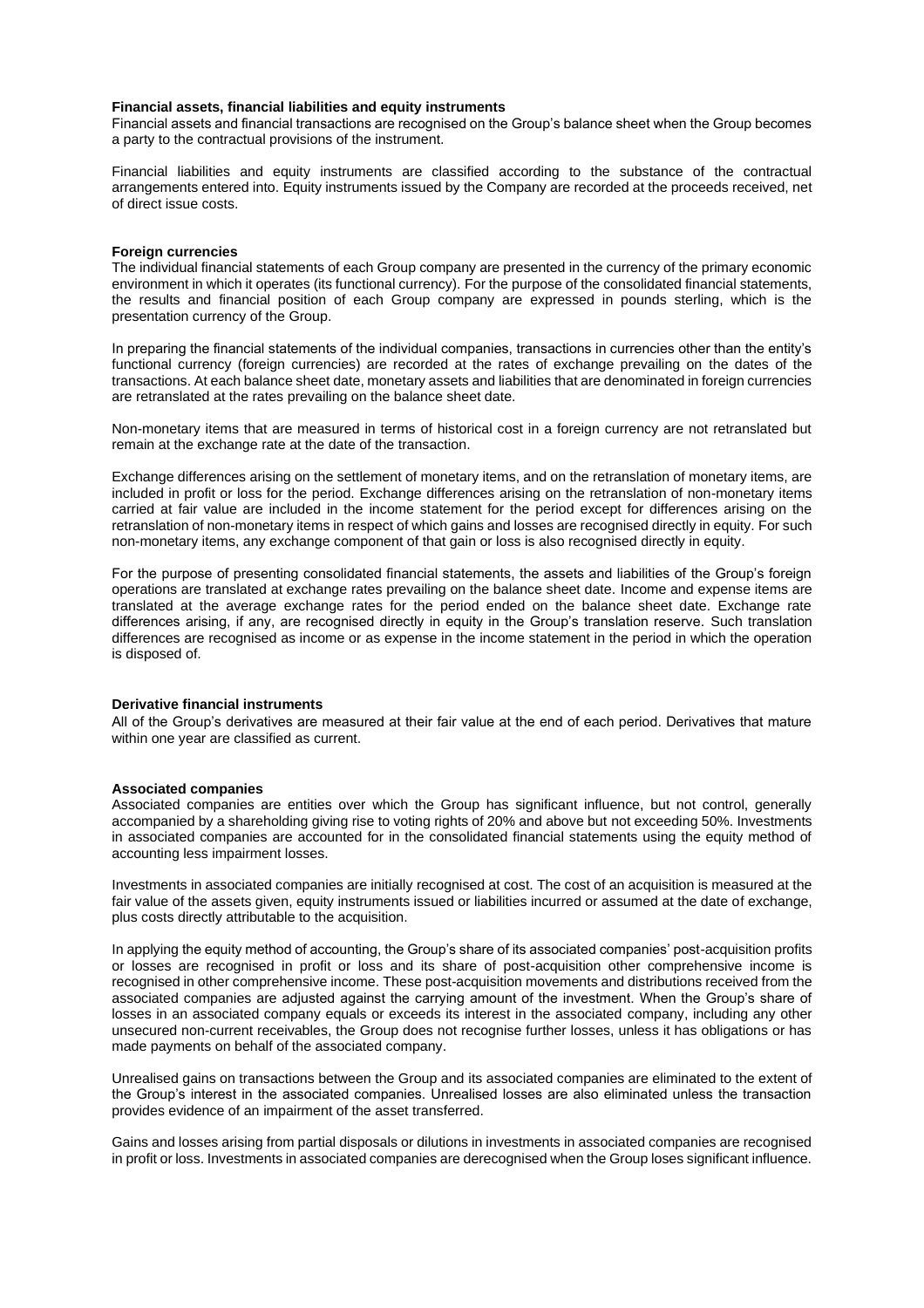Any retained interest in the entity is remeasured at its fair value. The difference between the carrying amount of the retained investment at the date when significant influence is lost and its fair value is recognised in profit or loss.

### **Financial assets**

### *Loans and receivables*

Loans and receivables are non-derivative financial assets with fixed or determinable payments that are not quoted in an active market. They are presented as current assets, except for those expected to be realised later than 12 months after the balance sheet date which are presented as non-current assets. Loans and receivables are presented as trade and other receivables and cash and cash equivalents on the balance sheet. The Group assesses expected credit losses associated with its trade and other receivables on a forward-looking basis. For trade receivables, the Group recognises gross amounts, less an allowance for bad debt based on expected credit losses. The Group considers its trade and other receivables to have a low credit risk. Cash and cash equivalents have a negligible credit risk.

### *Impairment*

The Group assesses at each balance sheet date whether there is objective evidence that a financial asset or a group of financial assets is impaired and recognises an allowance for impairment when such evidence exists.

## **2. Critical accounting estimates and judgements and adopted IFRS not yet effective**

The key assumptions concerning the future and other key sources of estimation and judgements at the balance sheet date that have a risk of causing a material adjustment to the carrying amounts of assets and liabilities within the next financial year are discussed below.

### **a) Capitalisation of internal costs and assessment of their future recoverability**

Management has capitalised certain costs incurred in relation to the development of internally generated intangible assets. The main area where costs have been capitalised has been summarised below:

### *Development of software*

The salaries of staff employed in the development of new software within the Group have been capitalised into software, within other intangible assets. These development costs are then amortised over the estimated useful life of the software, being 3-6 years.

Management estimate the extent to which internally generated intangibles will be recovered by assessing future earnings. This is based on past revenue performance and the likelihood of future releases. Future sales performance varies from such assessments and changes to provisions against specific publications may be necessary.

### **b) Intangible assets**

When the Group makes an acquisition, management review the business and assets acquired to determine whether any intangible assets should be recognised separately from goodwill. If such an asset is identified, it is valued by discounting the probable future cash flows expected to be generated by the asset over the estimated life of the asset. Where there is uncertainty over the amount of economic benefit and the useful life, this is factored into the calculation. Judgements and estimations are also used by the Directors for the value in use calculation for impairment purposes of goodwill and other intangible assets. Details of goodwill and intangible assets are given in notes 13 and 14. Details of judgements and estimates in relation to impairment of goodwill are given in note 13.

### **c) Investments**

The Group takes into account the power over its investee, its exposure and rights to variable returns from its involvement with the investee, and its ability to use the power over the investee to affect the amount of the investor's return to determine whether the investment is treated as an associate or a controlling interest. See note 17 for further details. Where a controlling interest exists, the investee is consolidated.

### **d) Recoverability of trade receivables**

Trade receivables are reflected net of estimated provisions for doubtful accounts. This provision is based on the ageing of receivable balances and historical experience. Details of trade receivables are given in note 19.

### **e) Deferred tax**

Deferred tax assets and liabilities require management judgement in determining the amounts to be recognised. In particular, judgement is used when assessing the extent to which deferred tax assets should be recognised with consideration given to the timing and level of future taxable income. Details of deferred tax are given in note 23.

### **f) Classification of non-recurring costs and accrual of non-recurring acquisition costs**

Expenses are recognised as non-recurring when they reflect one-off costs that are not part of the ongoing operations of the Group. In relation to non-recurring acquisition costs, as the proposed acquisition was substantially complete by the year end date, the Group has accrued all agreed acquisition costs.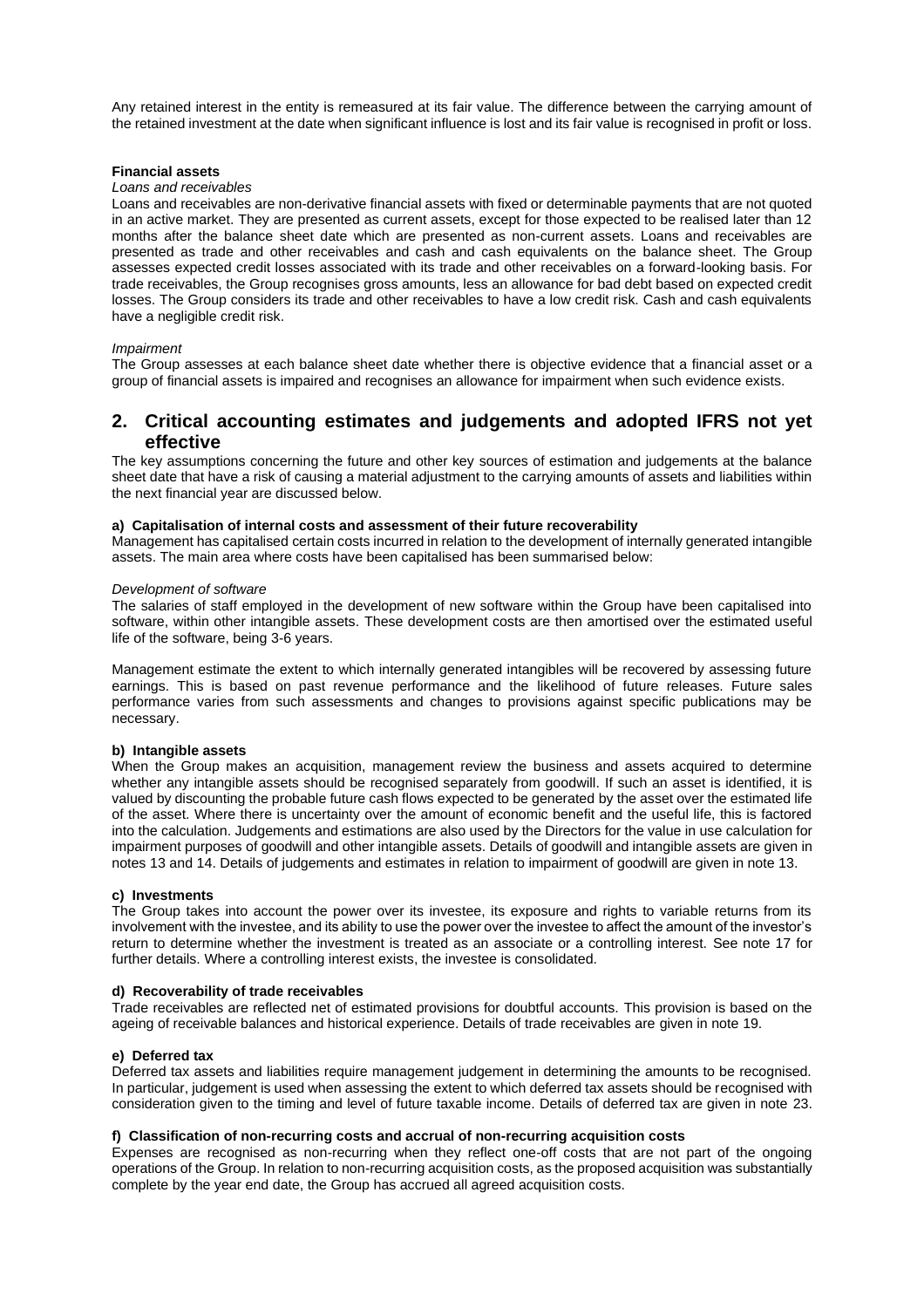### **g) Recoverability of long-term loan receivable**

Management assess the recoverability of the long-term loan receivable after taking into consideration the expected manner of recovery and expected and agreed recovery period. On the basis of the review undertaken by management the long-term loan receivable is deemed to be recoverable based upon expected future cashflows.

### **h) Fair value of separately identifiable intangible assets in business combinations**

The Group is required to calculate the fair value of identifiable assets and liabilities acquired in business combinations. In order to estimate the fair value of separately identifiable assets in business combinations certain assumptions must be made about the future. The fair values of assets and liabilities acquired in business combinations, including separately identifiable intangible assets, are disclosed in note 16.

### **i) Incremental borrowing rate**

The Group uses an incremental borrowing rate to measure its lease liabilities under IFRS 16. This rate represents the Group's estimate of the rate it would have to pay to borrow the funds necessary to obtain an asset of similar value to the right-of-use lease asset in a similar economic environment. Observable inputs are adjusted for entityspecific estimates to arrive at the Group's incremental borrowing rate.

### **Adopted IFRS not yet applied**

The Group has not yet adopted certain new standards, amendments and interpretations to existing standards which have been published but are only effective for the Group's accounting periods beginning on or after 1 April 2020 or later periods. The Group has considered the new standards, interpretations and amendments to published standards that are effective for the Group and concluded that they are either not relevant to the Group or that they would not have a significant impact on the Group's financial statements. The Group continues to monitor the potential impact of other new standards and interpretations which may be endorsed by the European Union and may require adoption by the Group in future accounting periods.

### **3. Segmental information**

The basis on which operating results are reviewed and resources allocated is examined from both a business and geographic perspective by the senior management team.

### **Business segments**

The Group now considers that it has two operating business segments, Dods Intelligence and Dods Technology. Dods Intelligences' business segment concentrates on the provision of key information and insights into the political and public policy environments around the UK and the European Union. The Dods Technology segment focuses on the fields of data engineering, machine learning, and artificial intelligence.

The following table provides an analysis of the Group's segment revenue by business segment.

| <b>Revenue by business segment</b>   | 2020<br>£'000   | 2019<br>£'000 |
|--------------------------------------|-----------------|---------------|
| Dods Intelligence<br>Dods Technology | 20,154<br>7,642 | 21,301<br>-   |
|                                      | 27,796          | 21,301        |

No client accounted for more than 10 percent of total revenue.

### **Geographical segments**

The following table provides an analysis of the Group's segment revenue by geographical market. Segment revenue is based on the geographical location of customers.

| 2020<br>£'000<br>Revenue by geographical segment | 2019<br>£'000 |
|--------------------------------------------------|---------------|
| UK<br>22,179                                     | 16,183        |
| 5,617<br>Rest of world                           | 5,118         |
| 27,796                                           | 21,301        |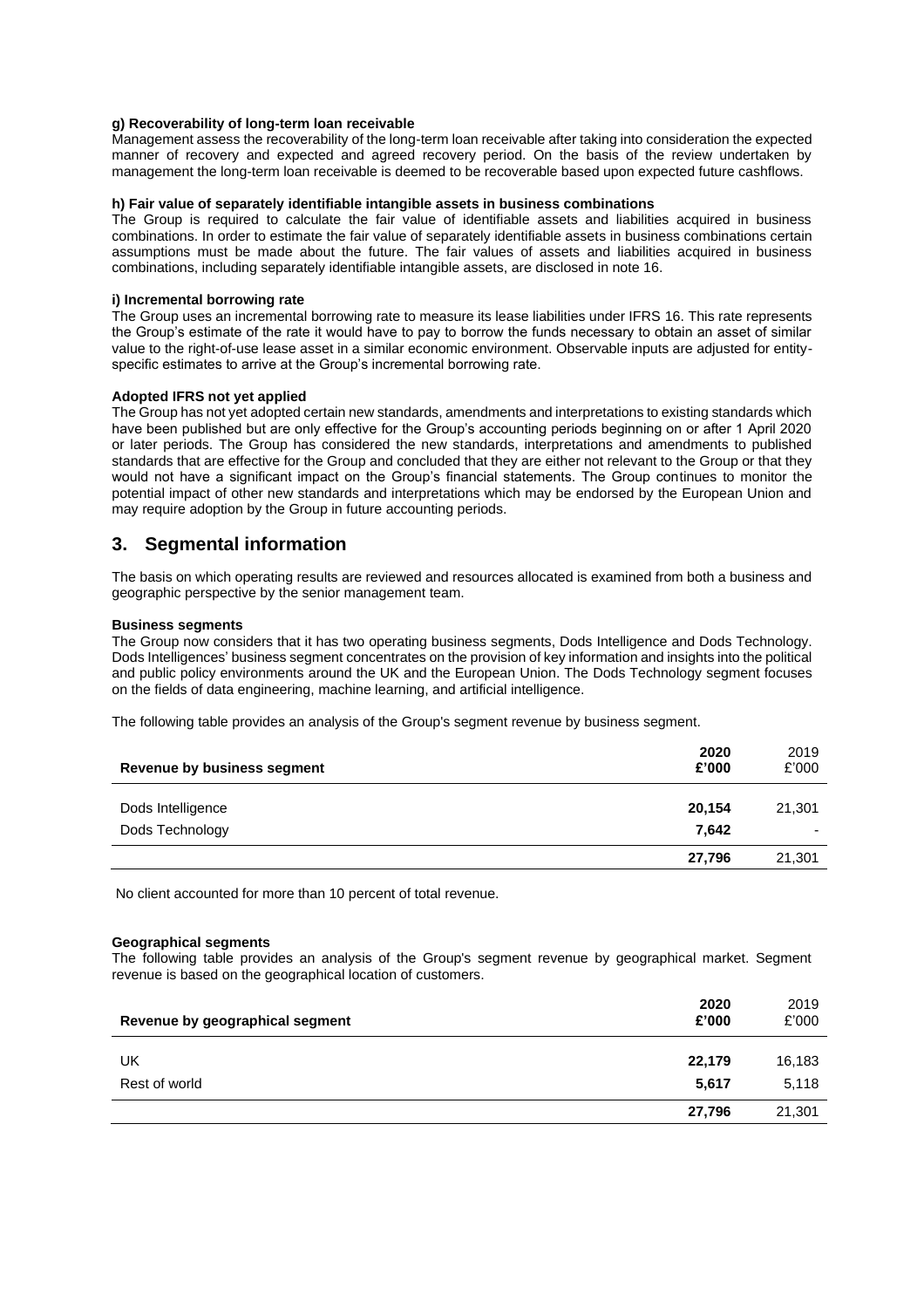Asset segment information has not been disclosed because this information is not reviewed by the senior management team for the purpose of allocating resources.

## **4. Other operating income**

There was no other operating income for the current year or prior period.

## **5. Non-recurring items**

|                                                                        | 2020<br>£'000 | 2019<br>£'000 |
|------------------------------------------------------------------------|---------------|---------------|
| Non-recurring acquisition costs and professional fees                  | 171           | 2,239         |
| Impairment expense – investment in equity accounted associate          | -             | 1,231         |
| Impairment expense - intangible assets                                 |               | 259           |
| People-related costs                                                   | 785           | 332           |
| Other                                                                  |               |               |
| - Branding and marketing                                               | -             | 206           |
| - Costs relating to ongoing strategic corporate review and initiatives |               | 244           |
| - Professional services and consultancy                                | 45            | 211           |
| - Other                                                                | 35            | 36            |
|                                                                        | 1,036         | 4.758         |

Non-recurring acquisition costs and professional fees reflect the costs incurred to date in line with the Group's acquisition strategy. On 18 July 2019, the Group acquired 100 percent of the share capital of Meritgroup Limited and its subsidiaries. For the prior year, as the proposed acquisition was substantially complete by the year end date, the Group had accrued all agreed acquisition costs.

For the prior year, Impairment expense – investment in equity accounted associate relates to the Group's investment in Social 360 Limited – see note 17. Also for the prior year, Impairment expense – intangible assets relates to specific publishing rights – see note 14.

People-related costs result from the recruitment of senior management for roles which have been newly created within the Group. Also included are redundancy costs reflecting the effect of Group initiatives to appropriately restructure the business.

Other non-recurring costs include branding and marketing expenses, costs relating to ongoing strategic corporate review and initiatives, various legal fees and one-off consultancy expenses.

## **6. Loss before tax**

Loss before tax has been arrived at after charging:

|                                                                          | 2020<br>£'000 | 2019<br>£'000 |
|--------------------------------------------------------------------------|---------------|---------------|
| Depreciation of property, plant and equipment                            | 537           | 379           |
| Amortisation of intangible assets acquired through business combinations | 711           | 351           |
| Amortisation of other intangible assets                                  | 158           | 1,789         |
| Staff costs (see note 8)                                                 | 14,616        | 9,804         |
| Non-recurring items (see note 5)                                         | 1,036         | 4,758         |
| Net finance costs                                                        | 555           |               |
| Operating lease charge <sup>1</sup>                                      | ۰             | 969           |

1 IFRS 16 *Leases* was adopted on 1 April 2019.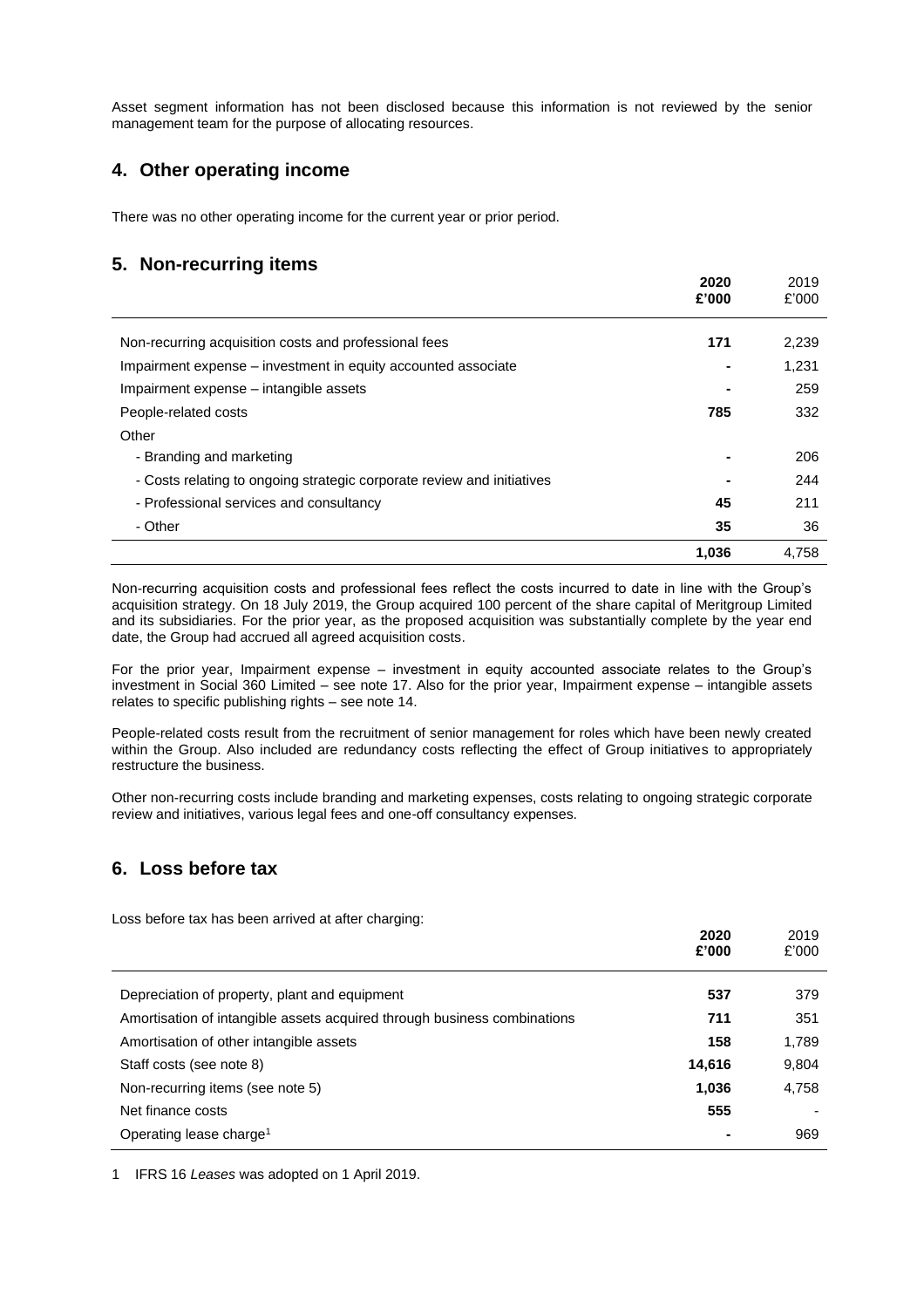| Auditor's remuneration                                                                  | 2020<br>£'000  | 2019<br>£'000 |
|-----------------------------------------------------------------------------------------|----------------|---------------|
| Fees payable to the Company's auditor for the audit of the Company's annual<br>accounts | 20             | 17            |
| Fees payable to the Company's auditor and its associates for other services:            |                |               |
| - The audit of the Company's subsidiaries, pursuant to legislation                      | 78             | 60            |
| - Non-audit services in relation to IT program assurance                                | 18             |               |
| - Non-audit services in relation to corporate finance transactions                      | $\blacksquare$ | 293           |
|                                                                                         | 116            | 370           |

## **7. Directors' remuneration**

The remuneration of the directors of the Company for the years ended 31 March 2020 and 31 March 2019 is set out below:

|                                         |      | <b>Salaries</b> | <b>Committee</b><br><b>Fees</b> | <b>Pension</b><br>contributions | <b>Other</b><br>benefits | <b>Total</b> |
|-----------------------------------------|------|-----------------|---------------------------------|---------------------------------|--------------------------|--------------|
|                                         |      | £               | £                               | £                               | £                        | £            |
| <b>Executive directors</b>              |      |                 |                                 |                                 |                          |              |
| Dr David Hammond <sup>1</sup>           | 2020 | 86,525          | 5,000                           |                                 |                          | 91,525       |
| Interim Executive Chairman <sup>1</sup> | 2019 | 33,334          | 3,335                           |                                 |                          | 36,669       |
| Simon Presswell <sup>2</sup>            | 2020 | 265,000         |                                 | 30,000                          | 1,963                    | 296,963      |
| <b>Former Chief Executive Officer</b>   | 2019 | 193,994         |                                 | 21,962                          | 1,953                    | 217,909      |
| Nitil Patel <sup>3</sup>                | 2020 | 180,000         |                                 | 20,000                          | 785                      | 200,785      |
| <b>Former Chief Financial Officer</b>   | 2019 | 180,000         |                                 | 20,000                          | 1,083                    | 201,083      |
| Guy Cleaver <sup>4</sup>                | 2020 |                 |                                 |                                 |                          |              |
| Former Chief Executive Officer          | 2019 |                 |                                 |                                 | 86,889                   | 86,889       |
| <b>Non-executive directors</b>          |      |                 |                                 |                                 |                          |              |
| Richard Boon <sup>5</sup>               | 2020 | 25,000          | 5,000                           |                                 | 40,000                   | 70,000       |
| Non-Executive director                  | 2019 | 15,625          | 3,125                           |                                 |                          | 18,750       |
| Angela Entwistle <sup>6</sup>           | 2020 | 25,000          | 5,000                           |                                 |                          | 30,000       |
| Non-Executive director                  | 2019 | 25,000          | 5,000                           |                                 | $\overline{\phantom{m}}$ | 30,000       |
| Diane Lees                              | 2020 | 25,000          | 5,000                           |                                 | -                        | 30,000       |
| Non-Executive director                  | 2019 | 25,000          | 2,500                           |                                 |                          | 27,500       |
| <b>Mark Smith</b>                       | 2020 | 45,000          | 10,000                          |                                 | $\blacksquare$           | 55,000       |
| Non-Executive director                  | 2019 | 45,000          | 10,000                          |                                 |                          | 55,000       |
|                                         |      |                 |                                 |                                 |                          |              |
| Cheryl C. Jones <sup>7</sup>            | 2020 |                 |                                 |                                 |                          |              |
| Former Chairman                         | 2019 | 8,333           |                                 |                                 | 593                      | 8,926        |
| Total for 2020                          |      | 651,525         | 30,000                          | 50,000                          | 42,748                   | 774,273      |
| Total for 2019                          |      | 526,286         | 23,960                          | 41,962                          | 90,518                   | 682,726      |

1 Served the role of non-executive chairman to 21 January 2020. Appointed interim executive chairman on 22 January 2020.<br>2 Resigned as a director on 22 January 2020. See also share-based payments – note 26.

3 Resigned as a director on 24 February 2020.

2 Resigned as a director on 22 January 2020. See also share-based payments – note 26.<br>3 Resigned as a director on 24 February 2020.<br>4 Resigned 29 November 2017. Included within 'Other benefits' is an amount of £nil (2019 4 Resigned 29 November 2017. Included within 'Other benefits' is an amount of £nil (2019: £86,889) representing compensation for loss of office.

5 See also related party transactions – note 27.

6 The £30,000 (2019: £30,000) paid for the services of Angela Entwistle as a non-executive director is paid to Deacon Street Partners Limited.

7 Resigned 1 August 2018. See also related party transactions – note 27.

The current Directors and their interests in the share capital of the Company at 31 March 2020 are disclosed within the Directors' Report.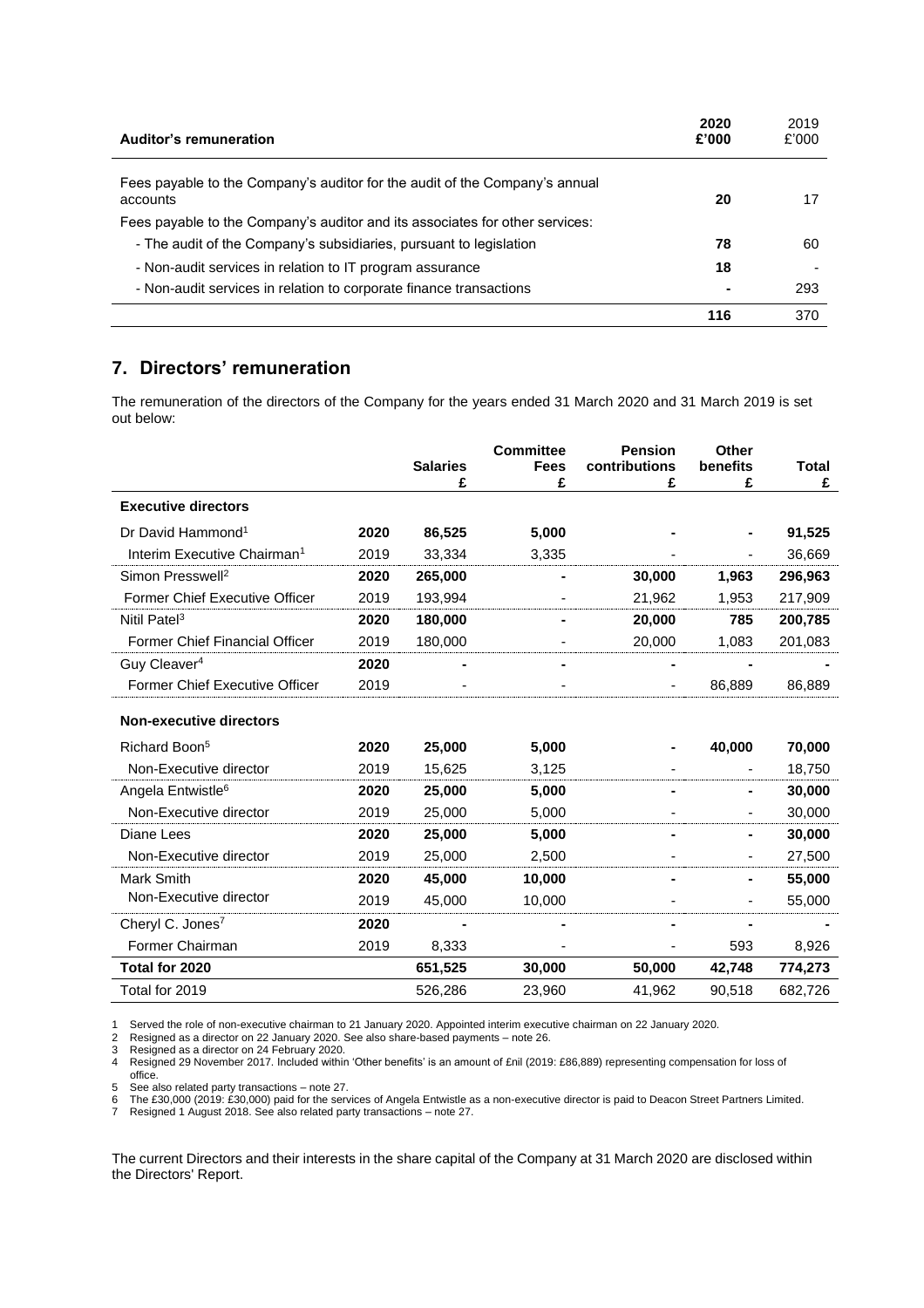## **8. Staff costs**

The average number of persons employed by the Group (including executive directors) during the year within each category was:

|                                     | 2020<br><b>Number</b> | 2019<br>Number           |
|-------------------------------------|-----------------------|--------------------------|
| Editorial and production staff      | 137                   | 134                      |
| Sales and marketing staff           | 37                    | 35                       |
| Managerial and administration staff | 31                    | 29                       |
| Technology and support staff        | 724                   | $\overline{\phantom{0}}$ |
|                                     | 929                   | 198                      |

The current year figure includes the impact of 8.5 months of Merit employees.

|                            | 2020<br>£'000 | 2019<br>£'000 |
|----------------------------|---------------|---------------|
| Wages and salaries         | 13,049        | 8,674         |
| Social security costs      | 1,376         | 1,033         |
| Pension and other costs    | 171           | 86            |
| Share-based payment charge | 20            | 11            |
|                            | 14,616        | 9,804         |

## **9. Finance income**

|                          | 2020<br>£'000 | 2019<br>£'000 |
|--------------------------|---------------|---------------|
| Bank interest receivable | ۰.            | $\sim$<br>. . |

## **10.Finance costs**

| .                           | 2020<br>£'000 | 2019<br>£'000 |
|-----------------------------|---------------|---------------|
| Bank interest payable       | 117           |               |
| Lease interest expense      | 420           |               |
| Net foreign exchange losses | 23            | 12            |
|                             | 560           | 12            |

# **11.Taxation**

|                                                       | 2020<br>£'000 | 2019<br>£'000 |
|-------------------------------------------------------|---------------|---------------|
| <b>Current tax</b>                                    |               |               |
| Current tax on income for the year at 19% (2019: 19%) | ۰             |               |
| Adjustments in respect of prior periods               | (173)         | 37            |
|                                                       | (173)         | 37            |
| Overseas tax                                          |               |               |
| Current tax expense on income for the year            | 260           | 41            |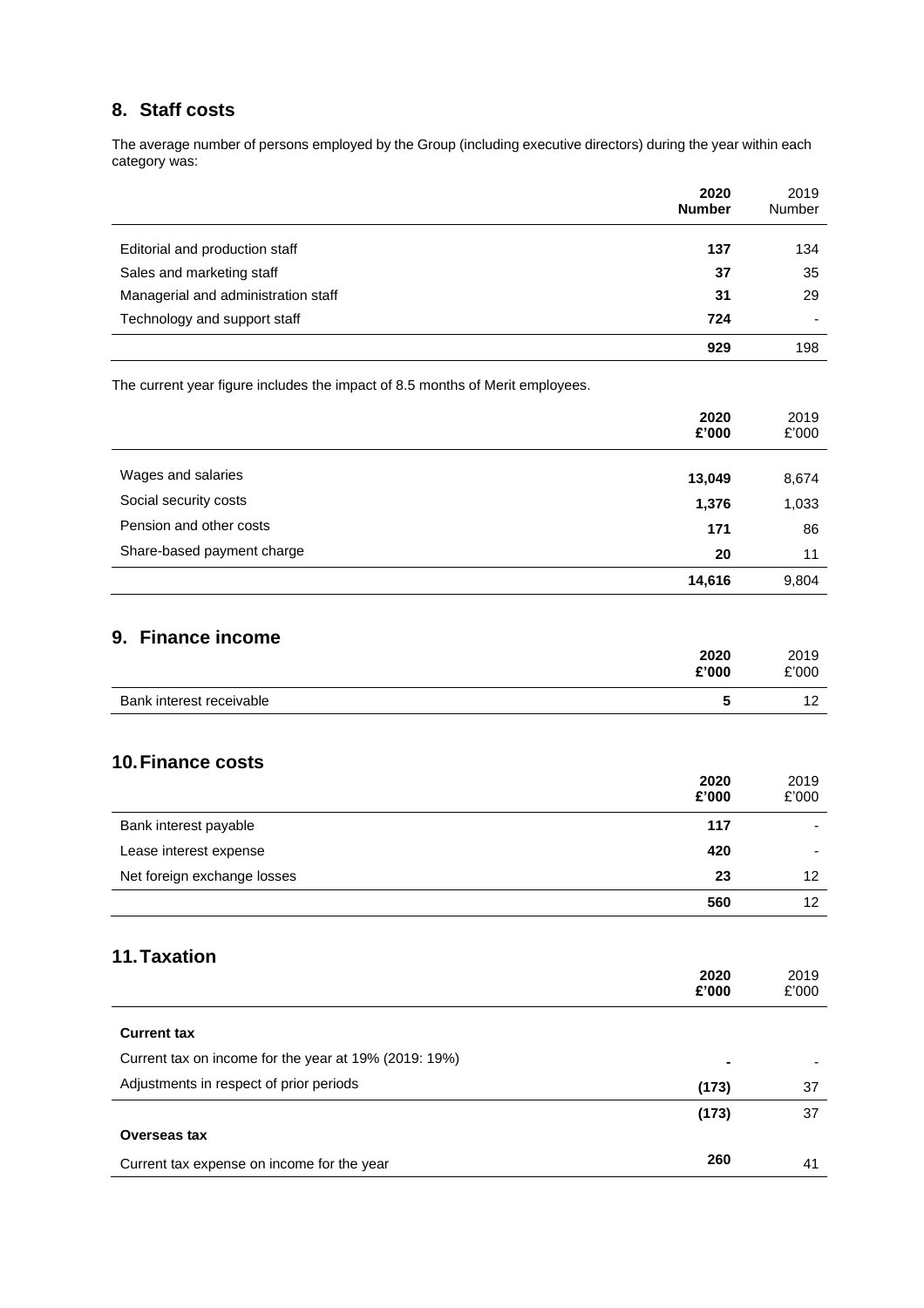| Total current tax expense                         | 87    | 78    |
|---------------------------------------------------|-------|-------|
|                                                   |       |       |
| Deferred tax (see note 23)                        |       |       |
| Origination and reversal of temporary differences | (150) | (120) |
| Effect of change in tax rate                      | 142   | 13    |
| Adjustments in respect of prior periods           | (155) | (168) |
| Total deferred tax income                         | (163) | (275) |
|                                                   |       |       |
| Total income tax charge / (credit)                | (76)  | (197) |

The tax charge / (credit) for the year differs from the standard rate of corporation tax in the UK of 19% (2019: 19%). A reconciliation is provided in the table below:

|                                                                    | 2020<br>£'000 | 2019<br>£'000 |
|--------------------------------------------------------------------|---------------|---------------|
| Loss before tax                                                    | (1, 259)      | (5, 726)      |
| Notional tax credit at standard rate of 19% (2019: 19%)            | (239)         | (1,088)       |
| Effects of:                                                        |               |               |
| Expenses not deductible for tax purposes                           | 23            | 840           |
| Non-qualifying depreciation                                        | 88            | 272           |
| Effect of deferred tax rate changes on realisation and recognition | 142           | 13            |
| Adjustments to tax charge in respect of prior periods              |               | (27)          |
| Research and development claim                                     |               |               |
| Deferred tax not recognised                                        | 10            | 3             |
| Utilisation of losses not provided for                             |               | (155)         |
| Tax losses carried forward                                         | 52            | 7             |
| Other                                                              | (152)         | (62)          |
| Total income tax charge / (credit)                                 | (76)          | (197)         |

# **12.Earnings per share**

|                                                                               | 2020<br>£'000 | 2019<br>£'000 |
|-------------------------------------------------------------------------------|---------------|---------------|
| Loss attributable to shareholders                                             | (1, 183)      | (5,529)       |
| Add: non-recurring items                                                      | 1,036         | 4,758         |
| Add: amortisation of intangible assets acquired through business combinations | 711           | 351           |
| Add: net exchange losses                                                      | 23            | 12            |
| Add: share-based payment expense                                              | 20            | 11            |
| Adjusted post-tax profit / (loss) attributable to shareholders                | 607           | (397)         |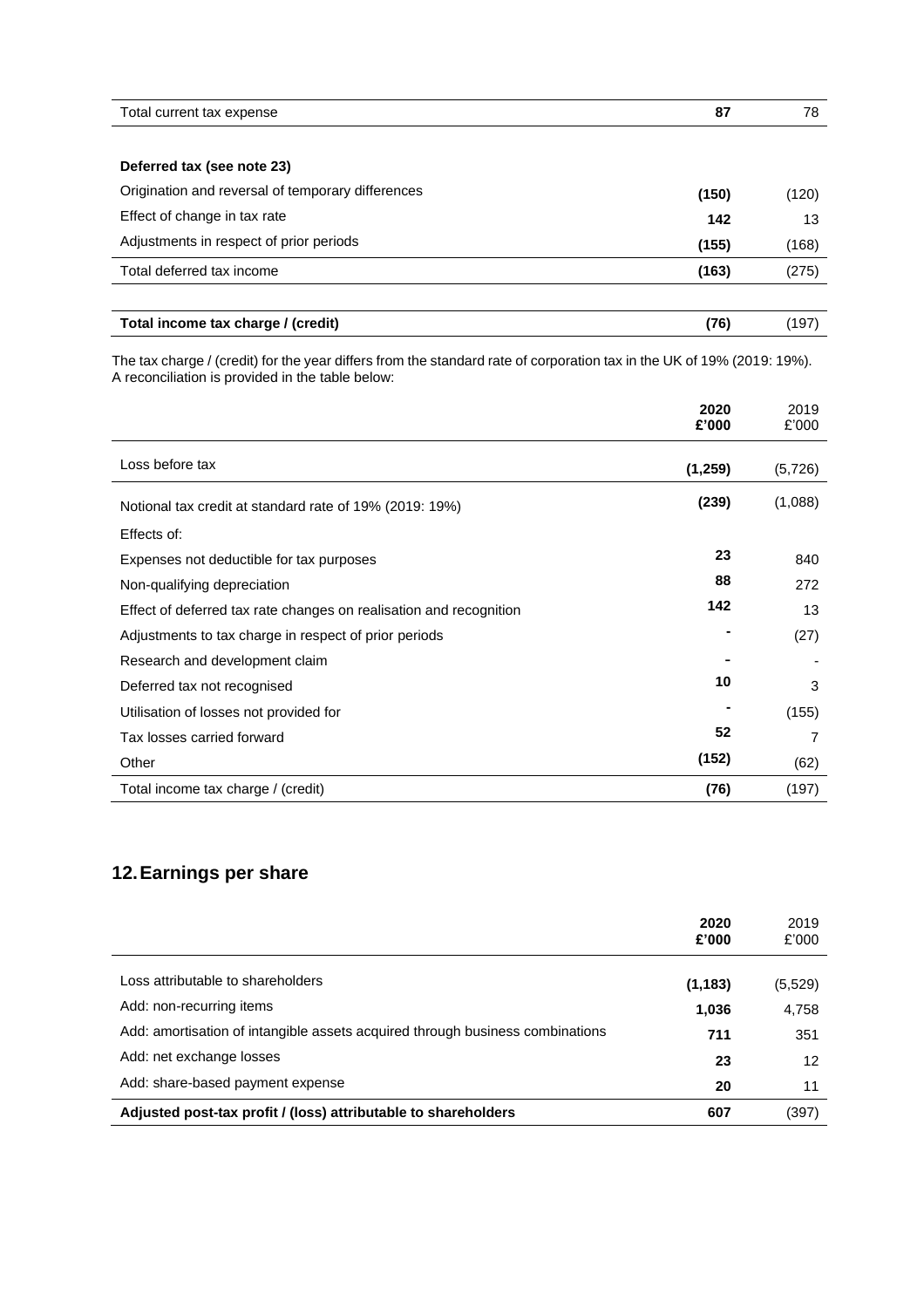|                                    | 2020<br>Ordinary<br>shares | 2019<br>Ordinary<br>shares |
|------------------------------------|----------------------------|----------------------------|
| Weighted average number of shares  |                            |                            |
| In issue during the year - basic   | 492,696,964                | 341.640.953                |
| Adjustment for share options       | 1.674.500                  | 1,067,375                  |
| In issue during the year - diluted | 494.371.464                | 342.708.328                |

|                                                     | 2020<br>Pence per<br>share | 2019<br>Pence per<br>share |
|-----------------------------------------------------|----------------------------|----------------------------|
| Earnings per share - continuing operations          |                            |                            |
| Basic                                               | (0.24)                     | (1.62)                     |
| <b>Diluted</b>                                      | (0.24)                     | (1.62)                     |
| Adjusted earnings per share – continuing operations |                            |                            |
| Basic                                               | 0.12                       | (0.12)                     |
| <b>Diluted</b>                                      | 0.12                       | (0.12)                     |

## **13.Goodwill**

|                           | 2020<br>£'000 | 2019<br>£'000            |
|---------------------------|---------------|--------------------------|
| Cost and net book value   |               |                          |
| Opening balance           | 13,282        | 13,282                   |
| Acquisition of subsidiary | 15,629        | $\overline{\phantom{0}}$ |
| <b>Closing balance</b>    | 28,911        | 13,282                   |

Goodwill acquired in a business combination is allocated at acquisition to the cash-generating units (CGUs) that are expected to benefit from that business combination. Of the carrying amount of goodwill, £13.282 million has been allocated to the Dods CGU (2019: £13.282 million) and £15.629 million has been allocated to the Merit CGU (2019: £nil).

Goodwill is not amortised but tested annually for impairment with the recoverable amount being determined from value in use calculations. The key assumptions for the value in use calculations are those regarding the discount rate, growth rates and forecasts of income and costs.

The Group assessed whether the carrying value of goodwill was supported by the discounted cash flow forecasts of the Group based on financial forecasts approved by management covering a three-year period, taking in to account both past performance and expectations for future market developments. Management estimates the discount rate using a pre-tax rate that reflects current market assessments of the time value of money and the risks specific to each separate business.

The impairment charge was £nil (2019: £nil).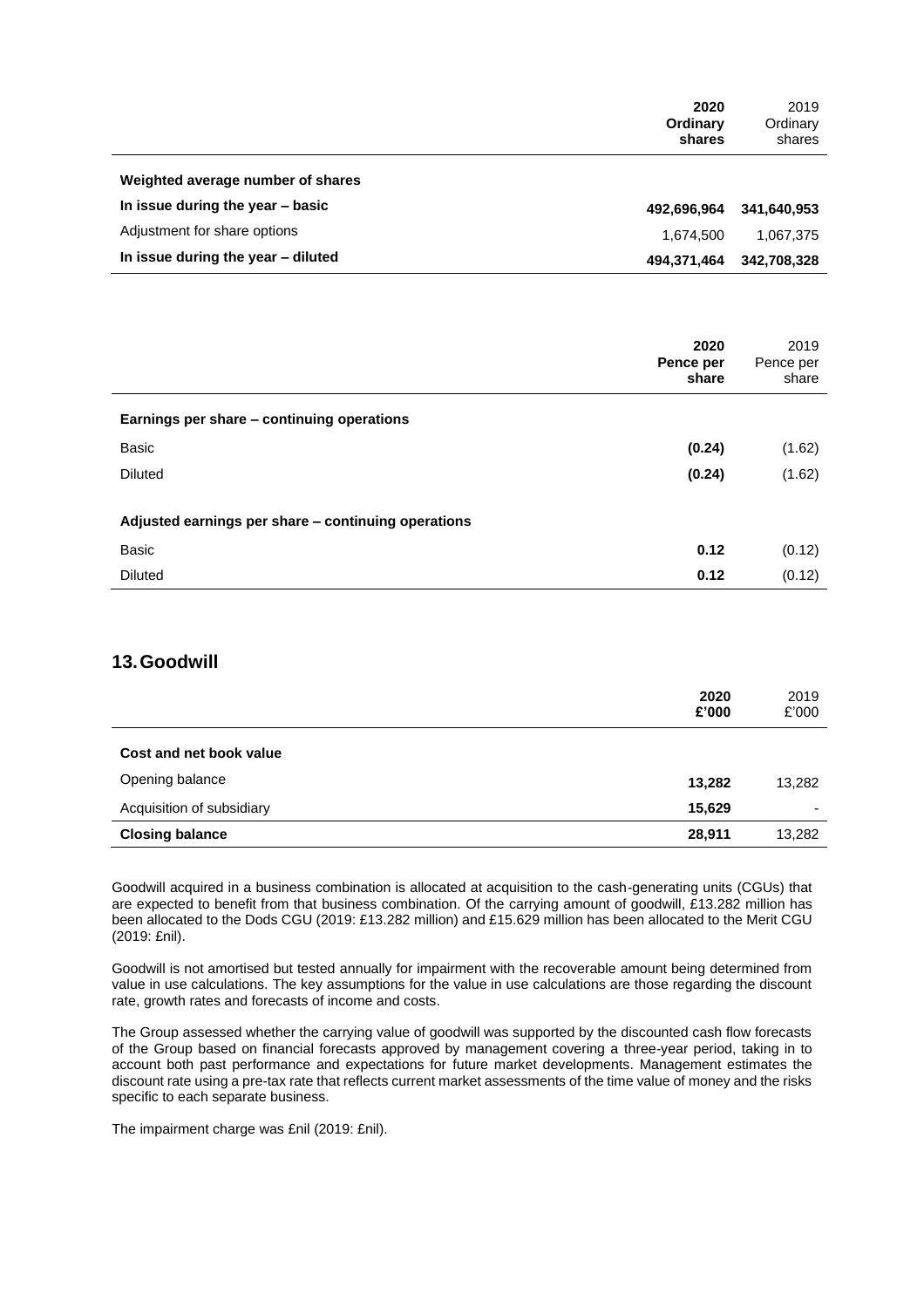### **CGU**

The recoverable amount of each CGU is determined from value in use calculations.

Value in use was determined by discounting future cash flows generated from the continuing use of the titles and was based on the following most sensitive assumptions:

- cash flows for 2020/21 were projected based on the forecast for 2020/21, using the budget as a base and sensitising in light of the current environment;
- cash flows for years ending 31 March 2022 to 2023 were projected based on the Group forecast for these two years, based on the current economic environment in respect of COVID-19. For years ending 31 March 2024 and 31 March 2025, cash flows were prepared using underlying growth rates of 5% for Dods and 5% for Merit, based on management's view on likely trading and likely growth for those years;
- this assumption is based upon both assumed increases in revenue from yield improvements and expansion of markets and also strict cost control;
- cash flows beyond 2025 are extrapolated using a 2% growth rate for both Dods and Merit;
- cash flows were discounted using the CGU's pre-tax discount rate of 10.59% for Dods and 8.59% for Merit.

Based on the above sensitivity assumptions the calculations disclosed headroom against the carrying value of goodwill for each CGU. The Executive directors carried out a number of sensitivity scenarios on the data. These were based on best estimates under the current economic environment created by COVID-19, however it is acknowledged that given the environment, it is not possible to determine what changes to these estimates may eventuate.

## **14.Intangible assets**

|                                  | <b>Assets acquired</b><br>through business |                 | Other<br>capitalised |              |
|----------------------------------|--------------------------------------------|-----------------|----------------------|--------------|
|                                  | combinations <sup>1</sup>                  | <b>Software</b> | costs                | <b>Total</b> |
|                                  | £'000                                      | £'000           | £'000                | £'000        |
| Cost                             |                                            |                 |                      |              |
| At 1 April 2018                  | 24,215                                     | 2,907           |                      | 27,122       |
| Additions - internally generated |                                            | 512             |                      | 512          |
| Impairment                       | (259)                                      |                 |                      | (259)        |
| At 31 March 2019                 | 23,956                                     | 3,419           |                      | 27,375       |
| Additions - internally generated |                                            | 296             |                      | 296          |
| Additions - other                |                                            |                 | 1,304                | 1,304        |
| Acquisition of subsidiary        | 4,086                                      |                 |                      | 4,086        |
| At 31 March 2020                 | 28,042                                     | 3,715           | 1,304                | 33,061       |
|                                  |                                            |                 |                      |              |
| <b>Accumulated amortisation</b>  |                                            |                 |                      |              |
| At 1 April 2018                  | 17,359                                     | 1,455           |                      | 18,814       |
| Charge for the year              | 351                                        | 1,789           |                      | 2,140        |
| At 31 March 2019                 | 17,710                                     | 3,244           | $\blacksquare$       | 20,954       |
| Charge for the year              | 711                                        | 158             |                      | 869          |
| At 31 March 2020                 | 18,421                                     | 3,402           | $\blacksquare$       | 21,824       |
|                                  |                                            |                 |                      |              |
| Net book value                   |                                            |                 |                      |              |
| At 31 March 2019                 | 6,246                                      | 175             |                      | 6,421        |
| At 31 March 2020                 | 9,621                                      | 313             | 1,304                | 11,238       |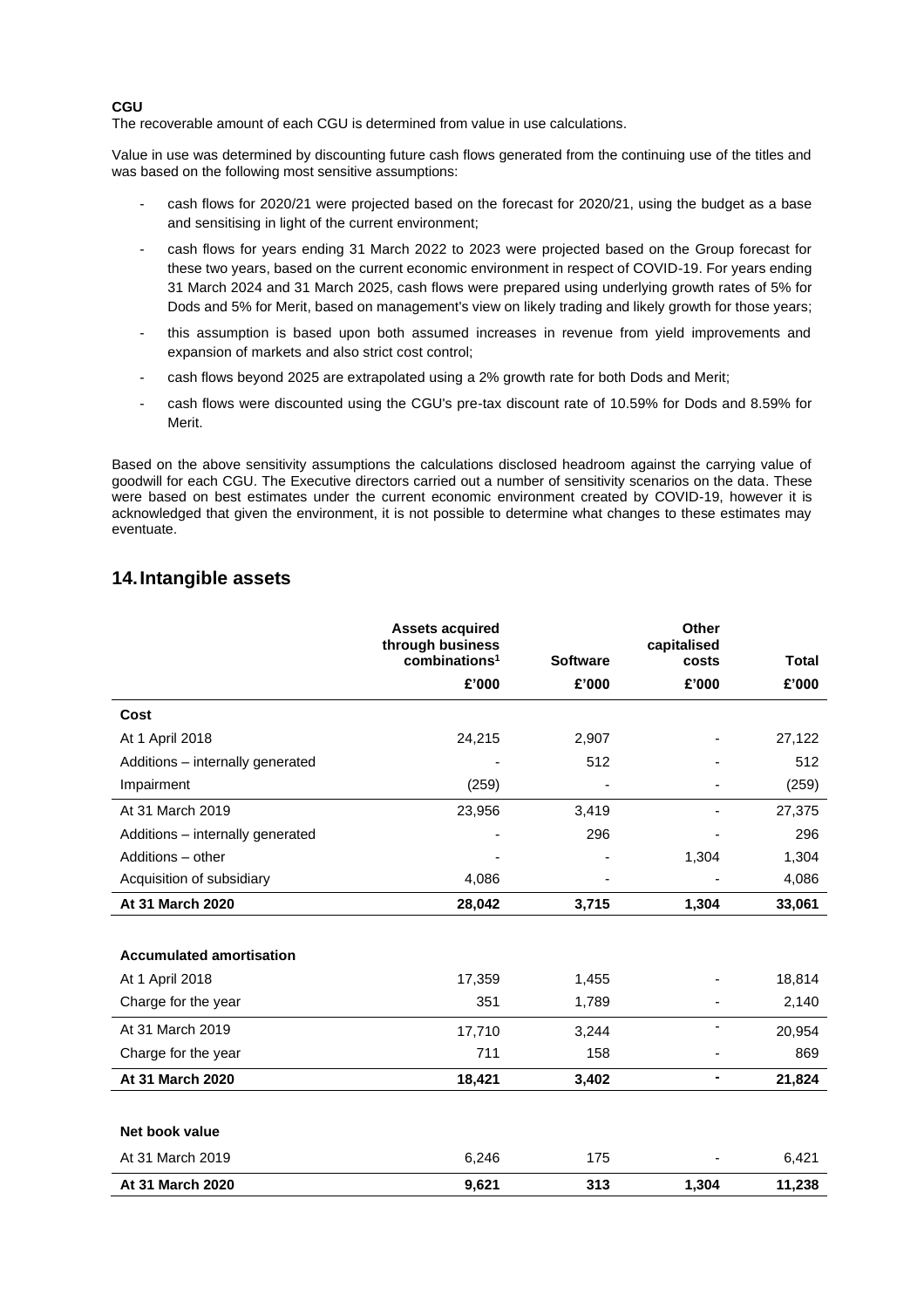1 Assets acquired through business combinations are disclosed in the table below.

In the prior year the £259K impairment for the year relates to Fenman publishing rights.

In the prior year, the increase in amortisation charge for intangibles reflects the strategic review carried out by the Board on the useful economic life of the software platform developed in-house by the Group. As a consequence of that review the amortisation charge increased by £1.3 million reflecting a shortened useful economic life of the intangible asset.

The useful economic lives of the intangible assets are as follows:

| - Dods                 | 75 years  |
|------------------------|-----------|
| - Total Politics       | 20 years  |
| - Holyrood             | 20 years  |
| - Merit                | 8 years   |
| - Software intangibles | 2-6 years |

The carrying value of publishing rights with a useful economic life of 75 years is £4.1 million (2019: £4.1 million).

Included within intangible assets are internally generated assets with a net book value of £0.3 million (2019: £0.2 million).

Assets acquired through business combinations comprise:

|                                 | <b>Publishing</b> | <b>Brand</b>   | <b>Customer</b><br>relationships | <b>Other</b>   |        |
|---------------------------------|-------------------|----------------|----------------------------------|----------------|--------|
|                                 | rights            | names          | and lists                        | assets         | Total  |
|                                 | £'000             | £'000          | £'000                            | £'000          | £'000  |
| Cost                            |                   |                |                                  |                |        |
| At 1 April 2018                 | 19,193            | 1,277          | 3,591                            | 154            | 24,215 |
| Impairment                      | (259)             |                |                                  |                | (259)  |
| At 31 March 2019                | 18,934            | 1,277          | 3,591                            | 154            | 23,956 |
| Acquisition of subsidiary       | -                 |                | 4,086                            |                | 4,086  |
| At 31 March 2020                | 18,934            | 1,277          | 7,677                            | 154            | 28,042 |
|                                 |                   |                |                                  |                |        |
| <b>Accumulated amortisation</b> |                   |                |                                  |                |        |
| At 1 April 2018                 | 12,337            | 1,277          | 3,591                            | 154            | 17,359 |
| Charge for the year             | 351               |                | ٠                                | ۰              | 351    |
| At 31 March 2019                | 12,688            | 1,277          | 3,591                            | 154            | 17,710 |
| Charge for the year             | 351               |                | 360                              |                | 711    |
| At 31 March 2020                | 13,039            | 1,277          | 3,951                            | 154            | 18,421 |
|                                 |                   |                |                                  |                |        |
| Net book value                  |                   |                |                                  |                |        |
| At 31 March 2019                | 6,246             |                |                                  |                | 6,246  |
| At 31 March 2020                | 5,895             | $\blacksquare$ | 3,726                            | $\blacksquare$ | 9,621  |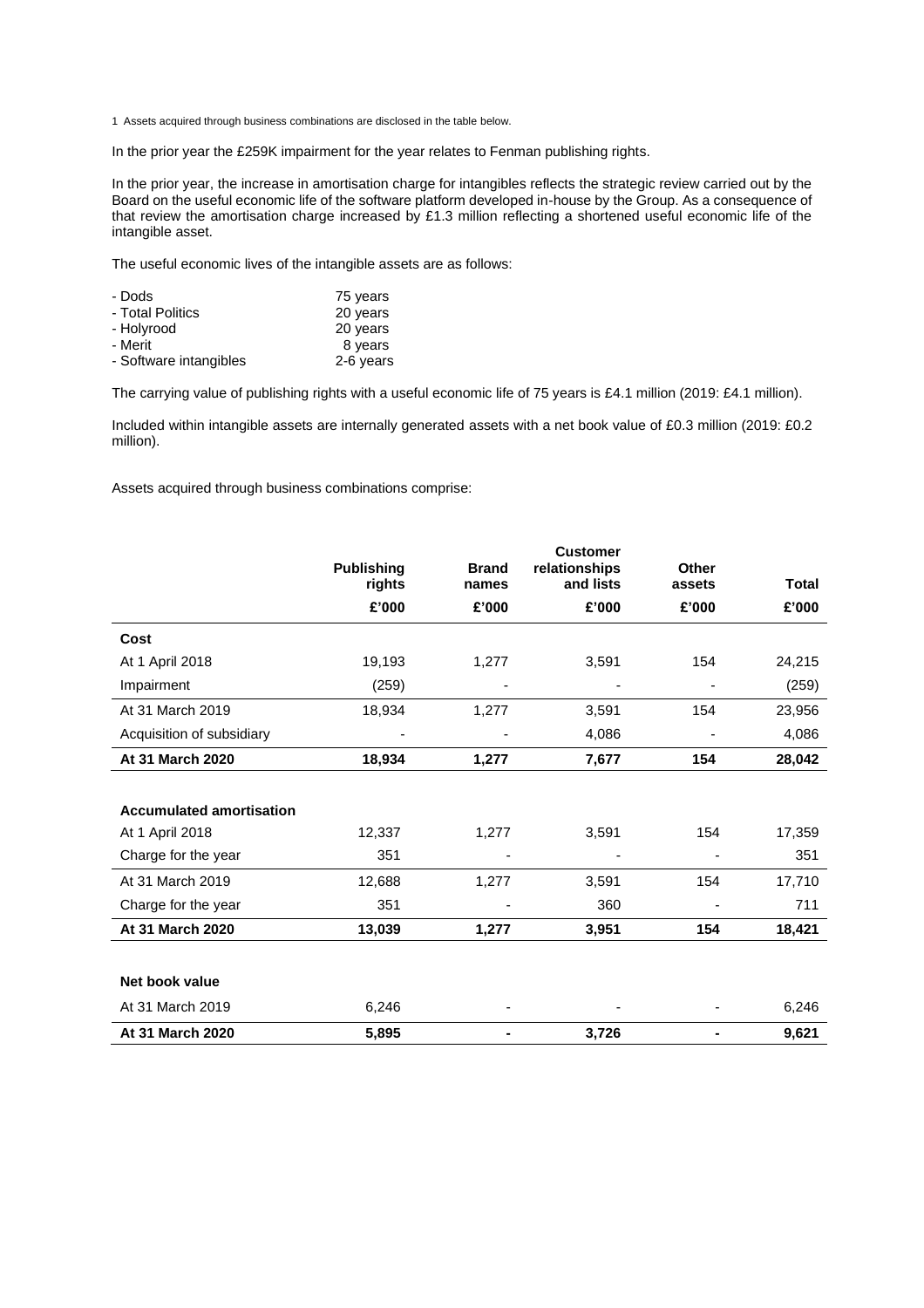# **15.Property, plant and equipment**

|                                 | Leasehold<br><b>Improvements</b> | <b>IT Equipment and</b><br><b>Fixtures and Fittings</b> | <b>Total</b> |
|---------------------------------|----------------------------------|---------------------------------------------------------|--------------|
|                                 | £'000                            | £'000                                                   | £'000        |
| Cost                            |                                  |                                                         |              |
| At 1 April 2018                 | 1,944                            | 1,072                                                   | 3,016        |
| <b>Additions</b>                | 66                               | 49                                                      | 115          |
| Disposals                       |                                  |                                                         |              |
| At 31 March 2019                | 2,010                            | 1,121                                                   | 3,131        |
| Additions                       | 15                               | 172                                                     | 187          |
| Acquisition of subsidiary       |                                  | 421                                                     | 421          |
| At 31 March 2020                | 2,025                            | 1,714                                                   | 3,739        |
|                                 |                                  |                                                         |              |
| <b>Accumulated depreciation</b> |                                  |                                                         |              |
| At 1 April 2018                 | 279                              | 410                                                     | 689          |
| Charge for the year             | 201                              | 178                                                     | 379          |
| <b>Disposals</b>                | ÷,                               |                                                         |              |
| At 31 March 2019                | 480                              | 588                                                     | 1,068        |
| Charge for the year             | 212                              | 325                                                     | 537          |
| At 31 March 2020                | 692                              | 913                                                     | 1,605        |
|                                 |                                  |                                                         |              |
| Net book value                  |                                  |                                                         |              |
| At 31 March 2019                | 1,530                            | 533                                                     | 2,063        |
| At 31 March 2020                | 1,333                            | 801                                                     | 2,134        |

# **16.Subsidiaries**

| Company                                                          | <b>Activity</b> | % holding | <b>Country of registration</b> |
|------------------------------------------------------------------|-----------------|-----------|--------------------------------|
| Dods Parliamentary Communications Limited <sup>1</sup>           | Publishing      | 100       | England and Wales              |
| Fenman Limited <sup>1</sup>                                      | Publishing      | 100       | <b>England and Wales</b>       |
| Holyrood Communications Ltd <sup>2</sup>                         | Publishing      | 100       | Scotland                       |
| Le Trombinoscope SAS <sup>3</sup>                                | Publishing      | 100       | France                         |
| Total Politics Limited <sup>1</sup>                              | Publishing      | 100       | England and Wales              |
| Training Journal Limited <sup>1</sup>                            | Holding company | 100       | England and Wales              |
| Meritgroup Limited <sup>1</sup>                                  | Data and code   | 100       | England and Wales              |
| Letrim Intelligence Services Private Limited <sup>4</sup>        | Data and code   | 99.99     | India                          |
| Merit Processes Limited <sup>1</sup>                             | Dormant         | 100       | England and Wales              |
| European Parliamentary Communications Services SPRL <sup>5</sup> | Dormant         | 100       | Belgium                        |
| Mislex $(420)$ Limited <sup>1</sup>                              | Dormant         | 100       | England and Wales              |
| Monitoring Services Limited <sup>1</sup>                         | Dormant         | 100       | <b>England and Wales</b>       |
| Political Wizard Limited <sup>1</sup>                            | Dormant         | 100       | <b>England and Wales</b>       |
| Social Lens Limited <sup>1</sup>                                 | Dormant         | 100       | England and Wales              |
| Vacher Dod Publishing Limited <sup>1</sup>                       | Dormant         | 100       | England and Wales              |
| VDP Limited <sup>1</sup>                                         | Dormant         | 100       | England and Wales              |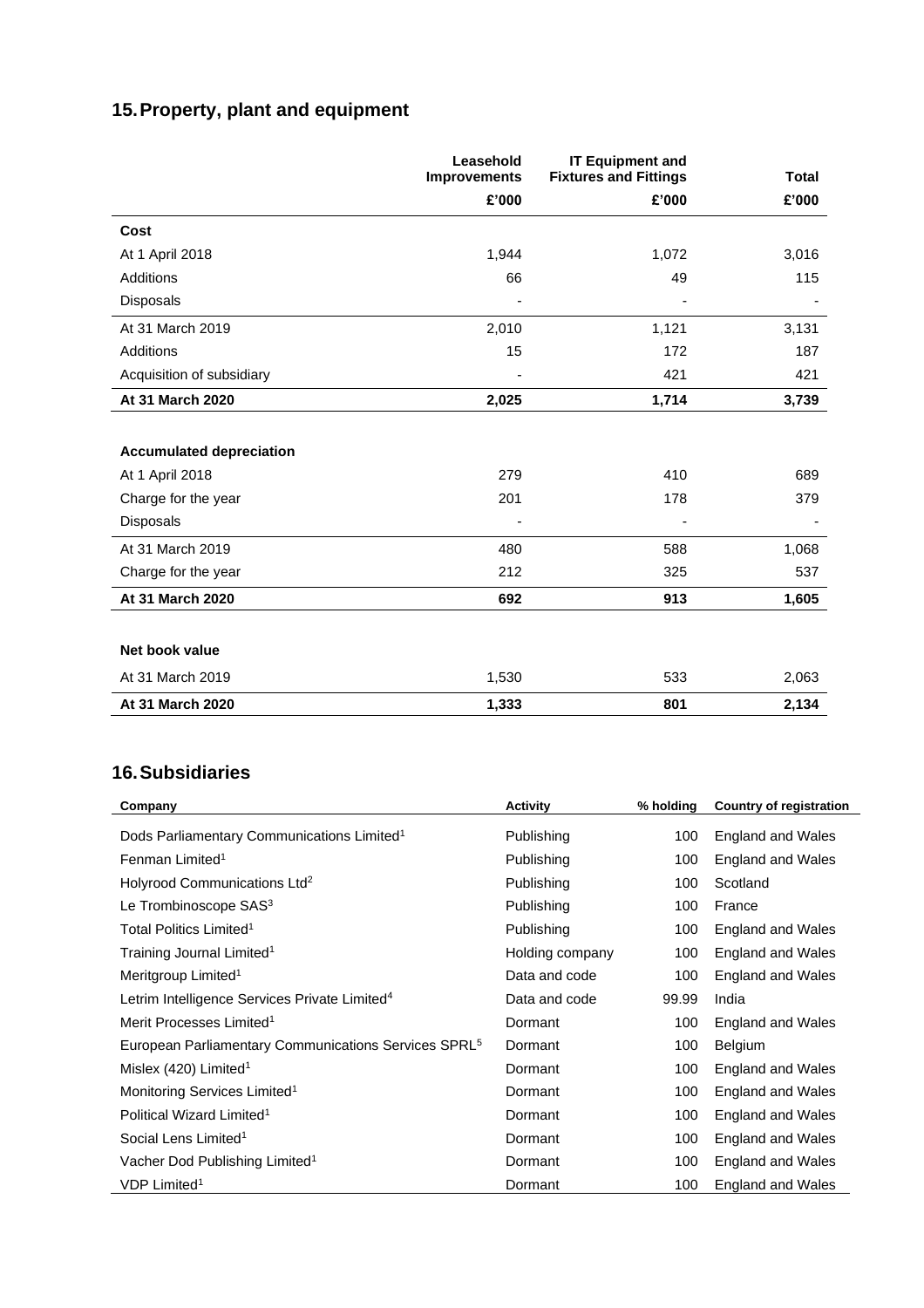- 1 Registered address: 11th Floor, The Shard, 32 London Bridge Street, London, SE1 9SG.<br>2 Registered address: Panmure Court. 32 Calton Road, Edinburgh, EH8 8DP.
- 2 Registered address: Panmure Court, 32 Calton Road, Edinburgh, EH8 8DP.
- 3 Registered address: 315 Bureaux de la Colline, 1 rue Royale, 92213 Saint-Cloud cedex, Paris, France.
- 4 Registered address: SP 52, 3rd Street, Ambattur Industrial Estate, Chennai 600 058.
- 5 Registered address: Boulevard Carlemagne 1, 1041 Bruxelles, Belgium.

During the current year the Group have elected to provide a parental guarantee to Fenman Limited, Total Politics Limited and Holyrood Communications Ltd in accordance with section 479C of the Companies Act 2006, meaning that they are exempt from the requirement to have a statutory audit.

### **Acquisitions of subsidiaries**

#### *Summary of acquisition*

During the current year, on 18 July 2019, the parent entity acquired 100 percent of the issued share capital of Meritgroup Limited and its subsidiaries, a provider of data services and software code. The acquisition will enable the Group to further diversify and strengthen its presence in new end markets and open up significant opportunities through the sharing of resources and talent across the Group.

There were no acquisitions in the prior year.

Details of the purchase consideration, the net assets acquired and goodwill are as follows:

|                               | 2020   |
|-------------------------------|--------|
| <b>Purchase consideration</b> | £'000  |
|                               |        |
| Cash paid                     | 18,231 |
| Ordinary shares issued        | 1,046  |
| Deferred consideration        | 2,091  |
| <b>Purchase consideration</b> | 21,368 |

The fair value of the 13,715,881 shares issued as part of the consideration was based on the average of the middle market quotations for Purchaser Ordinary Shares on AIM for each of the five dealing days prior to the completion date. The deferred consideration is not contingent on any future event occurring and requires the Group to issue a variable number of shares to the value of £1.045 million on the first anniversary of the acquisition and £1.045 million on the second anniversary of the acquisition.

|                                                | Current | Non-current | Total |
|------------------------------------------------|---------|-------------|-------|
| Deferred consideration                         | £'000   | £'000       | £'000 |
| Deferred consideration to be settled in shares | .046    | 1.045       | 2.091 |

| Fair value of net assets acquired | 2020<br>£'000 |
|-----------------------------------|---------------|
|                                   |               |
| Cash and cash equivalents         | 1,176         |
| Trade and other receivables       | 2,336         |
| Property, plant and equipment     | 421           |
| Right-of-use assets               | 4,209         |
| Identifiable intangible assets    | 4,086         |
| Trade and other payables          | (1, 587)      |
| Lease liabilities                 | (4,209)       |
| Deferred tax liability            | (693)         |
| Net identifiable assets acquired  | 5,739         |
| Add: Goodwill                     | 15,629        |
| Net assets acquired               | 21,368        |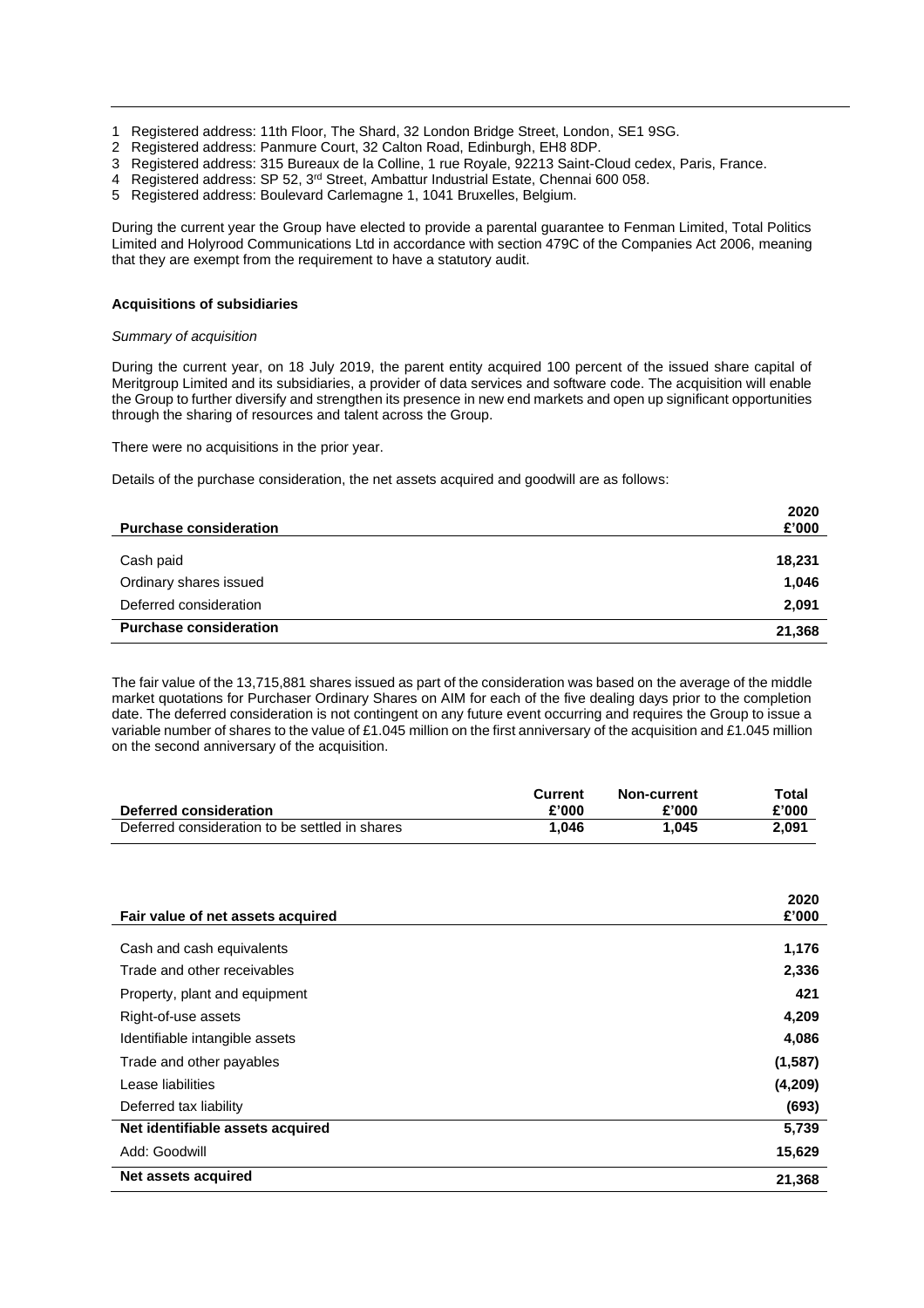The goodwill arising from the acquisition consists of largely intangible assets that cannot be separately recognised, such as the assembled workforce of the acquired entity and cost synergies expected to flow to the Group. The goodwill is not expected to be deductible for income tax purposes.

The fair value of trade and other receivables is £2.30 million. The gross amount for trade receivables is £2.30 million, with a loss allowance of £0.02 million recognised on acquisition.

The acquired subsidiary contributed revenues of £7.6 million and net profit of £0.7 million for the year ended 31 March 2020.

*Purchase consideration – cash outflow*

| Net cash outflow arising on acquisition          | 2020<br>£'000      |
|--------------------------------------------------|--------------------|
| Cash paid                                        | 18,231             |
| Net cash outflow                                 | (1, 176)<br>17.055 |
| Less: cash and cash equivalent balances acquired |                    |

## **17.Investments in associates**

Set out below are the associates and joint ventures of the Group as at 31 March 2020 which, in the opinion of the directors, are individually not material to the Group. The entities listed below have share capital consisting solely of ordinary shares, which are held directly by the Group. The country of incorporation or registration is also their principal place of business, and the proportion of ownership interest is the same as the proportion of voting rights held.

| Name of entity                              | %<br>ownership | Carrying<br>amount<br>2019<br>£'000 | Impairment<br>2020<br>£'000 | Share of profit<br>2020<br>£'000 | Carrying<br>amount<br>2020<br>£'000 |
|---------------------------------------------|----------------|-------------------------------------|-----------------------------|----------------------------------|-------------------------------------|
| Sans Frontieres Associates Ltd <sup>1</sup> | 40             | $\overline{\phantom{0}}$            | -                           | 164                              | 164                                 |
| Social 360 Limited <sup>2</sup>             | 30             | 503                                 | $\overline{\phantom{0}}$    | (6)                              | 497                                 |
|                                             |                | 503                                 | -                           | 158                              | 661                                 |

Place of business/country of incorporation of both entities is England. The Group accounts for both entities as equity-accounted associates. In the prior year. after a strategic review, the Board impaired the Group's investment in Social 360 Limited by £1.231 million.

1. On 16 February 2017, the Group purchased 40% of the issued share capital of Sans Frontieres Associates Limited (SFA), a company registered in England and Wales, for a carrying value of £40.

SFA's objective is to redefine the approach taken to international geopolitical and crisis communications consulting.

As at the year end the Group had loaned SFA £560,000 (2019: £700,000). During the year, repayments of £140,000 were received by the Group. The remaining unsecured loan of £560,000 carries no interest rate charge and is repayable in 2022. Recoverability is reviewed on an annual basis.

After taking into account the Group's power over its investee, its exposure and rights to variable returns from its involvement with the investee, and its ability to use the power over the investee to affect the amount of investor's return, the Directors have concluded that the Group does not have a controlling interest in SFA as it is not able to direct the activities of SFA. Therefore SFA has been accounted for as an associate in these financial statements.

2. On 16 November 2017, the Group purchased 30% of the enlarged share capital of Social 360 Limited (Social360), a company registered in England and Wales, for a carrying value of £1.68 million in cash including acquisition costs. Social360 provides intelligent digital media monitoring and analysis.

The acquisition includes a contractual option for the Group, at its sole discretion, to purchase the balance of the current existing shares between November 2019 and November 2020, at a valuation based upon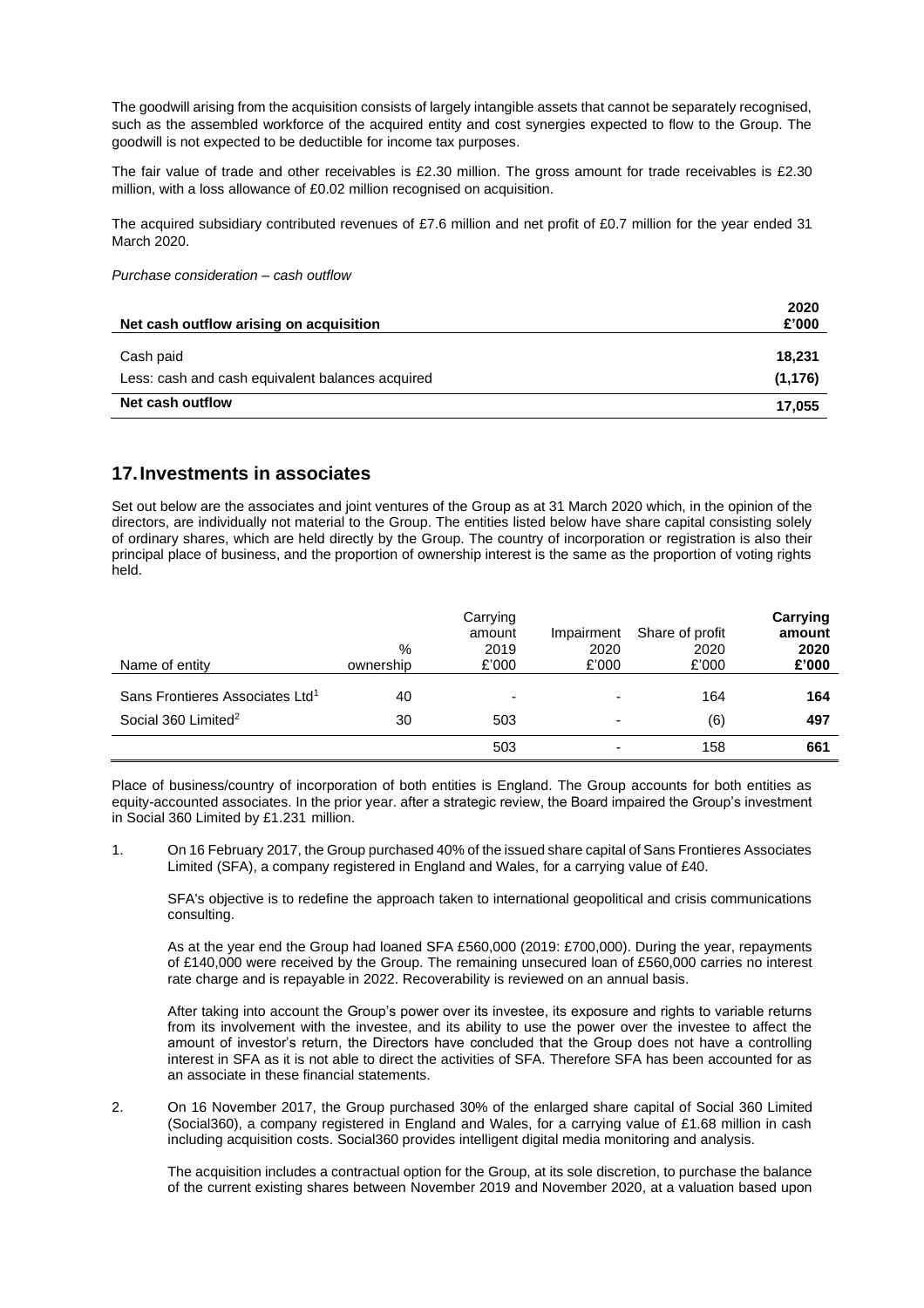Social 360's prevailing EBITDA. It is considered that the fair value of the option at the balance sheet date is £nil (2019: £nil).

During the prior year, after a strategic review, the Board impaired the Group's investment in Social 360 Limited by £1,231,000.

The total share of profit recognised from associates is £158K (2019: £50K).

## **18.Work in progress and inventories**

|                                  | 2020<br>£'000 | 2019<br>£'000 |
|----------------------------------|---------------|---------------|
| Work in progress and inventories | 273           | 16            |
|                                  | 273           | 16            |

## **19.Financial instruments**

The carrying amount of financial assets and liabilities recognised at the balance sheet date of the reporting periods under review may also be categorised as follows:

|                                         | 2020<br>£'000 | 2019<br>£'000 |
|-----------------------------------------|---------------|---------------|
| <b>Financial assets</b>                 |               |               |
| Trade and other receivables             | 5,086         | 2,318         |
| Long-term loan                          | 560           | 700           |
| Cash and cash equivalents               | 4,368         | 7,160         |
| Restricted cash held in deposit account |               | 1,266         |
|                                         | 10,014        | 11,444        |
| <b>Financial liabilities</b>            |               |               |
| Trade and other payables                | (10, 226)     | (9,870)       |
| Bank loan                               | (3,000)       |               |
|                                         | (13, 226)     | (9,870)       |
|                                         |               |               |
|                                         |               |               |
| Net financial assets and liabilities    | (3, 212)      | 1,574         |
|                                         |               |               |
| <b>Non-financial instruments</b>        |               |               |
| Property, plant and equipment           | 2,134         | 2,063         |
| Goodwill                                | 28,911        | 13,282        |
| Other intangible assets                 | 11,238        | 6,421         |
| Prepayments and accrued income          | 2,733         | 1,266         |
| Inventories                             | 273           | 16            |
| Other non-financial instruments         | (5, 462)      | (1, 116)      |
| Provisions for deferred tax             | (862)         | (487)         |
|                                         | 38,965        | 21,445        |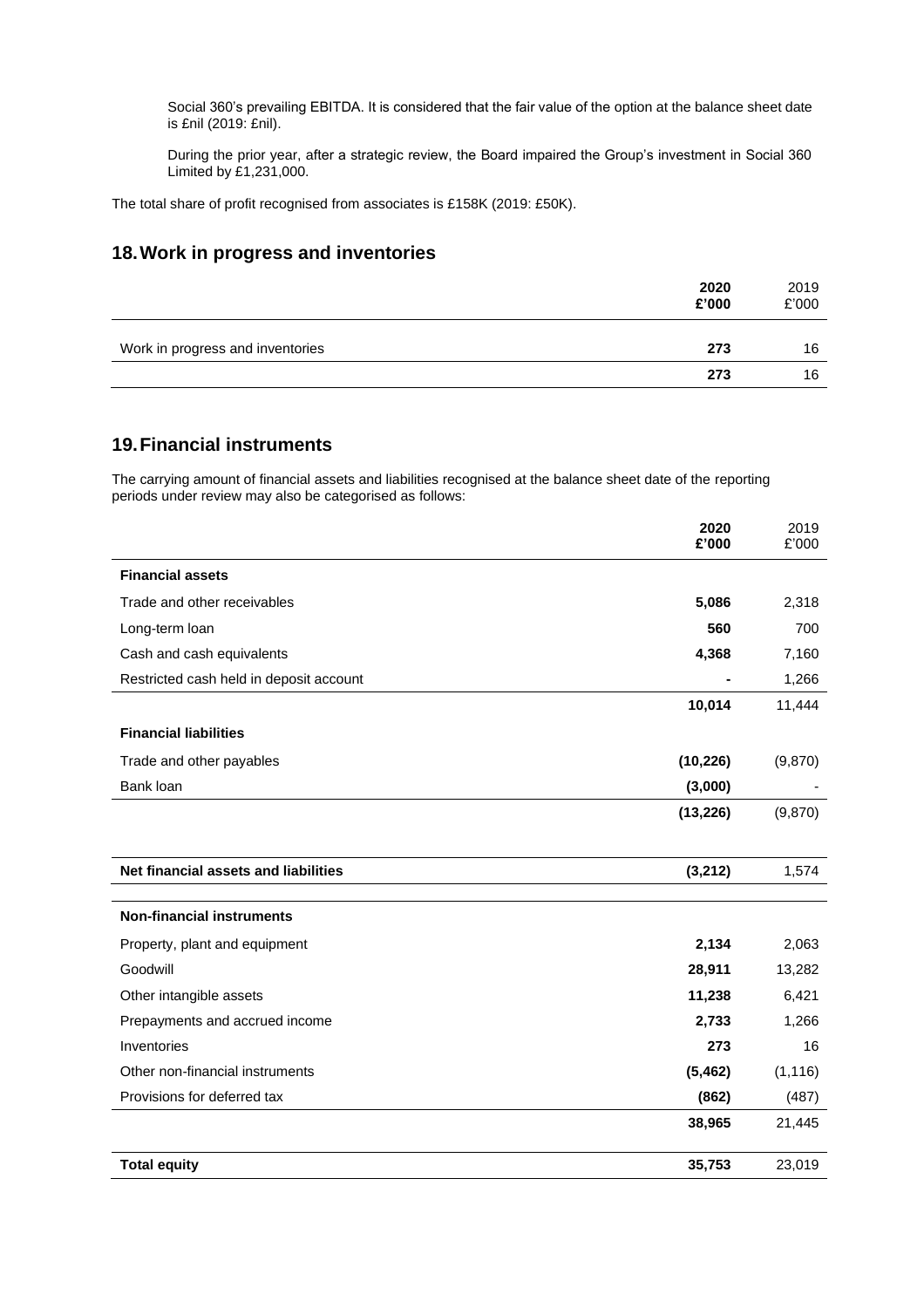The Group has exposure to several forms of risk through its use of financial instruments. Details of these risks and the Group's policies for managing these risks are included below.

### **Credit risk**

Credit risk is the risk of financial loss to the Group if a customer or counterparty to a financial instrument fails to meet its contractual obligations. The Group's principal financial assets are trade and other receivables, and cash.

The Group's credit risk is primarily attributable to its trade receivables. The amounts presented in the balance sheet are net of allowances for doubtful receivables. The Group has no significant concentration of credit risk, with exposure spread over a large number of counterparties and customers.

At 31 March 2020, £487,000 of the Group's trade receivables were exposed to risk in countries other than the United Kingdom (2019: £270,000).

The ageing of trade receivables at the reporting date was:

|                                          | <b>Gross</b><br>2020<br>£'000 | <b>Provided</b><br>2020<br>£'000 | Gross<br>2019<br>£'000 | Provided<br>2019<br>£'000 |
|------------------------------------------|-------------------------------|----------------------------------|------------------------|---------------------------|
| Current or overdue by less than 3 months | 4.472                         | $\blacksquare$                   | 1.958                  | ۰                         |
| Overdue by greater than 3 months         | 104                           | (64)                             | 96                     | (95)                      |
|                                          | 4,576                         | (64)                             | 2,054                  | (95)                      |

Provisions against trade receivables are based on an ageing analysis of overdue receivables and any other indications which suggest an impairment as estimated by management.

The movement in allowance for doubtful accounts in respect of trade receivables during the year was as follows:

|                                      | 2020<br>£'000 | 2019<br>£'000 |
|--------------------------------------|---------------|---------------|
| Balance at the beginning of the year | 95            | 41            |
| Acquisition of subsidiary            | 15            |               |
| Movement                             | (46)          | 54            |
| Balance at the end of the year       | 64            | 95            |

#### **Liquidity risk**

Liquidity risk is the risk that the Group will not be able to meet its financial obligations as they fall due. The contractual cash flows of each financial liability are materially the same as their carrying amount.

#### *Maturity of financial liabilities:*

The tables below analyses the Group's financial liabilities into relevant maturity groupings based on their contractual maturities as at 31 March 2020. The amounts disclosed in the table are the contractual undiscounted cash flows.

|                          | Due between 1     |                          |        |
|--------------------------|-------------------|--------------------------|--------|
|                          | Due within 1 year | Total                    |        |
|                          | £'000             | £'000                    | £'000  |
| Trade and other payables | 12.423            | 545                      | 12.968 |
| Bank loan                | 3.000             | $\overline{\phantom{a}}$ | 3,000  |

All the financial liabilities in the prior year had a maturity date of within one year. The £3 million bank loan has been classified as current – see note 22.

### **Currency risk**

The Group is exposed to currency risk on transactions denominated in Euros, US Dollars and Indian Rupees.

### **Share capital**

The holders of ordinary shares are entitled to receive dividends as declared from time to time and are entitled to one vote per share at meetings of the Company. For further details of share capital see note 24.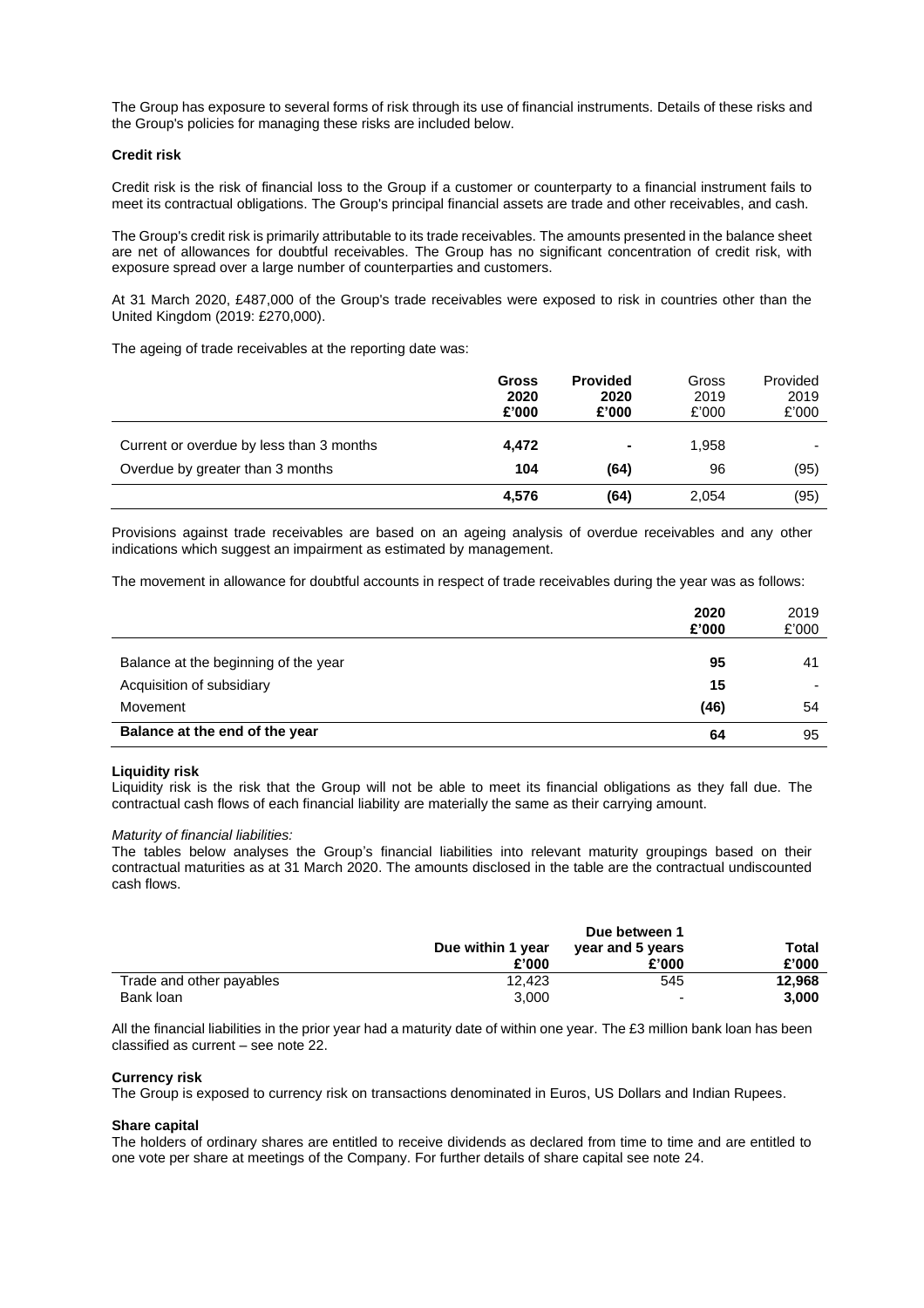### **Sensitivity analysis**

In managing interest rate and currency risks the Group aims to reduce the impact of short-term fluctuations on the Group's earnings. Over the longer-term, however, permanent changes in foreign exchange and interest rates would have an impact on consolidated earnings.

At 31 March 2020, it is estimated that a general increase of one percentage point in interest rates would have decreased the Group's profit before tax by approximately £32,000 (2019: £nil). In the prior year the Group did not have any borrowings.

It is estimated that a general increase of one percentage point in the value of the Euro against Sterling would have increased the Group's profit before tax by approximately £11,000 (2019: £25,000).

#### **Fair values**

The directors consider that the fair value of financial instruments is materially the same as their carrying amounts.

### **Capital management**

The Group manages its capital to ensure that all entities in the Group will be able to continue as a going concern while maximising return to stakeholders, as well as sustaining the future development of the business. The capital structure of the Group consists of cash and cash equivalents and equity attributable to the owners of the parent, comprising issued share capital, other reserves and retained earnings.

## **20.Other financial assets**

| Trade and other receivables    | 2020<br>£'000 | 2019<br>£'000 |
|--------------------------------|---------------|---------------|
|                                |               |               |
| Trade receivables              | 4,512         | 1,959         |
| Other receivables              | 574           | 359           |
| Prepayments and accrued income | 2,733         | 1,266         |
|                                | 7.819         | 3.584         |

Trade and other receivables denominated in currencies other than Sterling comprise £351,000 (2019: £270,000) denominated in Euros and £127,000 (2019: £nil) denominated in USD.

| <b>Cash related</b>                     | 2020<br>£'000  | 2019<br>£'000 |
|-----------------------------------------|----------------|---------------|
| Cash and cash equivalents               | 4,368          | 7,160         |
| Restricted cash held in deposit account | $\blacksquare$ | 1.266         |
|                                         | 4,368          | 8,426         |

Cash includes £763,000 (2019: £1,794,301) denominated in Euros, £248,000 (2019: £480,000) denominated in USD and £998,000 (2019: £nil) denominated in Indian rupees.

Included in cash at bank is a rental deposit of £nil (2019: £1,266,000) held in a bank account in the Group's name which is subject to a guarantee in favour of the landlord of the London premises of the Group.

## **21.Trade and other payables**

| <b>Current</b>                                    | 2020<br>£'000 | 2019<br>£'000 |
|---------------------------------------------------|---------------|---------------|
| Trade creditors                                   | 1,880         | 1.129         |
| Other creditors including tax and social security | 2.197         | 1.619         |
| Other payables                                    | 272           | -             |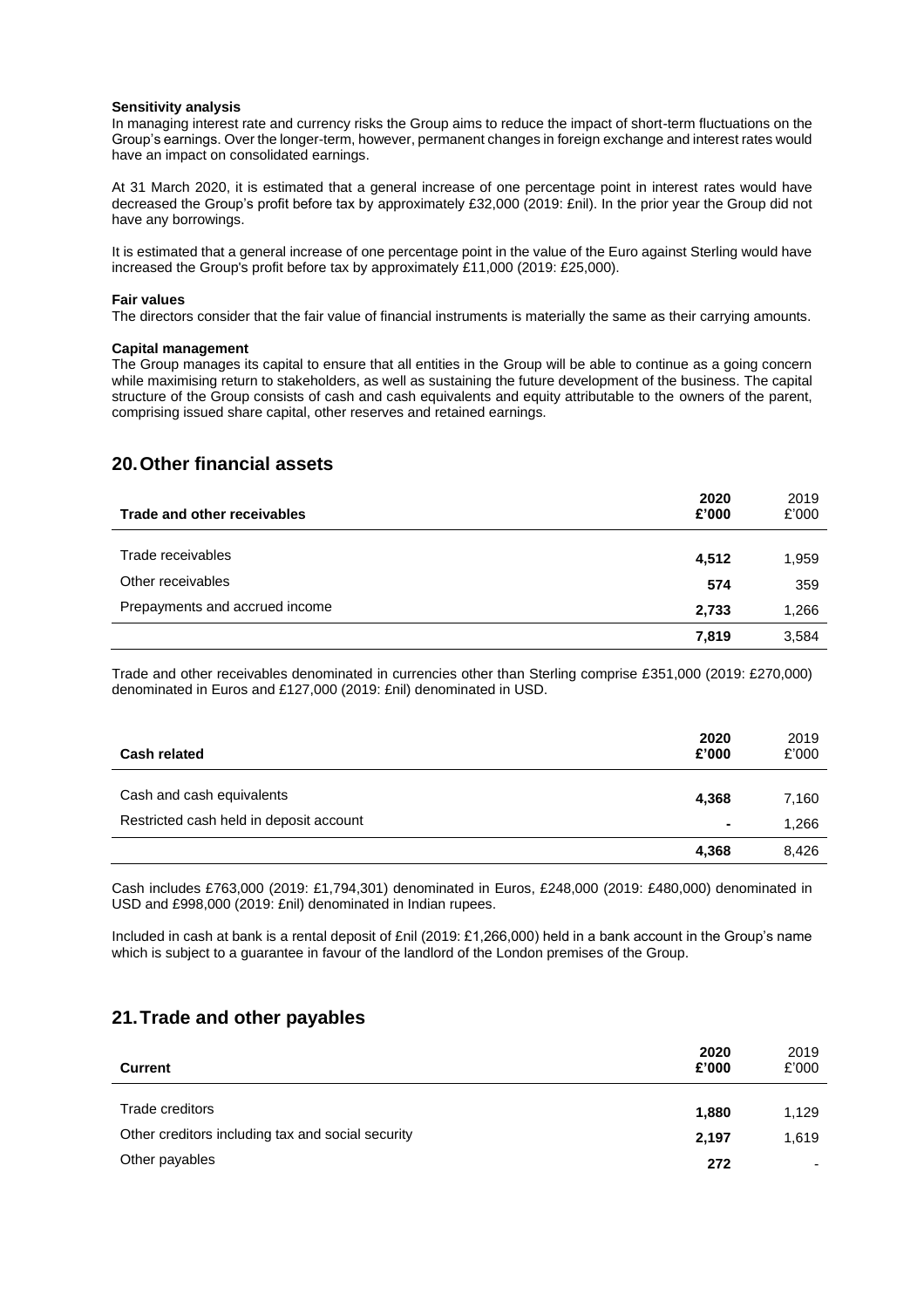| Accruals and deferred income | 8.074  | 8.741  |
|------------------------------|--------|--------|
|                              | 12.423 | 11.489 |

Current liabilities denominated in currencies other than Sterling compromise £47,000 (2019: £26,000) denominated in Euros, £20,000 (2019: £25,000) denominated in USD and £752,000 (2019: £nil) denominated in Indian rupees.

| <b>Non-current</b> | 2020<br>£'000 | 2019<br>£'000            |
|--------------------|---------------|--------------------------|
| Other payables     | 545           | $\overline{\phantom{0}}$ |

The non-current other payables balance reflects an amount payable arising on the acquisition of Merit, contingent on the continued employment of certain of the Merit employees.

## **22.Interest-bearing loans and borrowings**

During the year, the Group borrowed a term loan of £3 million (2019: £nil) over a 5-year period carrying a rate of 3.25% over LIBOR. In addition, it has a revolving credit facility (RCF) of £2 million carrying a rate of 3.5% over LIBOR. The current balance outstanding on the term loan is £3 million. The current balance outstanding on the RCF is £nil.

See note 19 for the maturity analysis of the bank loan.

### **Updated banking facilities and covenant waiver**

During the year end audit process, the Group became aware of a change in a contractual obligation that existed as at 31 March 2020 that caused it to be in breach of one of its three banking covenants.

The Group has secured a waiver from the bank for this breach; however, because the waiver was not in place as at the balance sheet date the entire £3million loan balance has been classified as current in these financial statements. The Group expects the £3 million loan balance to be classified as a long term liability in its interim result balance sheet on 30 September 2020.

In the 12 month period from the balance sheet date capital repayments of £0.4 million will be repaid to the bank with the remaining £2.6 million due in subsequent periods. The group continues to enjoy the support of Barclays Bank plc and agreement has been reached on new covenants to support the Group in 2021.

## **23.Deferred tax liability**

The following are the major deferred tax liabilities and assets recognised by the Group, and movements thereon during the current year and prior year:

|                           | Liabilities                   |                                      | Assets                                        |                     |                       |
|---------------------------|-------------------------------|--------------------------------------|-----------------------------------------------|---------------------|-----------------------|
|                           | Intangible<br>assets<br>£'000 | Other timing<br>differences<br>£'000 | Accelerated<br>capital<br>allowances<br>£'000 | Tax losses<br>£'000 | <b>Total</b><br>£'000 |
| At 31 March 2018          | 973                           | (3)                                  | (70)                                          | (139)               | 763                   |
| Charge to income          | (260)                         | (1)                                  | 28                                            | (41)                | (275)                 |
| At 31 March 2019          | 713                           | (4)                                  | (42)                                          | (180)               | 487                   |
| Acquisition of subsidiary | 693                           | ٠                                    | ۰                                             | -                   | 693                   |
| Other movements           | (155)                         | ٠                                    |                                               | ٠                   | (155)                 |
| Charge to income          | (140)                         | 45                                   | 2                                             | (70)                | (163)                 |
| At 31 March 2020          | 1,111                         | 41                                   | (40)                                          | (250)               | 862                   |

Deferred tax assets and liabilities have been offset in both the current year and preceding year as the current tax assets and liabilities can be legally offset against each other, and they relate to taxes levied by the same taxation authority or the Group intends to settle its current tax assets and liabilities on a net basis.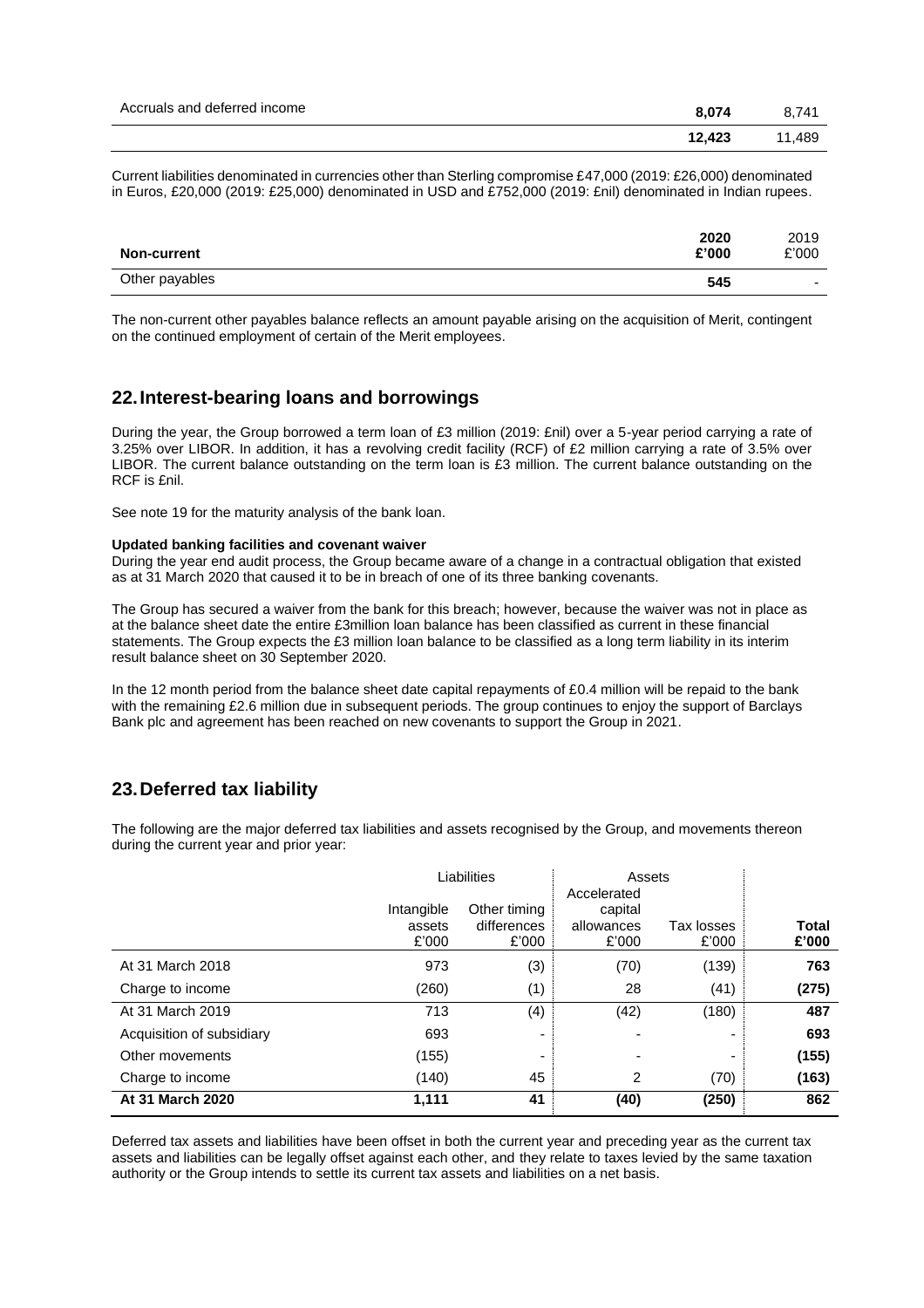At the balance sheet date, the Group has unused tax losses of £8.1 million (2019: £5.1 million) available for offset against future profits. A deferred tax asset of £250,000 (2019: £180,000) has been recognised in respect of such losses.

## **24.Issued capital**

|                                          | 9p deferred shares | 1p ordinary shares | Total  |
|------------------------------------------|--------------------|--------------------|--------|
|                                          | Number             | Number             | £'000  |
| Issued share capital as at 1 April 2019  | 151,998,453        | 341,640,953        | 17,096 |
| Shares issued during the year            | ٠                  | 214.288.760        | 2,143  |
| Issued share capital as at 31 March 2020 | 151,998,453        | 555,929,713        | 19,239 |

Holders of deferred shares do not have the right to receive notice of any general meeting of the Company or any right to attend, speak or vote at such meeting. The deferred shareholders are not entitled to receive any dividend or distribution and shall on a return of assets in a winding up of the Company entitle the holders only to the repayment of 1pence aggregate. The deferred shares are also incapable of transfer and no share certificate will be issued.

During the year the Company issued 214,288,760 ordinary shares to part fund the acquisition of Merit.

During the year the Group issued nil (2019: nil) ordinary shares on the exercise of employee share options for cash consideration of £nil (2019: £nil) of which £nil (2019: £nil) was credited to share capital and £nil (2019: £nil) to share premium.

### **25.Leases**

The Group has adopted IFRS 16 *Leases* as at 1 April 2019, which replaces IAS 17 *Leases*. The Group has elected to apply the modified retrospective approach, with the cumulative effect of adopting IFRS 16 being recognised as an opening balance adjustment to retained earnings as at 1 April 2019. Prior periods have not been restated.

On transition to IFRS 16 on 1 April 2019, the Group recognised a £4.9 million right-of-use asset, along with a corresponding lease liability of £6.2 million. Accrued rent has been adjusted by £1.1 million and the difference of £0.2 million against opening retained earnings. The incremental borrowing rate used by the Group in applying IFRS 16 is 5 percent.

A reconciliation of total operating lease commitments disclosed at 31 March 2019 to the lease liability amount recognised on adoption of IFRS 16 is as follows:

|                                                                  | £'000   |
|------------------------------------------------------------------|---------|
| Total operating lease commitments disclosed at 31 March 2019     | 7.546   |
| Discounted using incremental borrowing rate                      | (1,359) |
| Total lease liabilities recognised under IFRS 16 at 1 April 2019 | 6.187   |

|                                             | <b>Right-of-use</b><br>assets<br>£'000 | Lease<br><b>liabilities</b><br>£'000 |
|---------------------------------------------|----------------------------------------|--------------------------------------|
| On adoption - 1 April 2019                  | 4,927                                  | (6, 187)                             |
| Additions through acquisition of subsidiary | 4,209                                  | (4,209)                              |
| Depreciation                                | (1, 210)                               |                                      |
| Lease interest                              |                                        | (420)                                |
| Lease payments                              | -                                      | 1,732                                |
| Decrease in accruals/prepayments            |                                        | (132)                                |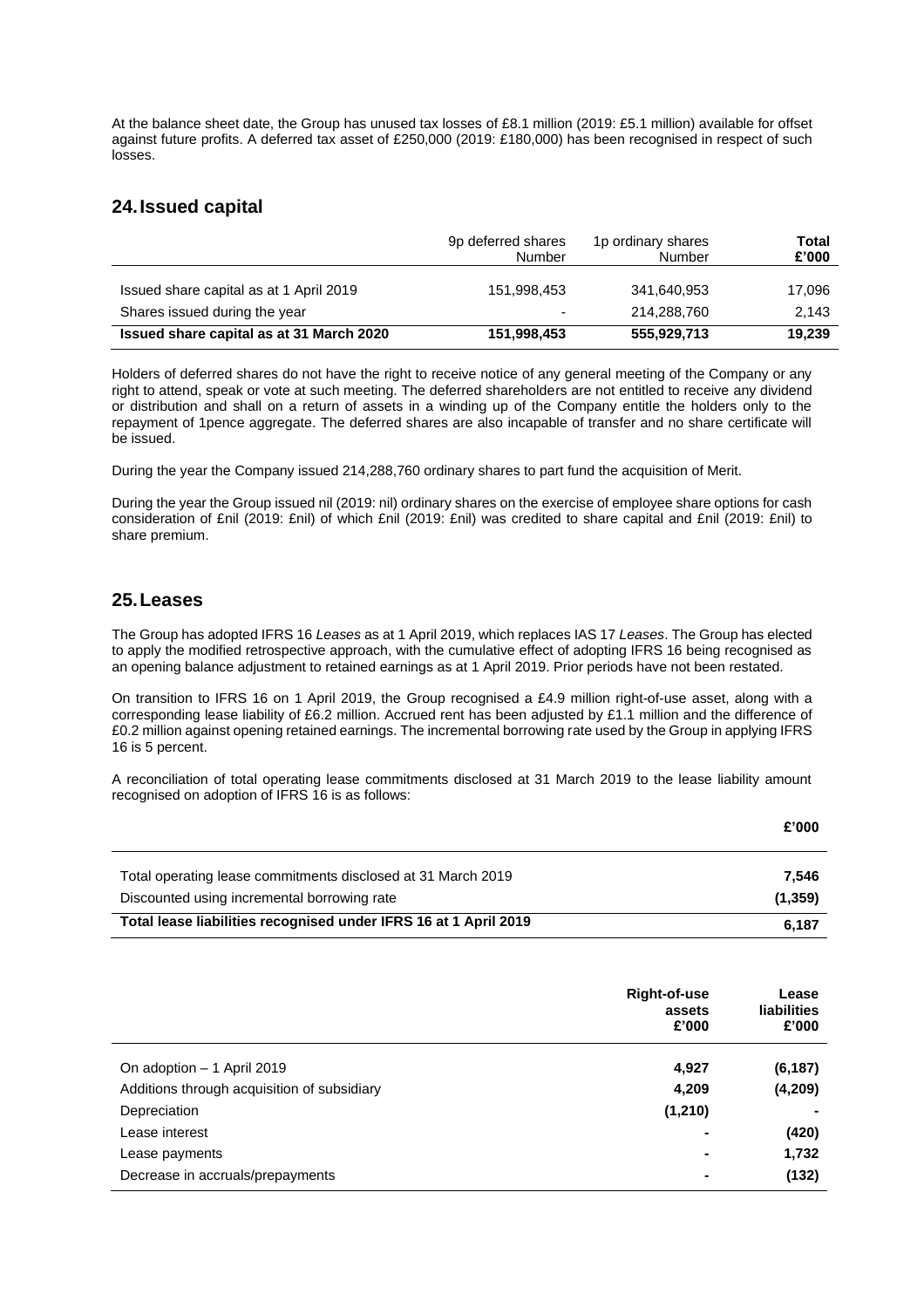| As at 31 March 2020 | 7.926 | (9,216) |
|---------------------|-------|---------|
| Current             | n/a   | (1,515) |
| Non-current         | n/a   | (7,701) |

The statement of profit or loss shows the following amounts relating to leases:

|                                             | 2020<br>£'000 | 2019<br>£'000 |
|---------------------------------------------|---------------|---------------|
| Depreciation charge of right-of-use assets  | 1,210         |               |
| Interest expense (included in finance cost) | 420           |               |

The right-of-use assets relate to office space in five locations and at the balance date have remaining terms ranging up to 6.5 years.

## **26.Share-based payments**

### **Executive Share Option Scheme**

The Company operates an Unapproved Executive Share Option Scheme under which equity-settled share options are granted to selected Group employees. Currently, only 1 employee holds options under the scheme, and this employee is not a director of the Company. The contractual life of each grant is 10 years. No more awards will be made under this scheme.

| <b>Grant date</b> | Outstanding options | Granted                  | Lapsed/exercised         | <b>Outstanding options</b> |
|-------------------|---------------------|--------------------------|--------------------------|----------------------------|
|                   | at 1 April 2019     | during the year          | during the year          | at 31 March 2020           |
| 6 May 2009        | 150,000             | $\overline{\phantom{0}}$ | (150,000)                | 100,000                    |
| 4 November 2010   | 100.000             | $\overline{\phantom{0}}$ | $\overline{\phantom{0}}$ |                            |
|                   | 250,000             |                          | (150,000)                | 100,000                    |

All options granted are discretionary (as determined by the Board) and carry a pre-exercise performance condition, requiring the Company's Earnings Per Share achievement during any rolling three-year financial performance year to exceed the retail/consumer price index by at least 3%, in aggregate, during the same period. No consideration is received for an award and no grants can be made at an option exercise price per share which is less than the market price at the time of grant.

### **Long-Term Incentive Plan (LTIP)**

During the prior year, the Company granted the former Chief Executive Officer a conditional award under a new long-term incentive plan. No more awards will be made under this scheme.

| <b>Grant date</b> | Outstanding options<br>at 1 April 2019 | Granted<br>during the year | Lapsed/exercised<br>during the year | <b>Outstanding options</b><br>at 31 March 2020 |
|-------------------|----------------------------------------|----------------------------|-------------------------------------|------------------------------------------------|
| 21 September 2018 | 1.562.000                              | $\overline{\phantom{0}}$   | $\overline{\phantom{0}}$            | 1,562,000                                      |
|                   | 1.562.000                              | -                          | $\overline{\phantom{0}}$            | 1,562,000                                      |

To become exercisable, the options are dependent on the market capitalisation of the Group. The options have a contractual life of 3 years, with the potential for additional value to be realised after a 4<sup>th</sup> year, subject to performance hurdles. The first £250,000 of this long-term incentive plan are under an approved EMI scheme. The option pricing model used in relation to the LTIP is a Monte-Carlo simulation model. Significant assumptions used include volatility and risk-free rates.

Details of the share options outstanding during the year are as follows.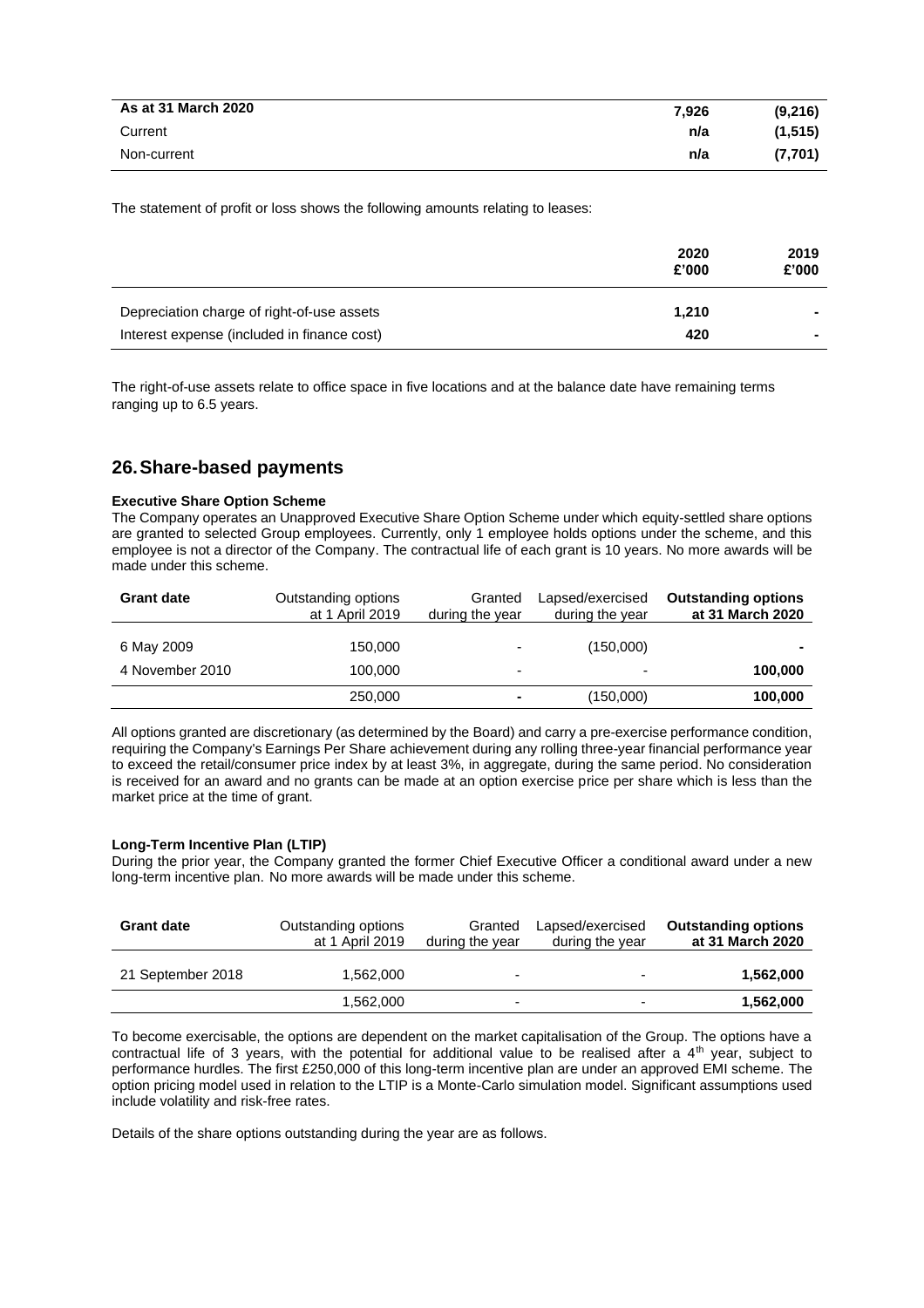|                         | Number of Ordinary<br>shares | Weighted average<br>exercise price (pence) |
|-------------------------|------------------------------|--------------------------------------------|
|                         |                              |                                            |
| As at 1 April 2018      | 250,000                      | 10.0 <sub>p</sub>                          |
| Granted during the year | 1,562,000                    | n/a                                        |
| As at 31 March 2019     | 1,812,000                    | n/a                                        |
| Granted during the year | $\blacksquare$               | n/a                                        |
| Lapsed during the year  | (150,000)                    | n/a                                        |
| As at 31 March 2020     | 1,662,000                    | n/a                                        |

The following options were outstanding under the Company's Executive Share Option Scheme and LTIP, as at 31 March 2020:

|                                      | Number of Ordinary<br>shares | Exercise price per<br>share (pence) | Exercise period |
|--------------------------------------|------------------------------|-------------------------------------|-----------------|
| <b>Executive Share Option Scheme</b> |                              |                                     |                 |
| 4 November 2010                      | 100.000                      | 10.0 <sub>D</sub>                   | Nov 2020        |
| <b>Long-Term Incentive Plan</b>      |                              |                                     |                 |
| 21 September 2018                    | 1,562,000                    | 16.1087p                            | Sept 2021       |
|                                      | 1,662,000                    |                                     |                 |

The income statement charge in respect of the LTIP for the year was £20,000 (2019: £11,000).

## **27.Related party transactions**

During the year, CC Jones Consulting Limited provided strategic consultancy services to Dods Group plc to the value of £nil (2019: £85,000). Former Chairman Cheryl C. Jones is also a director of CC Jones Consulting Limited (also refer to note 7 detailing directors' remuneration).

During the year, Artefact Partners LLP provided strategic consultancy services to Dods Group plc to the value of £20,000 (2019: £20,000). Current non-executive director Richard Boon is an LLP designated member of Artefact Partners LLP (also refer to note 7 detailing directors' remuneration).

During the year, the Group received a repayment of £140,000 (2019: £nil) on its interest free loan to its associate Sans Frontieres Associates (SFA). At 31 March 2020 the balance outstanding was £560,000 (2019: £700,000).

During the year, an amount of £55,720 (2019: £60,781) was payable to an associate Social 360 Limited, in relation to profit-share for monitoring services provided. At 31 March 2020, £22,620 (2019: £11,490) of this balance was outstanding.

On acquisition of Merit, an arm's length non-repairing 7-year lease was entered into between a Merit subsidiary (Letrim Intelligence Services Private Limited) and Merit Software Services Private Limited. Cornelius Conlon, a director of the Group, is the beneficial owner of Merit Software Services Private Limited. The lease relates to the Chennai office of Merit. During the year, payments of £535,000 were made to Merit Software Services Private Limited in relation to the lease.

The Executive directors of the Group are considered key management personnel. See note 7 for details of directors' remuneration.

### **28.Events occurring after the reporting date**

On 23 May 2020 the Group agreed certain modifications to its banking facilities with Barclays Bank plc including an additional 9 month capital repayment holiday on a £3 million loan (note duration of the loan has not been extended), a waiver of all covenants through to 31<sup>st</sup> December 2020 and certain revised covenants thereafter.

In addition, on 1 September the Group agreed revised covenants for the period starting 1 January 2021 and also agreed a waiver of the annual covenant test for 31 March 2021.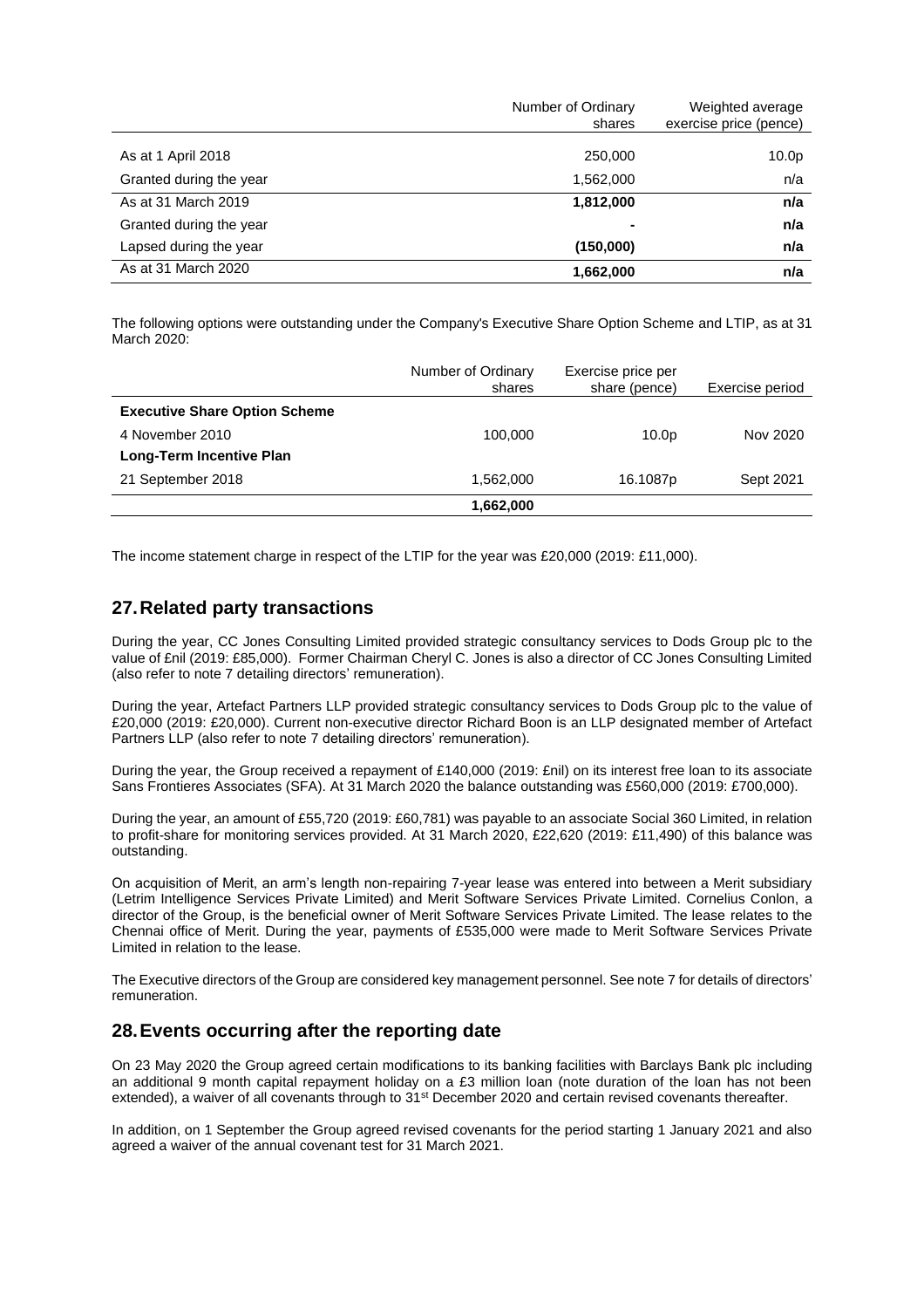On 29 July 2020 the Group announced the allotment of 26,141,667 new ordinary shares in connection with its deferred consideration obligations entered into as part of the Company's acquisition of Meritgroup Limited.

The Group has been impacted by COVID-19 from March 2020. As discussed earlier, continuing efforts to manage the COVID-19 situation are in place and are fluid. The Board at this stage cannot predict the medium to long-term effects of COVID-19 and therefore does not expect to be able to issue any forward-looking statements or guidance for the foreseeable future.

**2020**

2010

## **Parent company balance sheet As at 31 March 2020**

**Company number: 04267888**

|                                      | <b>Note</b> | ZUZU<br>£'000 | ∠ບ⊥ອ<br>£'000 |
|--------------------------------------|-------------|---------------|---------------|
| <b>Non-current assets</b>            |             |               |               |
| Intangible assets                    | 31          | 1,624         | 1,085         |
| Tangible fixed assets                | 32          | 1,658         | 1,954         |
| Investments                          | 33          | 42,342        | 20,974        |
| Long-term loan                       |             | 560           | 700           |
| <b>Total non-current assets</b>      |             | 46,184        | 24,713        |
| <b>Current assets</b>                |             |               |               |
| <b>Debtors</b>                       | 34          | 3,862         | 4,663         |
| Cash                                 | 35          | 120           | 1,962         |
| <b>Total current assets</b>          |             | 3,982         | 6,625         |
| <b>Total assets</b>                  |             | 50,166        | 31,338        |
|                                      |             |               |               |
| <b>Capital and reserves</b>          |             |               |               |
| Called-up share capital              | 38          | 19,239        | 17,096        |
| Share premium account                |             | 20,082        | 8,143         |
| Merger reserve                       |             | 409           | 409           |
| Profit and loss account              |             | 1,366         | 1,340         |
| <b>Total equity</b>                  |             | 41,096        | 26,988        |
| <b>Current liabilities</b>           |             |               |               |
| Trade and other payables             | 36          | 3,058         | 3,974         |
| Deferred consideration               | 33          | 1,046         |               |
| Bank loan                            | 37          | 3,000         |               |
| <b>Total current liabilities</b>     |             | 7,104         | 3,974         |
| <b>Non-current liabilities</b>       |             |               |               |
| Other payables                       | 36          | 921           | 376           |
| Deferred consideration               | 33          | 1,045         |               |
| <b>Total non-current liabilities</b> |             | 1,966         | 376           |
| <b>Total equity and liabilities</b>  |             | 50,166        | 31,338        |

During the year, the company made a profit of £26,000 (2019: loss of £3,196,929). These financial statements were approved by the Board of directors and were signed on its behalf by:

Simon Bullock Chief Financial Officer 2 September 2020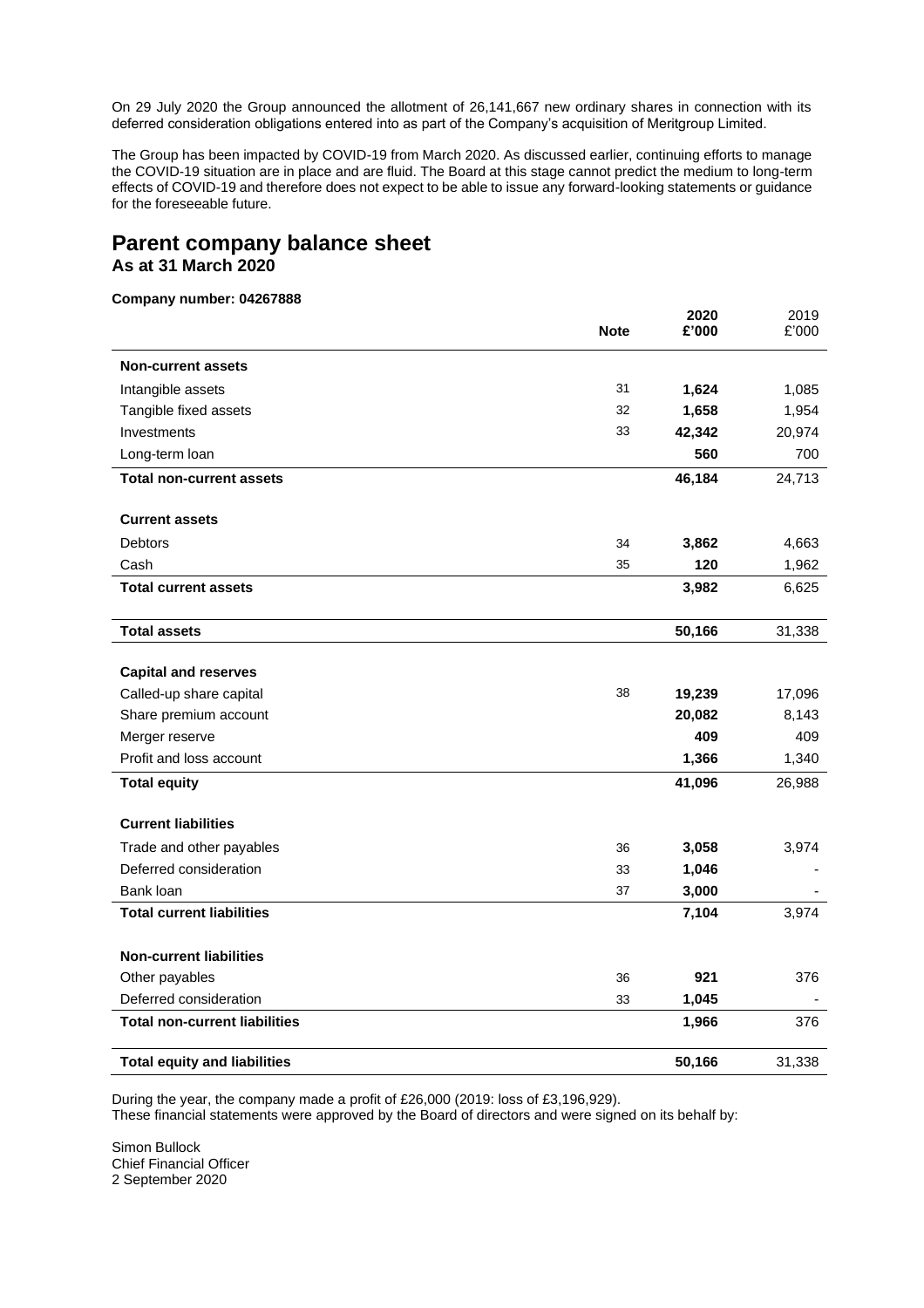## **Parent company statement of changes in equity For the year ended 31 March 2020**

|                              |                  |                               |                         |                   | <b>Total</b>   |
|------------------------------|------------------|-------------------------------|-------------------------|-------------------|----------------|
|                              | Share            | Share                         | Merger                  | Retained          | shareholders'  |
|                              | capital<br>£'000 | premium <sup>1</sup><br>£'000 | $r$ eserve $2$<br>£'000 | earnings<br>£'000 | funds<br>£'000 |
| At 1 April 2018              | 17,096           | 8,143                         | 409                     | 4,537             | 30,185         |
|                              |                  |                               |                         |                   |                |
| Total comprehensive income   |                  |                               |                         |                   |                |
| Loss for the year            |                  |                               |                         | (3, 197)          | (3, 197)       |
| Share-based payment charge   |                  |                               |                         |                   |                |
| Transactions with the owners |                  |                               |                         |                   |                |
| Issue of ordinary shares     |                  |                               |                         |                   |                |
| At 31 March 2019             | 17,096           | 8,143                         | 409                     | 1,340             | 26,988         |
| Total comprehensive income   |                  |                               |                         |                   |                |
| Profit for the year          |                  |                               |                         | 26                | 26             |
| Share-based payment charge   |                  |                               |                         |                   |                |
| Transactions with the owners |                  |                               |                         |                   |                |
| Issue of ordinary shares     | 2,143            | 11,939                        |                         |                   | 14,082         |
| At 31 March 2020             | 19,239           | 20,082                        | 409                     | 1,366             | 41,096         |

1 The share premium reserve represents the amount paid to the Company by shareholders above the nominal value of shares issued.

2 The merger reserve represents accounting treatment in relation to historical business combinations.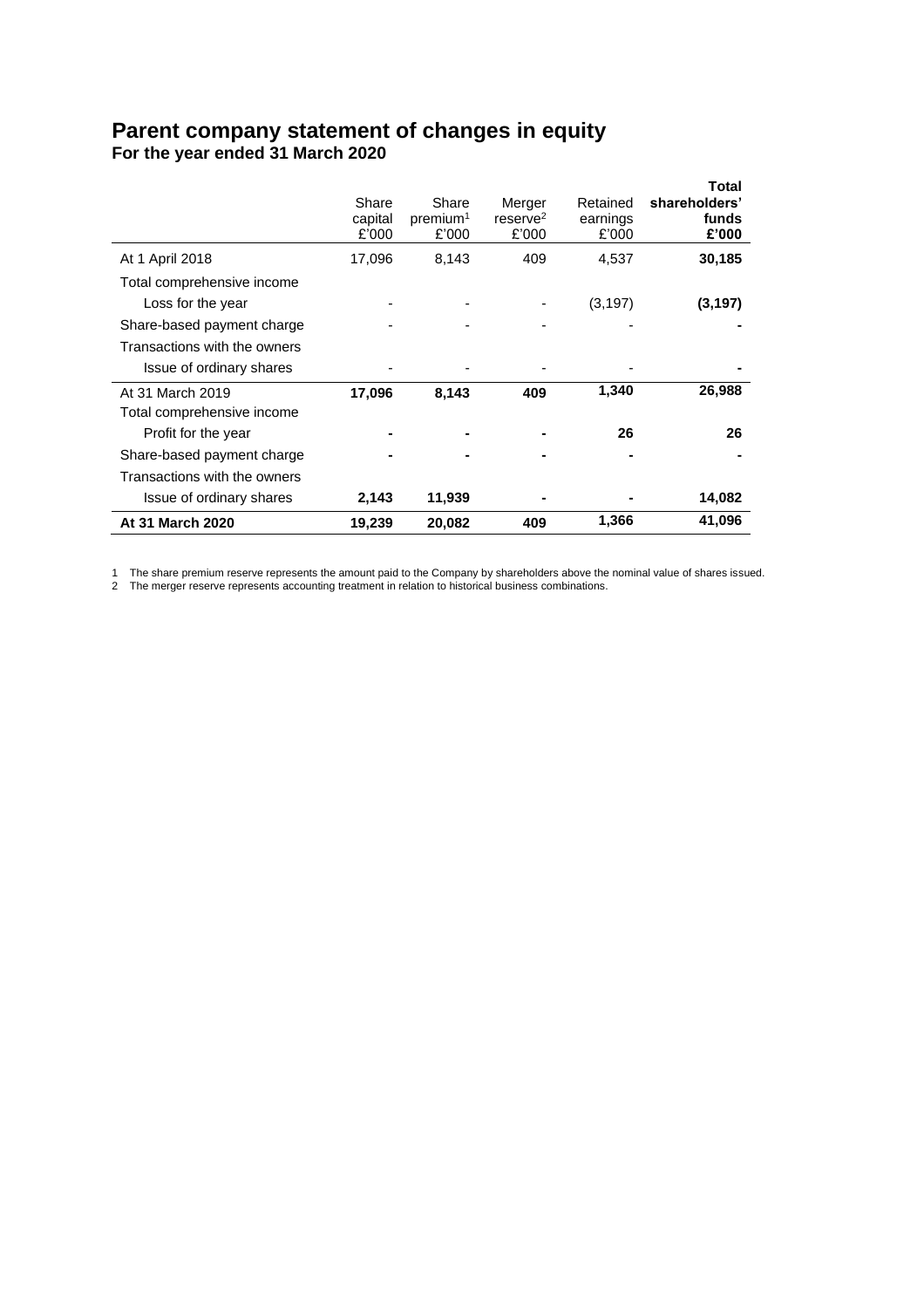## **Notes to the parent company financial statements For the year ended 31 March 2020**

## **29.Statement of Accounting Policies - company**

The following accounting policies have been applied consistently in dealing with items which are considered material in relation to the Company's financial statements.

### **Basis of accounting**

The financial statements have been prepared in accordance with United Kingdom applicable accounting standards, including Financial Reporting Standard 102, and with the Companies Act 2006. The financial statements have been prepared on the historical cost basis.

Under section 408 of the Companies Act 2006, the Company is exempt from the requirement to present its own profit and loss account.

The individual accounts of the Company have also adopted the following disclosure exemptions:

- the requirement to present a statement of cash flows and related notes;
- financial instrument disclosures, including: categories of financial instruments, items of income, expenses, gains or losses relating to financial instruments, and exposure to and management of financial risks;
- the requirement to present share-based payment disclosures; and
- the requirement to disclose key management personnel compensation.

### **Going Concern**

The Directors have considered the implications for Going Concern for a period of at least twelve months from the signing of these accounts. The Board remains satisfied with the Company's funding and liquidity position as discussed further in note 1 of the group financial statements.

The Board remains mindful regarding the uncertainties inherent in the current economic conditions. The company's forecasts and projections, taking into account reasonable changes in trading performance given these uncertainties, show the Company operating within its current cash flow with headroom going forward.

On the basis of these forecasts, and given the level of cash available, the Board has concluded that the going concern basis of preparation continues to be appropriate.

### **Share-based payments**

The Company operates a number of equity-settled, share based compensation plans. The fair value of the employee services received in exchange for the grant of the options is recognised as an expense with a corresponding increase in equity. The total amount to be expensed over the vesting period is determined by reference to the fair value of the options granted, excluding the impact of any non-market vesting conditions. Nonmarket vesting conditions are included in assumptions about the number of options that are expected to vest. At each balance sheet date, the Company revises its estimates of the number of options that are expected to vest. It recognises the impact of the revision to original estimates, if any, in the income statement, with a corresponding adjustment to equity.

Deferred tax is recognised where it is likely that tax relief will be available on the difference between exercise price and market price at the balance sheet date.

Where the Company grants options over its own shares to the employees of its subsidiaries, it recognises a movement in the cost of investment in its subsidiaries equivalent to the equity-settled share based payment charge recognised in its subsidiary's financial statements, with the corresponding movement being recognised directly in equity.

#### **Leases**

Operating lease rentals are charged to the profit and loss account on a straight-line basis over the period of the lease.

#### **Post-retirement benefits - defined contribution**

The Company contributes to independent defined contribution pension schemes. The assets of the schemes are held separately from those of the Company in independently administered funds. The amount charged to the profit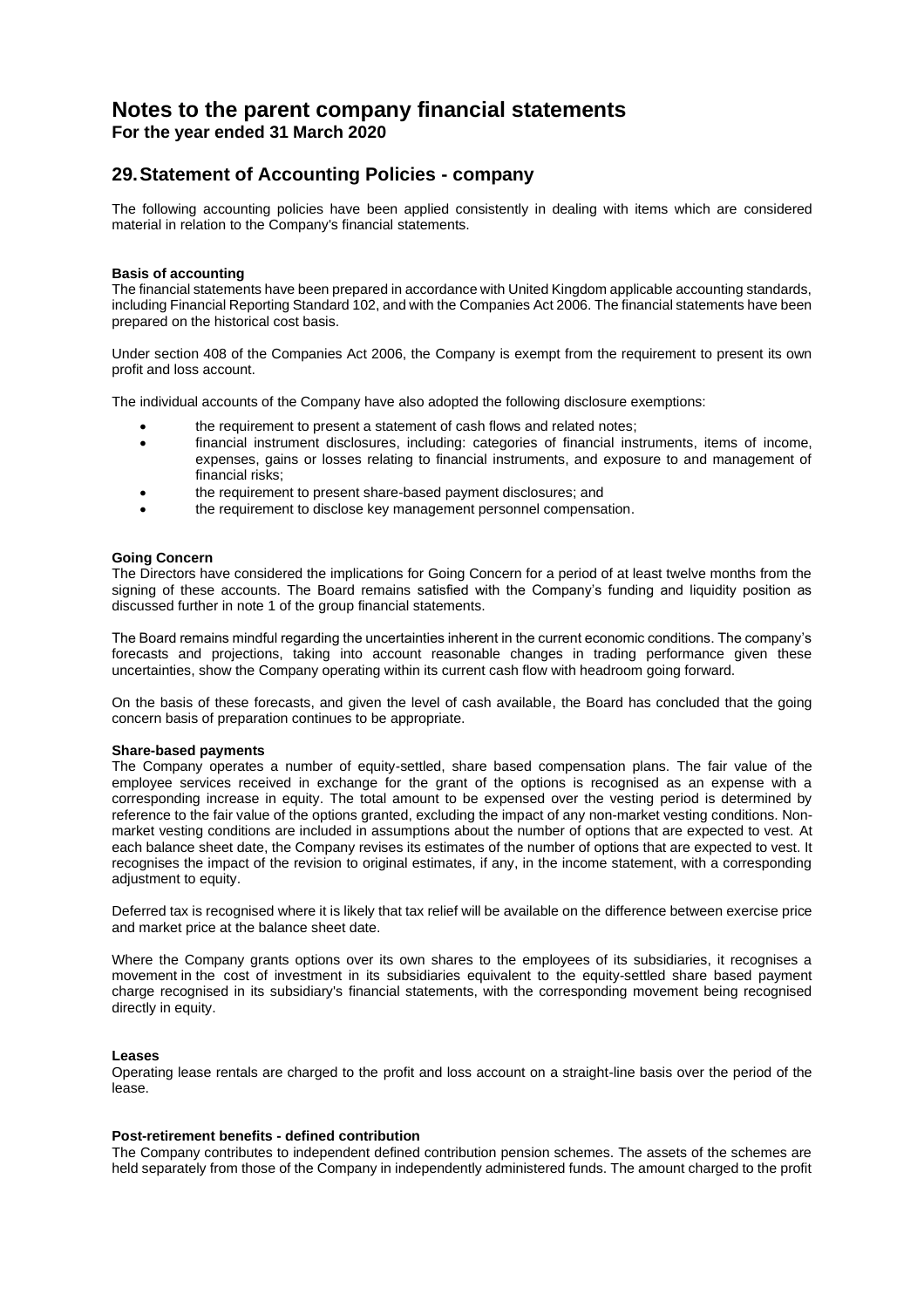and loss account represents the contributions payable to the schemes in respect of the accounting period.

### **Dividends**

Dividends from subsidiary companies are accounted for when payable. Dividends payable to shareholders are recognised when they are approved by the shareholders at the Annual General Meeting. Unpaid dividends that do not meet these criteria are disclosed in the notes to the financial statements.

### **Tax**

Current tax is recognised for the amount of income tax payable in respect of the taxable profit for the current or past reporting periods using the tax rates and laws that that have been enacted or substantively enacted by the reporting date.

Deferred tax is recognised in respect of all timing differences at the reporting date, except as otherwise indicated.

Deferred tax assets are only recognised to the extent that it is probable that they will be recovered against the reversal of deferred tax liabilities or other future taxable profits. If and when all conditions for retaining tax allowances for the cost of a fixed asset of a fixed asset have been met, the deferred tax is reversed, recognised, and will be assessed. Deferred tax is recognised when income or expenses from a subsidiary or associate have been for tax in a future period, except where:

- the Company is able to control the reversal of the timing difference; and
- it is probable that the timing difference will not reverse in the foreseeable future.

Deferred tax is calculated using the tax rates and laws that that have been enacted or substantively enacted by the reporting date that are expected to apply to the reversal of the timing difference. Deferred tax liabilities are presented within provisions for liabilities and deferred tax assets within debtors. Deferred tax assets and deferred tax liabilities are offset only if:

- the Company has a legally enforceable right to set off current tax assets against current tax liabilities; and
- the deferred tax assets and deferred tax liabilities relate to income taxes levied by the same taxation authority on either the same taxable entity or different taxable entities which intend either to settle current tax liabilities and assets on a net basis, or to realise the assets and settle the liabilities simultaneously.

#### **Intangible assets**

Intangible assets represent publishing rights acquired by the Company. These are amortised over their useful economic life of 20 years.

#### **Tangible fixed assets and depreciation**

Depreciation is provided to write off the cost less estimated residual value of tangible fixed assets by equal instalments over their estimated useful economic lives as follows:

| Leasehold improvements              | Over the remaining life of the lease |
|-------------------------------------|--------------------------------------|
| Equipment and fixtures and fittings | 3-5 years                            |

#### **Fixed asset investments**

In the Company's financial statements, investments in subsidiary undertakings and participating interests are stated at cost less any provisions for impairment.

#### **Impairment of fixed assets and goodwill**

The carrying amounts of the Company's assets are reviewed for impairment when events or changes in circumstances indicate that the carrying amount of the fixed asset may not be recoverable. If any such indication exists, the asset's recoverable amount is estimated.

An impairment loss is recognised whenever the carrying amount of an asset or its income-generating unit exceeds its recoverable amount. Impairment losses are recognised in the profit and loss account unless it arises on a previously revalued fixed asset. An impairment loss on a revalued fixed asset is recognised in the profit and loss account if it is caused by a clear consumption of economic benefits. Otherwise impairments are recognised in the statement of other comprehensive income until the carrying amount reaches the asset's depreciated historic cost.

#### *Calculation of recoverable amount*

The recoverable amount of fixed assets is the greater of their net realisable value and value in use. In assessing value in use, the expected future cash flows are discounted to their present value using a pre-tax discount rate that reflects current market assessments of the rate of return expected on an equally risky investment. For an asset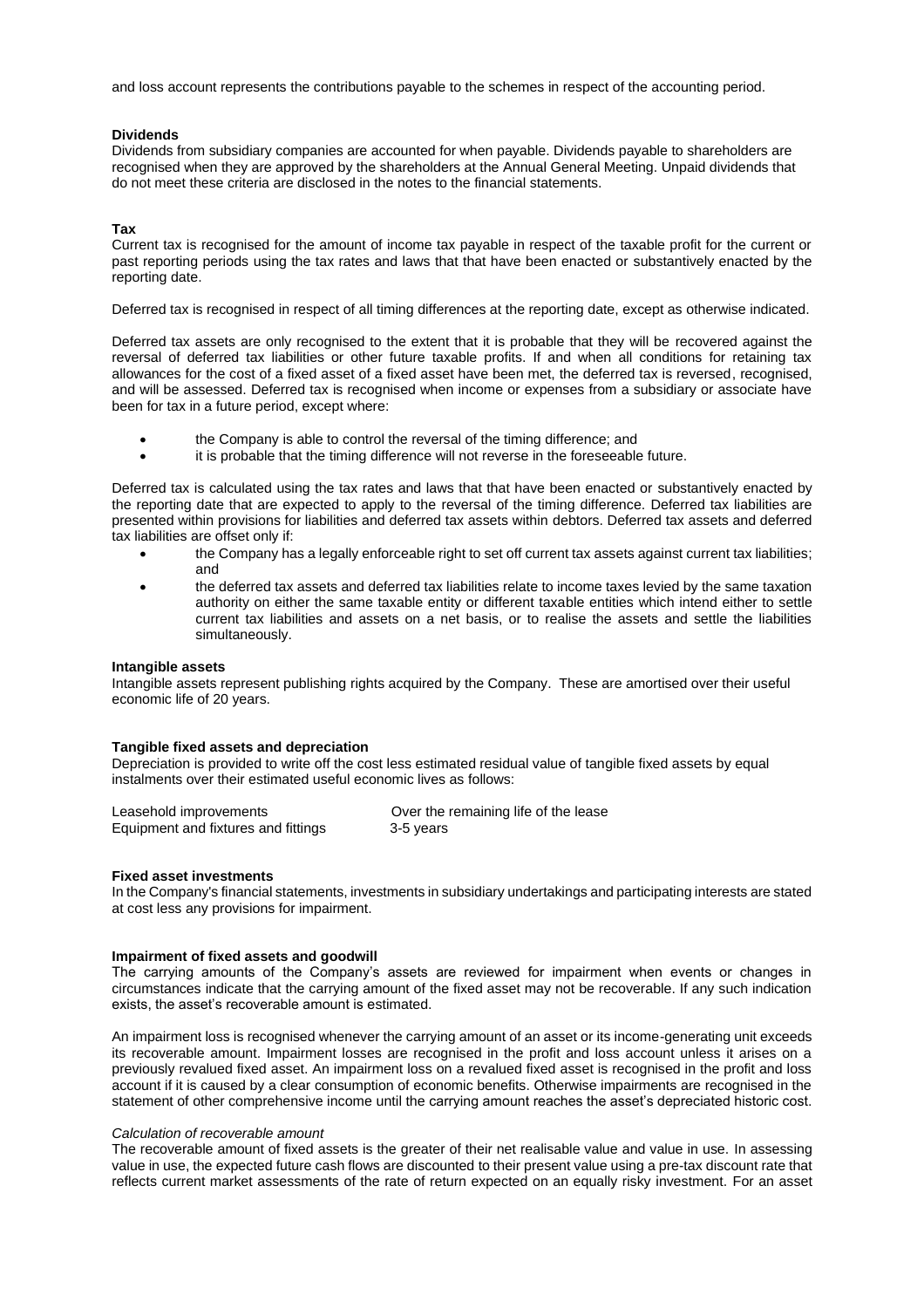that does not generate largely independent income streams, the recoverable amount is determined for the incomegenerating unit to which the asset belongs.

#### *Reversals of impairment*

An impairment loss is reversed on intangible assets and goodwill only if subsequent external events reverse the effect of the original event which caused the recognition of the impairment or the loss arose on an intangible asset with a readily ascertainable market value and that market value has increased above the impaired carrying amount.

For other fixed assets where the recoverable amount increases as a result of a change in economic conditions or in the expected use of the asset then the resultant reversal of the impairment loss should be recognised in the current period.

An impairment loss is reversed only to the extent that the asset's carrying amount does not exceed the carrying amount that would have been determined, net of depreciation or amortisation, if no impairment loss had been recognised.

### **Financial assets, liabilities and equity instruments**

The Company only enters into basic financial instruments transactions that result in the recognition of financial assets and liabilities like trade and other debtors and creditors, loans from banks and other third parties, loans to related parties and investments in non-puttable ordinary shares.

Debt instruments (other than those wholly repayable or receivable within one year), including loans and other accounts receivable and payable, are initially measured at present value of the future cash flows and subsequently at amortised cost using the effective interest method. Debt instruments that are payable or receivable within one year, typically trade debtors and creditors, are measured, initially and subsequently, at the undiscounted amount of the cash or other consideration expected to be paid or received. However, if the arrangements of a short-term instrument constitute a financing transaction, like the payment of a trade debt deferred beyond normal business terms or financed at a rate of interest that is not a market rate or in case of an out-right short-term loan not at market rate, the financial asset or liability is measured, initially, at the present value of the future cash flow discounted at a market rate of interest for a similar debt instrument and subsequently at amortised cost.

Financial assets that are measured at cost and amortised cost are assessed at the end of each reporting period for objective evidence of impairment. If objective evidence of impairment is found, an impairment loss is recognised in the Statement of comprehensive income.

For financial assets measured at amortised cost, the impairment loss is measured as the difference between an asset's carrying amount and the present value of estimated cash flows discounted at the asset's original effective interest rate. If a financial asset has a variable interest rate, the discount rate for measuring any impairment loss is the current effective interest rate determined under the contract. For financial assets measured at cost less impairment, the impairment loss is measured as the difference between an asset's carrying amount and best estimate of the recoverable amount, which is an approximation of the amount that the Company would receive for the asset if it were to be sold at the reporting date.

### **30.Staff costs - company**

The average number of persons employed by the Company (including executive directors) during the year within each category was:

|                                     | טו ט |
|-------------------------------------|------|
| Managerial and administration staff |      |

The aggregate payroll costs in respect of these employees (including executive directors) were:

|                            | 2020<br>£'000  | 2019<br>£'000 |
|----------------------------|----------------|---------------|
| Wages and salaries         | 678            | 786           |
| Social security costs      | 76             | 96            |
| Pension and other costs    | $\blacksquare$ | 1             |
| Share-based payment charge | 20             | 11            |
|                            | 774            | 894           |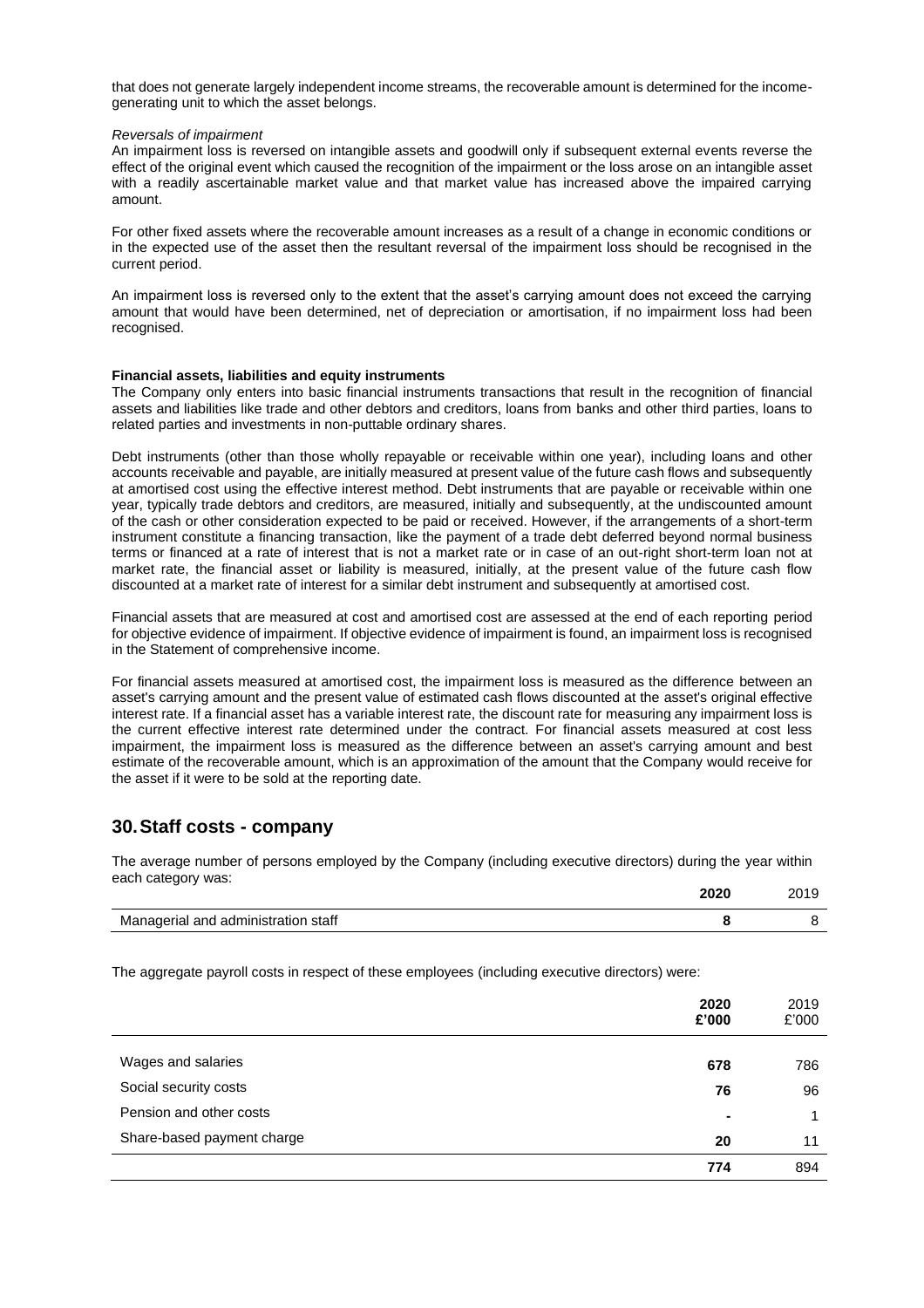Detailed disclosures on directors' remuneration is given in note 7.

# **31.Intangible assets - company**

|                                 | Oher<br><b>Publishing</b><br>capitalised<br>costs |                | <b>Total</b> |
|---------------------------------|---------------------------------------------------|----------------|--------------|
|                                 | rights<br>£'000                                   | £'000          | £'000        |
| Cost                            |                                                   |                |              |
| At 1 April 2018                 | 1,357                                             |                | 1,357        |
| At 31 March 2019                | 1,357                                             | ٠              | 1,357        |
| Additions                       | ٠                                                 | 607            | 607          |
| At 31 March 2020                | 1,357                                             | 607            | 1,964        |
|                                 |                                                   |                |              |
| <b>Accumulated amortisation</b> |                                                   |                |              |
| At 1 April 2018                 | 204                                               |                | 204          |
| Charge for the year             | 68                                                |                | 68           |
| At 31 March 2019                | 272                                               |                | 272          |
| Charge for the year             | 68                                                |                | 68           |
| At 31 March 2020                | 340                                               | $\blacksquare$ | 340          |
|                                 |                                                   |                |              |
| Net book value                  |                                                   |                |              |
| At 31 March 2019                | 1,085                                             |                | 1,085        |
| At 31 March 2020                | 1,017                                             | 607            | 1,624        |

# **32.Tangible fixed assets - company**

|                                 | Leasehold<br><b>Improvements</b><br>£'000 | IT equipment<br>£'000 | <b>Total</b><br>£'000 |
|---------------------------------|-------------------------------------------|-----------------------|-----------------------|
| Cost                            |                                           |                       |                       |
| At 1 April 2018                 | 1,926                                     | 748                   | 2,674                 |
| Additions                       | 66                                        |                       | 66                    |
| At 31 March 2019                | 1,992                                     | 748                   | 2,740                 |
| Additions                       | 14                                        |                       | 14                    |
| At 31 March 2020                | 2,006                                     | 748                   | 2,754                 |
| <b>Accumulated depreciation</b> |                                           |                       |                       |
| At 1 April 2018                 | 262                                       | 200                   | 462                   |
| Charge for the year             | 201                                       | 123                   | 324                   |
| At 31 March 2019                | 463                                       | 323                   | 786                   |
| Charge for the year             | 204                                       | 106                   | 310                   |
| At 31 March 2020                | 667                                       | 429                   | 1,096                 |
| Net book value                  |                                           |                       |                       |
| At 31 March 2019                | 1,529                                     | 425                   | 1,954                 |
| At 31 March 2020                | 1,339                                     | 319                   | 1,658                 |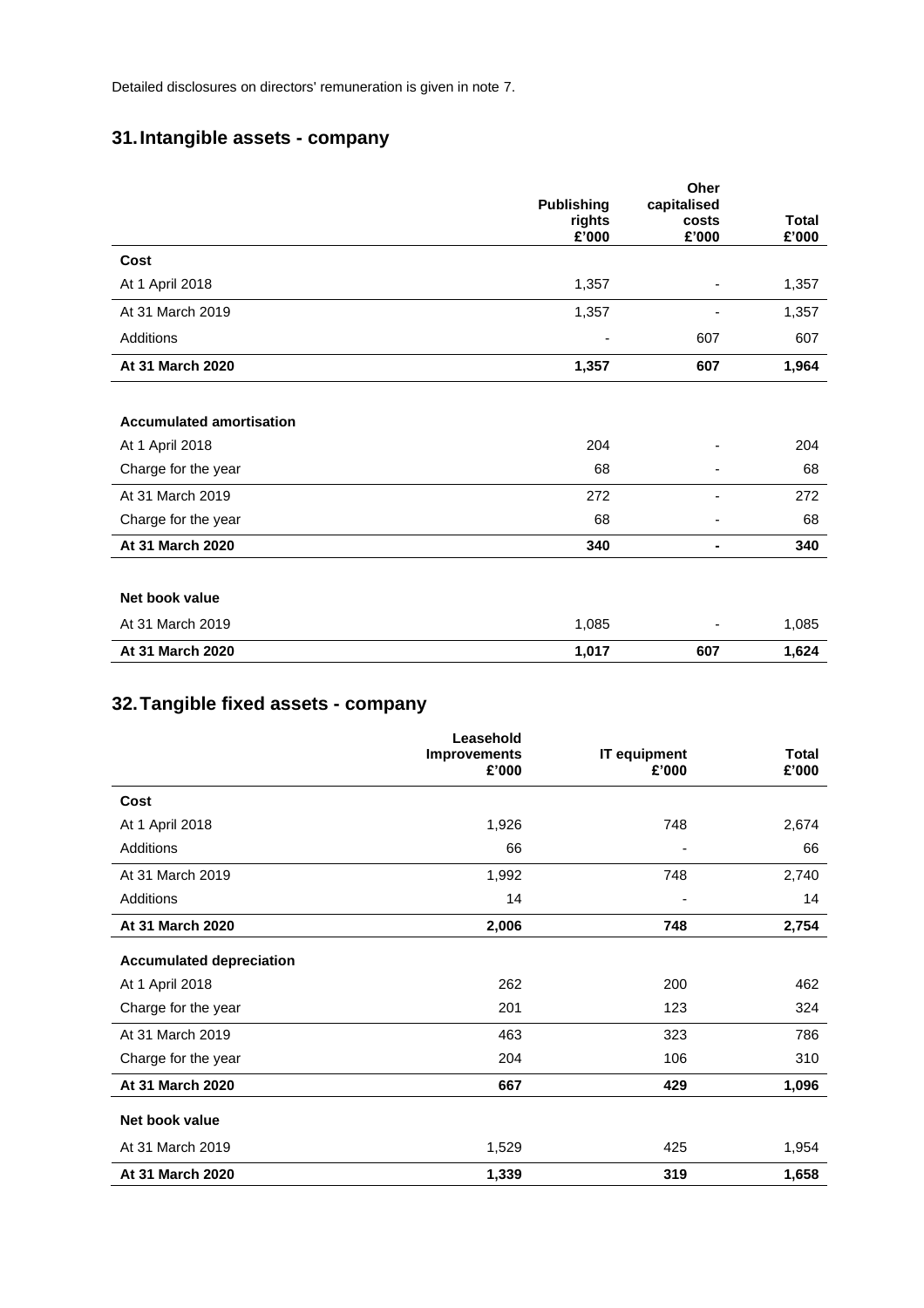## **33.Fixed asset investments - company**

|                     | Associates<br>£'000 | Subsidiary<br>undertakings<br>£'000 | Total<br>£'000 |
|---------------------|---------------------|-------------------------------------|----------------|
| Cost                |                     |                                     |                |
| As at 1 April 2019  | 463                 | 20,511                              | 20,974         |
| Addition            | ۰                   | 21,368                              | 21,368         |
| As at 31 March 2020 | 463                 | 41,879                              | 42,342         |

Detailed disclosures on subsidiary undertakings are given in note 16 and associates in note 17. During the current year, the Company purchased 100 percent of the share capital of Meritgroup Limited. During the prior year, the carrying value of the Company's investment in Social 360 Limited was impaired by £1,231,000.

Deferred and contingent consideration payable in relation to the acquisition of Meritgroup Limited are also outlined in note 16.

## **34.Trade and other receivables - company**

|                                    | 2020<br>£'000 | 2019<br>£'000 |
|------------------------------------|---------------|---------------|
| Other debtors                      | ۰             | 162           |
| Amounts owed by group undertakings | 2,692         | 4,285         |
| Prepayments and accrued income     | 1,170         | 216           |
|                                    | 3,862         | 4,663         |

## **35.Cash and cash equivalents - company**

|                           | 2020<br>£'000 | 2019<br>£'000 |
|---------------------------|---------------|---------------|
| Cash and cash equivalents | 120           | 1,962         |

## **36.Trade and other payables - company**

| Trade and other payables: amounts falling due within one year          | 2020<br>£'000 | 2019<br>£'000 |
|------------------------------------------------------------------------|---------------|---------------|
| Amounts owed to group undertakings                                     |               |               |
|                                                                        | 1,179         | 1,232         |
| Other creditors including tax and social security                      | 18            | 15            |
| Other payables                                                         | 272           |               |
| Accruals and deferred income                                           | 1,589         | 2,727         |
|                                                                        | 3,058         | 3,974         |
| Trade and other payables: amounts falling due after more than one year | 2020<br>£'000 | 2019<br>£'000 |
| Amounts owed to group undertakings                                     | 376           | 376           |
| Other payables                                                         | 545           |               |
|                                                                        | 921           | 376           |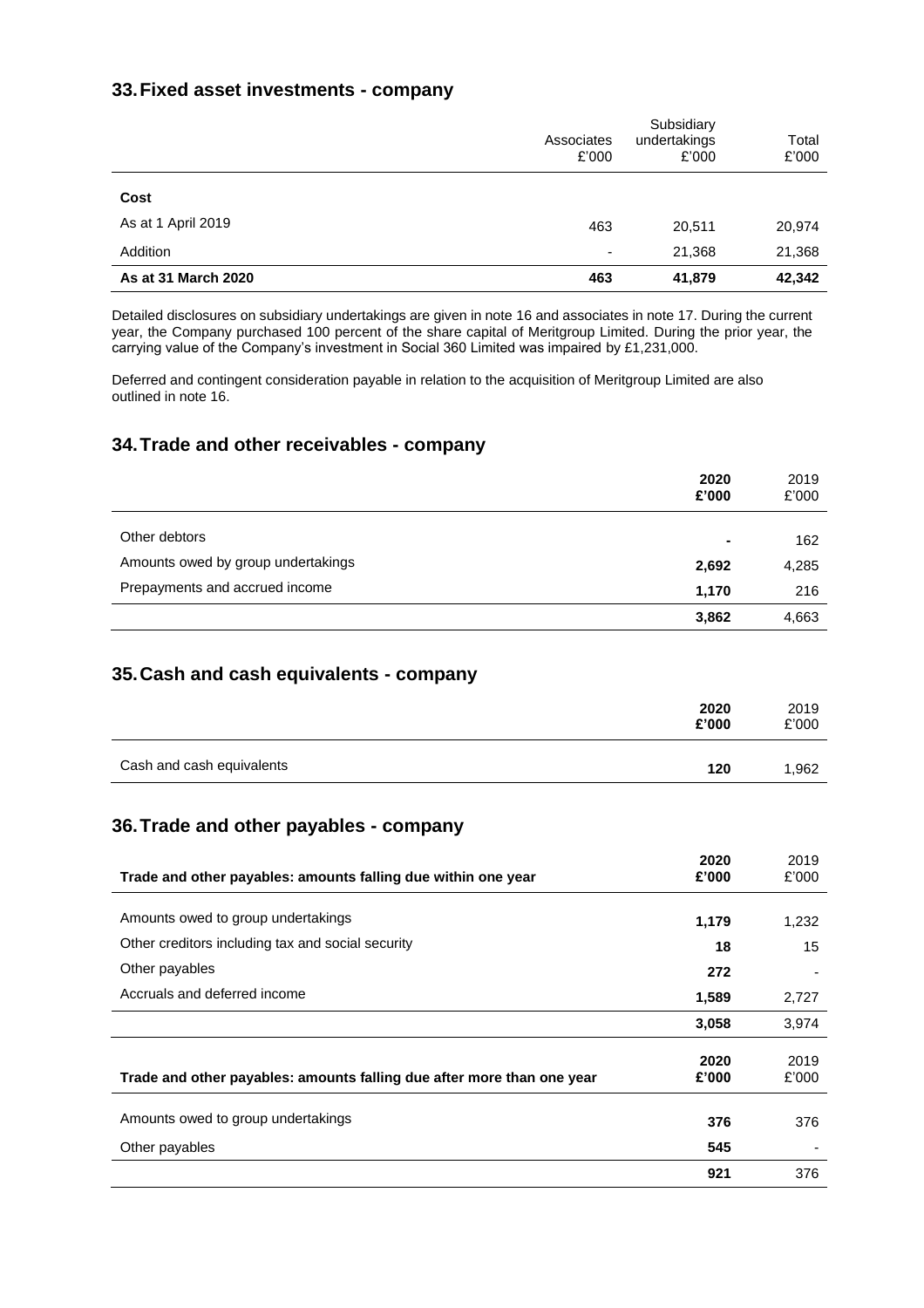The non-current other payables balance reflects an amount payable arising on the acquisition of Merit, contingent on the continued employment of certain of the Merit employees.

### **37.Interest-bearing loans and borrowings - company**

During the year, the Company borrowed a term loan of £3 million (2019: £nil) over a 5-year period carrying a rate of 3.25% over LIBOR. In addition, it has a revolving credit facility (RCF) of £2 million carrying a rate of 3.5% over LIBOR. The current balance outstanding on the term loan is £3m. The current balance outstanding on the RCF is £nil.

See note 19 for the maturity analysis of the bank loan.

## **38.Share capital - company**

|                                          | 9p deferred shares | 1p ordinary shares | Total  |
|------------------------------------------|--------------------|--------------------|--------|
|                                          | <b>Number</b>      | Number             | £'000  |
| Issued share capital as at 1 April 2019  | 151,998,453        | 341,640,953        | 17,096 |
| Shares issued during the year            |                    | 214,288,760        | 2,143  |
| Issued share capital as at 31 March 2020 | 151,998,453        | 555,929,713        | 19,239 |

Holders of deferred shares do not have the right to receive notice of any general meeting of the Company or any right to attend, speak or vote at such meeting. The deferred shareholders are not entitled to receive any dividend or distribution and shall on a return of assets in a winding up of the Company entitle the holders only to the repayment of 1pence aggregate. The deferred shares are also incapable of transfer and no share certificate will be issued.

During the year the Company issued 214,288,760 ordinary shares to part fund the acquisition of Merit.

During the year the Company issued nil (2019: nil) ordinary shares on the exercise of employee share options for cash consideration of £nil (2019: £nil) of which £nil (2019: £nil) was credited to share capital and £nil (2019: £nil) to share premium.

### **39.Operating lease commitments - company**

At the balance sheet date, the Company had outstanding commitments for future minimum lease payments under non-cancellable operating leases which fall due as follows:

| <b>Land and buildings</b>  | 2020<br>£'000 | 2019<br>£'000 |
|----------------------------|---------------|---------------|
| Within one year            | 1,056         | 1,056         |
| Between two and five years | 4,223         | 4,223         |
| After five years           | 1,078         | 2,136         |
|                            | 6,357         | 7,415         |

### **40.Related party disclosures - company**

The Company has taken advantage of the exemption conferred by Financial Reporting Standard 102 Related Party Disclosures Section 33 (33.1A) from disclosing transactions which occurred between wholly owned subsidiaries of the Group headed by Dods Group plc.

During the year, CC Jones Consulting Limited provided strategic consultancy services to Dods Group plc to the value of £nil (2019: £85,000). Former Chairman Cheryl C. Jones is also a director of CC Jones Consulting Limited (also refer to note 7 detailing directors' remuneration).